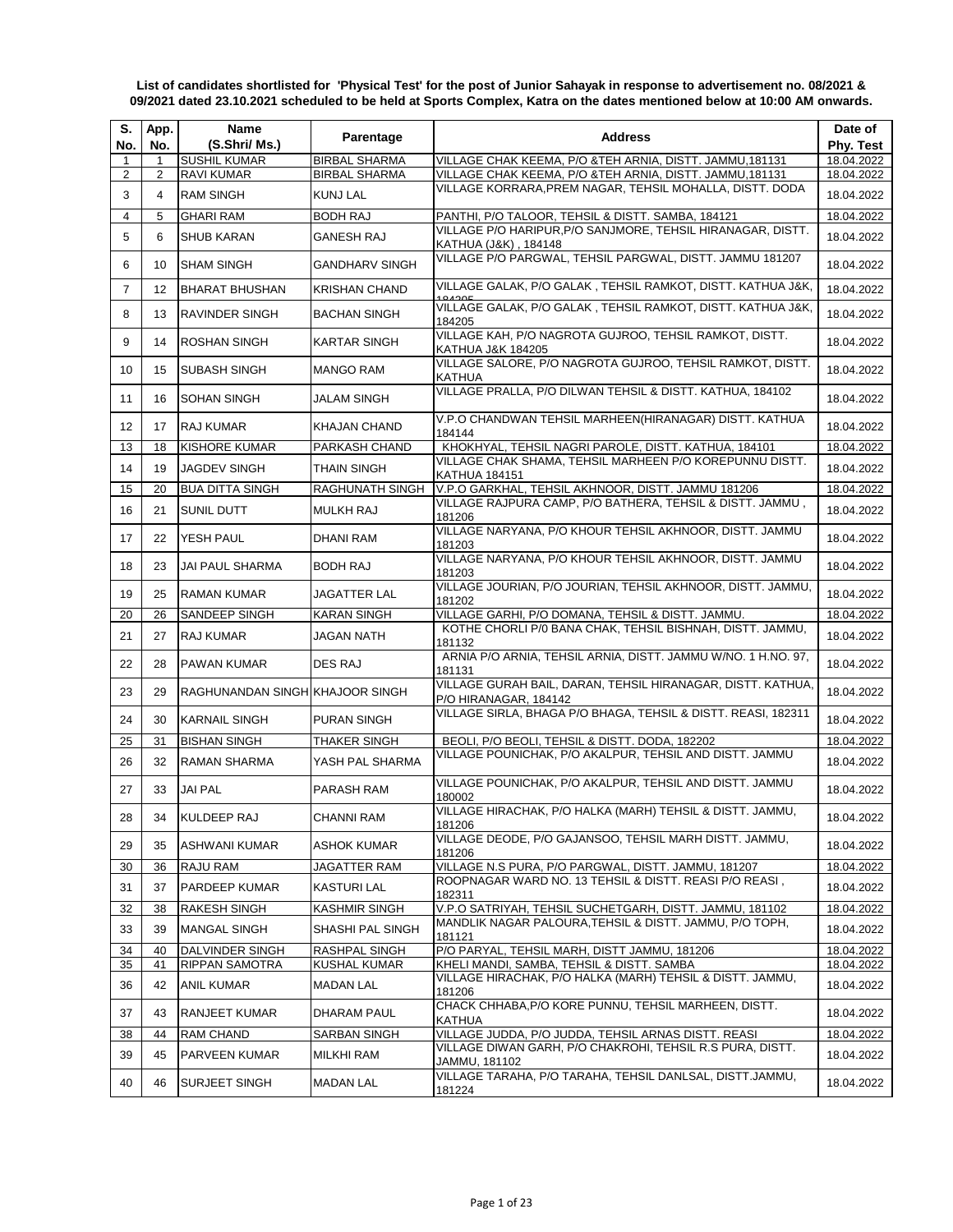| S.<br>No. | App.<br>No. | Name<br>(S.Shri/ Ms.)                           | Parentage                               | <b>Address</b>                                                                                             | Date of<br>Phy. Test     |
|-----------|-------------|-------------------------------------------------|-----------------------------------------|------------------------------------------------------------------------------------------------------------|--------------------------|
| 41        | 47          | <b>NEK RAM</b>                                  | <b>JATT RAM</b>                         | V.P.O CHANDWAN TEHSIL MARHEEN(HIRANAGAR) DISTT. KATHUA<br>184144                                           | 18.04.2022               |
| 42        | 48          | DALJEET SINGH                                   | <b>OMKAR SINGH</b>                      | VILLAGE BLAHAR P/O CHANDWAN, TEHSIL MARHEEN, DISTT.<br>KATHUA                                              | 18.04.2022               |
| 43        | 49          | <b>ASHOK SINGH</b>                              | SHANKAR SINGH                           | VILLAGE SAPRAIN P/O CHANDWAN TEHSIL HIRANAGAR, DISTT.<br><b>KATHUA</b>                                     | 18.04.2022               |
| 44        | 50          | <b>ROSHAN SINGH</b>                             | <b>MUKHTIAR SINGH</b>                   | VILLAGE SAPRAIN P/O CHANDWAN TEHSIL HIRANAGAR, DISTT.<br>KATHUA                                            | 18.04.2022               |
| 45        | 51          | <b>RAMAN SINGH</b>                              | <b>JANG BAHADAR</b><br><b>SINGH</b>     | VILLAGE SAPRAIN P/O CHANDWAN TEHSIL HIRANAGAR, DISTT.<br><b>KATHUA</b>                                     | 18.04.2022               |
| 46        | 52          | PAWAN SINGH BATLA                               | <b>HARBANS SINGH</b><br><b>BATLA</b>    | VILLAGE SUNAL P/ORITTI, TEHSIL & DISTT. UDHAMPUR, 182126                                                   | 18.04.2022               |
| 47        | 53          | <b>ASHOK KUMAR</b>                              | <b>BANSILAL</b>                         | VILLAGE GRAN JAGIR V.P.O DUDOOA TEHSIL POUNI DISTT. REASI,<br>185203                                       | 18.04.2022               |
| 48        | 54          | MOHD. RAFIQ                                     | <b>KHER DIN</b>                         | BATTAL- BALLIYAN P/O KHARDIAN TEHSIL & DISTT. UDHAMPUR                                                     | 18.04.2022               |
| 49        | 55          | SANJAY KUMAR                                    | <b>TARA CHAND</b>                       | MADHA TEHSIL CHENANI, DISTT. UDHAMPUR                                                                      | 18.04.2022               |
| 50        | 56          | <b>VINOD KUMAR</b>                              | <b>SHIV RAM SHARMA</b>                  | VILLAGE KANDRANU P/O NAGROTA GUJROO, TEHSIL RAMKOT,<br>DISTT. KATHUA, 184205                               | 18.04.2022               |
| 51        | 57          | <b>ANIL KUMAR</b>                               | VACHITAR CHAND                          | VILLAGE P/O MAND, TEHSIL & DISTRICT UDHAMPUR                                                               | 18.04.2022               |
| 52        | 58          | <b>NARESH SINGH</b>                             | <b>LAL SINGH</b>                        | VILLAGE DEHRIAN, P/O HAMIRPUR, TEHSIL AKHNOOR, DISTT.<br><b>JAMMU</b>                                      | 18.04.2022               |
| 53        | 59          | <b>SUGREEB SINGH</b>                            | <b>BALWAN SINGH</b>                     | VILLAGE NAI BASTI, PANGALI, P/O HAMIRPUR SIDHARM TEHSIL<br><b>AKHNOOR, 181203</b>                          | 18.04.2022               |
| 54        | 60          | <b>VIVEK SINGH</b>                              | <b>HAKAM SINGH</b>                      | VILLAGE PANGALI, P/O HAMIRPUR, TEHSIL HAKIMPUR, DISTT.<br>JAMMU, 181203                                    | 18.04.2022               |
| 55        | 61          | RAJEEV SINGH<br><b>MANHAS</b>                   | <b>MADAN SINGH</b><br><b>MANHAS</b>     | HAMIRPUR SIDHAR NAWAN, TEHSIL KHOUR, DISTT. JAMMU.                                                         | 18.04.2022               |
| 56        | 62          | <b>MOHAN LAL</b>                                | <b>BISHAN DASS</b>                      | VILLAGE CHANI MANSAR P/O MANSAR, TEHSIL MAJALTA, DISTT.<br>UDHAMPUR, 184121                                | 18.04.2022               |
| 57        | 63          | <b>SHAKTI SINGH</b>                             | <b>SWARAN SINGH</b>                     | VILLAGE MAND, P/O TIKRI, DISTT. & TEHSIL UDHAMPUR, 182121                                                  | 18.04.2022               |
| 58        | 64          | <b>JAGDISH RAJ</b>                              | <b>GIRDHARI LAL</b>                     | VILLAGE CHOUHANA CHACK P/O GHOU MANHASA, TEHSIL & DISTT.<br>JAMMU, 181106                                  | 18.04.2022               |
| 59        | 66          | <b>MANMOHAN SINGH</b>                           | <b>CHAGGER SINGH</b>                    | V.P.O DOMANA, TEHSIL & DISTT. DOMANA, NEAR SHIV MANDIR                                                     | 18.04.2022               |
| 60        | 67          | <b>PAWAN SINGH</b>                              | PARKASH SINGH                           | VILLAGE CHOUHANA CHACK P/O GHOU MANHASA, TEHSIL MARH,<br>DISTT. JAMMU, 181206                              | 18.04.2022               |
| 61        | 68          | RAJINDER SINGH                                  | <b>KRISHAN SINGH</b>                    | VILLAGE CHAKROLI, P/O GHOU MANHASA, TEHSIL MARH, DISTTL<br>JAMMU, 181206                                   | 18.04.2022               |
| 62        | 69          | RAVINDER KUMAR                                  | MILKHI RAM                              | VILLAGE CHAKROLI, P/O GHOU MANHASA, TEHSIL MARH, DISTTL<br>JAMMU, 181206                                   | 18.04.2022               |
| 63        | 70          | <b>TARSAME LAL</b>                              | <b>BARI RAM</b>                         | VILLAGE MAIRA P/O JOURIAN, TEHSIL JOURIAN, DISTT. JAMMU,<br>181202                                         | 18.04.2022               |
| 64        | 71          | <b>RAJINDER SINGH</b>                           | PRITAM SINGH                            | VILLAGE TAKWAL, P/O PARGWAL, TEHSIL PARGWAL, DISTT.<br>JAMMU, 181207                                       | 18.04.2022               |
| 65        | 72          | <b>NARESH KUMAR</b>                             | <b>BUTTA RAM</b>                        | N.S PURA, P/O PARGWAL, TEHSIL AKHNOOR, DISTT. JAMMU                                                        | 18.04.2022               |
| 66<br>67  | 73<br>74    | <b>RAJINDER KUMAR</b><br><b>BALBINDER SINGH</b> | <b>BASHI RAM</b><br><b>SARBAN SINGH</b> | VILLAGE HARSHA TOKRIYAN P/O HALQA, DISTT. JAMMU<br>NAI BASTI, RANGPUR, P/O PARGWAL, TEHSIL AKHNOOR, DISTT. | 18.04.2022<br>18.04.2022 |
| 68        | 75          | RAJINDER SINGH                                  | SHAMBU NATH                             | JAMMU,181207<br>DHANPUR, P/O JOURIAN, TEHSIL AKHNOOR, DISTT. JAMMU, 181202                                 | 18.04.2022               |
| 69        | 76          | TILAK RAJ                                       | <b>BADRI NATH</b>                       | VILLAGE KAGHOTE, P/O KAGHOTE TEHSIL RAMNAGAR, DISTT.                                                       | 18.04.2022               |
| 70        | 77          | <b>BALBINDER KUMAR</b>                          | <b>MADAN LAL</b>                        | UDHAMPUR, 182126<br>NIKOWAL, P/O PARGWAL, TEHSIL AKHNOOR, DISTT. JAMMU,                                    | 18.04.2022               |
| 71        | 78          | <b>SURINDER KUMAR</b>                           | <b>HOSHIYAR LAL</b>                     | 181207<br>VILLAGE RAJPURA, P/O BATHERA, TEHSIL MARH, DISTT. JAMMU                                          | 18.04.2022               |
|           |             |                                                 |                                         |                                                                                                            |                          |
| 72        | 79          | <b>KALYAN SINGH</b>                             | DEVI DASS                               | BATHERA, TEHSIL/ P/O GANDOH, DISTT. DODA, 182203                                                           | 18.04.2022               |
| 73        | 80          | RAM LAL                                         | <b>SOHAN LAL</b>                        | VILLAGE DHATRIYAL, P/O KARLOOP, TEHSIL MARH, DISTT. JAMMU,<br>181206                                       | 18.04.2022               |
| 74        | 83          | <b>MOHAN SINGH</b>                              | SANT RAM                                | VILLAGE JASIAL, P/O GALAK, TEHSIL RAMKOT, DISTT. KATHUA,<br>184205                                         | 18.04.2022               |
| 75        | 84          | <b>SURESH SINGH</b>                             | RAJ SINGH                               | BHALWAL, PARGWAL, TEHSIL AKHNOOR, DISTT. JAMMU 181207                                                      | 18.04.2022               |
| 76        | 85          | SANJAY KUMAR                                    | <b>MOHAN LAL</b>                        | VILLAGE TARGWAL, P/O AMBRAN, TEHSIL AKHNOOR, DISTT.<br>JAMMU, 181201                                       | 18.04.2022               |
| 77        | 86          | <b>KEWAL SINGH</b>                              | <b>BHUMBRAY SINGH</b>                   | NEW BASTI KHAROTE MORH, KATHUA(J&K), 184101 VPO POONDA<br>THE MOHANPUR                                     | 18.04.2022               |
| 78        | 87          | <b>SUDESH KUMAR</b>                             | <b>GAIN CHAND</b>                       | VILLAGE MANOHA, P/O KATHAR, TEHSIL MERA MANDRIYAN DISTT.<br>JAMMU, 181201                                  | 18.04.2022               |
| 79        | 89          | <b>BALBIR SINGH</b>                             | PARSHOTAM SINGH                         | NADORE NAGROTA, P/O K. NAGROTA, DISTT. JAMMU (J&K)                                                         | 18.04.2022               |
| 80        | 90          | <b>MOHINDER KUMAR</b>                           | <b>RAM KRISHAN</b>                      | VILLAGE TRILOKPUR, P/O JAKH, TEHSIL VIJAYPUR, DISTT. SAMBA                                                 | 18.04.2022               |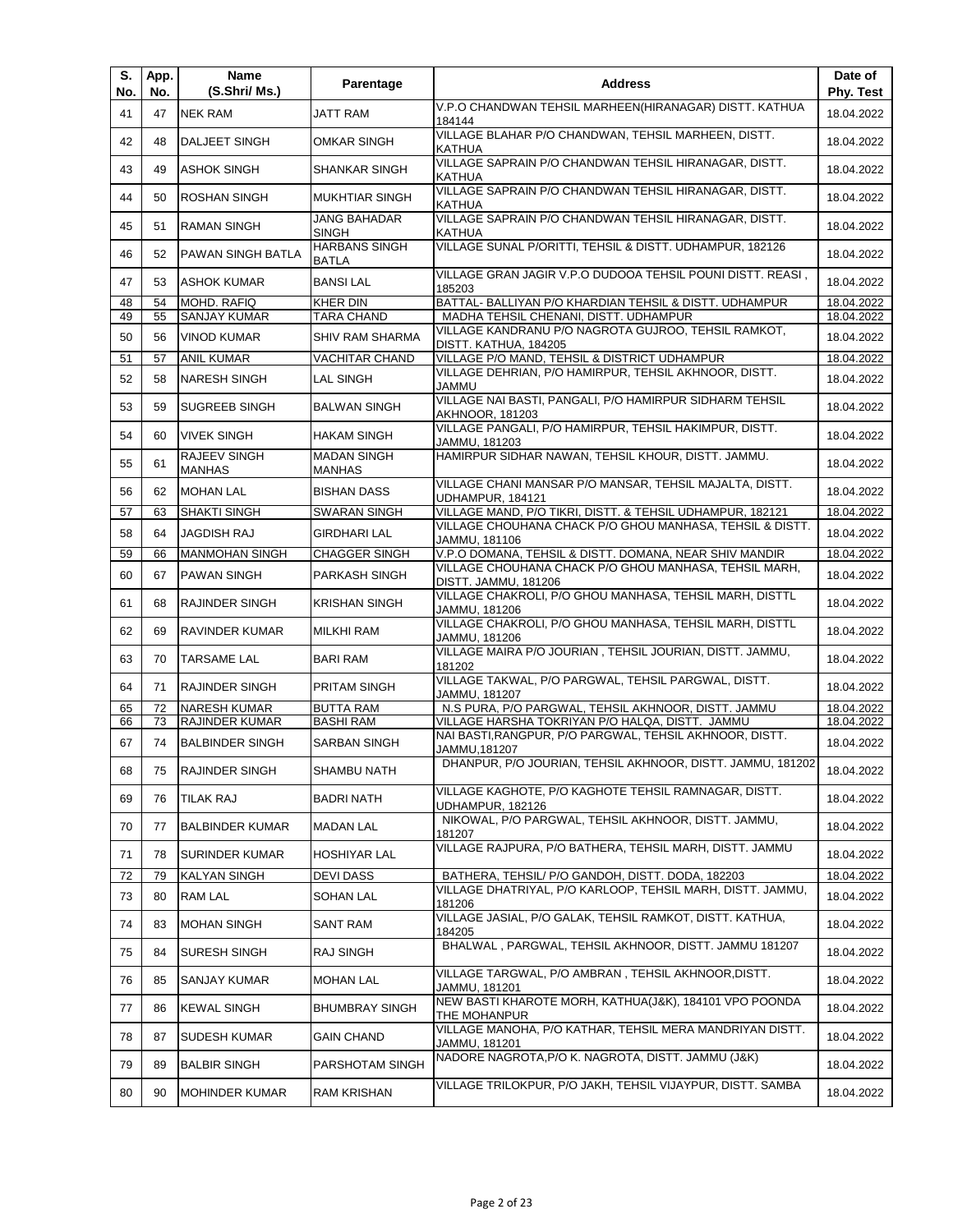| S.<br>No. | App.<br>No. | Name<br>(S.Shri/ Ms.)  | Parentage             | <b>Address</b>                                                                                                                                        | Date of<br>Phy. Test |
|-----------|-------------|------------------------|-----------------------|-------------------------------------------------------------------------------------------------------------------------------------------------------|----------------------|
| 81        | 91          | <b>JONEY SHARMA</b>    | <b>SAT PAL</b>        | VILLAGE PATTI, P/O RAHYA, TEHSIL BARI-BRAHMNA, DISTT. SAMBA,<br>181143                                                                                | 18.04.2022           |
| 82        | 92          | <b>SUKHDEV SINGH</b>   | <b>HEM RAJ</b>        | VIJAYPUR, REASI 182311 OR KHANIKOTE P/O SARHAL KOTE,<br>TEHSL ARNAS, DISTT. REASI(J&K) 182311                                                         | 18.04.2022           |
| 83        | 93          | PAWAN KUMAR            | <b>MANOHER LAL</b>    | BHATTA JODHPUR, P/O JODHPUR, TEHSIL & DISTT. DODA, 182202                                                                                             | 18.04.2022           |
| 84        | 94          | <b>SURINDER SINGH</b>  | SHANKER SINGH         | VILLAGE CHALLAR, P/O JANDRAH, TEHSIL DANSAL, DISTT. JAMMU                                                                                             | 18.04.2022           |
| 85        | 95          | <b>OMKAR SINGH</b>     | <b>BALWANT SINGH</b>  | VILLAGE POUNTHAL P/O SURINSAR, TEHSIL JAMMU, DISTT. JAMMU,<br>180017                                                                                  | 18.04.2022           |
| 86        | 96          | <b>RASH PAL SHARMA</b> | THORU RAM             | VILLAGE PATTA- PALOURA, P/O TALAB-TILLO, TEHSIL & DISTT.<br>JAMMU, 180002                                                                             | 18.04.2022           |
| 87        | 97          | <b>SITA RAM</b>        | <b>TEJA RAM</b>       | V.P.O NANDPUR, TEHSIL ARNIA, DISTT. JAMMU, 181141                                                                                                     | 18.04.2022           |
| 88        | 98          | JASBEER LAL            | OM PARKASH            | VILLAGE DHATERYAL P/O KARLOOP, TEHSIL MARH, DISTT. JAMMU,<br>181206                                                                                   | 18.04.2022           |
| 89        | 99          | <b>KEERAT SINGH</b>    | <b>TARA SINGH</b>     | VILLAGE MARJALI, P/O KANGRAIL, TEHSIL BHALWAL, DISTT. JAMMU,<br>181206                                                                                | 18.04.2022           |
| 90        | 100         | <b>HARI KRISHAN</b>    | TARA CHAND            | VILLAGE MANWAL(KOTHAR) TEHSIL DANSAL, DISTT. JAMMU, 181224                                                                                            | 18.04.2022           |
| 91        | 101         | <b>OMKAR SINGH</b>     | KARNAL SINGH          | P/O KHERI BISHNAH, JAMMU, 181132                                                                                                                      | 18.04.2022           |
| 92        | 102         | <b>VINOD KUMAR</b>     | AJIT RAJ              | VILLAGE MAKHAN PUR P/O BISHNAH, TEHSIL BISHNAH, DISTT.                                                                                                | 18.04.2022           |
|           |             |                        |                       | JAMMU, 181132<br>V.P.O SARORE KOTHE, TEHSIL BISHNAH, DISTT. JAMMU, 181133                                                                             |                      |
| 93        | 104         | <b>TARSAIM LAL</b>     | <b>HANS RAJ</b>       |                                                                                                                                                       | 18.04.2022           |
| 94        | 105         | <b>MOHINDER SINGH</b>  | <b>PURAN SINGH</b>    | V.P.O SARORE KOTHE, TEHSIL BISHNAH, DISTT. JAMMU, 181133                                                                                              | 18.04.2022           |
| 95        | 106         | <b>MADAN LAL</b>       | <b>TIRATH RAM</b>     | VILLAGE PUTHWAR, SURINSAR, TEHSIL & DISTT. JAMMU, 180017                                                                                              | 18.04.2022           |
| 96        | 107         | <b>RAKESH KUMAR</b>    | PARKASH CHAND         | VILLAGE PRENI, P/O GURHA MUNDIAN, TEHSIL HIRANAGAR, DISTT.<br>KATHUA, 184142                                                                          | 18.04.2022           |
| 97        | 108         | <b>RAVI KUMAR</b>      | JAGDISH CHAND         | VILLAGE LUDERA P/O GURHA KALYAL, TEHSIL BILLAWAR, DISTT.<br>KATHUA, 184203                                                                            | 18.04.2022           |
| 98        | 110         | <b>SANJEET KUMAR</b>   | DEV RAJ               | SAINIK SCHOOL ROAD, KANDOLI NAGROTA, TEHSIL & P/O<br>NAGROTA, DISTT. JAMMU, 181221 OR VILLAGE SHINGANI, TEHSIL<br>AND P/O GANDOH, DISTT. DODA, 182207 | 18.04.2022           |
| 99        | 111         | <b>LOVELY SINGH</b>    | <b>KARAN SINGH</b>    | VILLAGE PALOOSA, P/O MAWA, TEHSIL RAJPURA, DISTT. SAMBA,<br>J&K                                                                                       | 18.04.2022           |
| 100       | 113         | <b>BRIJ LAL</b>        | THORU RAM             | VILLAGE SHAHPUR P/O REHAL, TEHSIL BISHNAH DISTT. JAMMU,<br>181132                                                                                     | 18.04.2022           |
| 101       | 114         | <b>KEWAL KRISHAN</b>   | <b>MANOHAR LAL</b>    | VILLAGE SAMPER SADALA P/O JARAI, TEHSIL KATHUA, DISTT.<br>KATHUA, 184101                                                                              | 18.04.2022           |
| 102       | 116         | <b>ISURINDER KUMAR</b> | <b>BULLI RAM</b>      | VILLAGE DHALLAN P/O KHOUR, TEHSIL AKHNOOR, DISTT. JAMMU,<br>PIN 181203                                                                                | 18.04.2022           |
| 103       | 117         | <b>AJAY KUMAR</b>      | <b>VISHWA NATH</b>    | NEW BASTI (PONGLI) P/O HAMIRPUR, TEHSIL AKHNOOR, DISTT.<br>JAMMU, 181203                                                                              | 18.04.2022           |
| 104       |             | 118 SOHAN LAL          | <b>DHARAM CHAND</b>   | MIGRANT CAMP GURHA JAGIR, P/O SOHAL, TEHSIL AKHNOOR,<br>DISTT. JAMMU, 181201 OR CHA[ROA; P/O PALLANWALA TEHSIL<br>KHOUR, DISTT. JAMMU, 181204         | 18.04.2022           |
| 105       | 119         | <b>HARDEEP SINGH</b>   | <b>MALKIT SINGH</b>   | VILLAGE BALA P/O NARDI BALA, TEHSIL AKHNOOR, DISTT.JAMMU,<br>181201                                                                                   | 18.04.2022           |
| 106       | 120         | <b>SAKANDER LAL</b>    | <b>CHURA RAM</b>      | VILLAGE CHAPRIAL P/O PALLANWALA, TEHSIL AKHNOOR, DISTT.<br>JAMMU, 181204                                                                              | 18.04.2022           |
| 107       | 121         | <b>SANJAY SINGH</b>    | <b>HARNAM SINGH</b>   | VILLLAGE CHAK SIKANDER, P/O JOURIAN TEHSIL JOURIAN DISTT.<br>JAMMU, 181202                                                                            | 18.04.2022           |
| 108       | 122         | PARSHOTAM LAL          | <b>CHURA RAM</b>      | VILLAGE CHAPRIAL P/O PALLANWALA, TEHSIL AKHNOOR, DISTT.<br>JAMMU, 181204                                                                              | 18.04.2022           |
| 109       | 123         | <b>SUNEEL KUMAR</b>    | PARKASH CHAND         | VILLAGE SUI, P/O NEAR POLICE LINE TEHSIL & DISTT. UDHAMPUR,<br>181201                                                                                 | 18.04.2022           |
| 110       | 124         | <b>SOHAN LAL</b>       | PARKASH CHAND         | VILLAGE SUI, P/O NEAR POLICE LINE TEHSIL & DISTT. UDHAMPUR,                                                                                           | 18.04.2022           |
| 111       | 125         | SURINDER SINGH         | <b>BHAGWAN SINGH</b>  | 181201<br>VILLAGE CHORLI, P/O BISHNAH, DISTT. JAMMU, 181132                                                                                           | 18.04.2022           |
| 112       | 126         | <b>KULDEEP RAJ</b>     | <b>GURDASS RAM</b>    | VILLAGE CHORLI P/OBANACHAK, DISTT. JAMMU, 181132                                                                                                      | 18.04.2022           |
| 113       | 127         | <b>BALKAR CHAND</b>    | <b>BISHAN DASS</b>    | VILLAGE CHAK SHERA, P/O ARNIA, TEHSIL SUCHET GARH, DISTT.<br>JAMMU, 181131                                                                            | 18.04.2022           |
| 114       | 128         | <b>GAJAY SINGH</b>     | <b>SHAM SINGH</b>     | KUSHAL PURA TEHSIL SUCHET GARH, P/O SUCHET GARH, DISTT.<br>JAMMU, 181102                                                                              | 18.04.2022           |
| 115       | 129         | <b>RAJESH KUMAR</b>    | DARSHAN LAL           | VILLAGE SUCHET GARH, TEHSIL SUCHET GARH P/O SUCHET GARH,<br>DISTT. JAMMU, 181102                                                                      | 18.04.2022           |
| 116       | 130         | <b>RAM MURTI</b>       | <b>BEHARI LAL</b>     | VILLAGE ARNIA, TEHSIL ARNIA, DISTT. JAMMU, 181131                                                                                                     | 18.04.2022           |
| 117       | 131         | <b>SUNEEL SINGH</b>    | <b>KARANAIL SINGH</b> | VILLAGE AGWAN, P/O GONDLU, TEHSIL R.S PURA, DISTT. JAMMU,<br>181102                                                                                   | 18.04.2022           |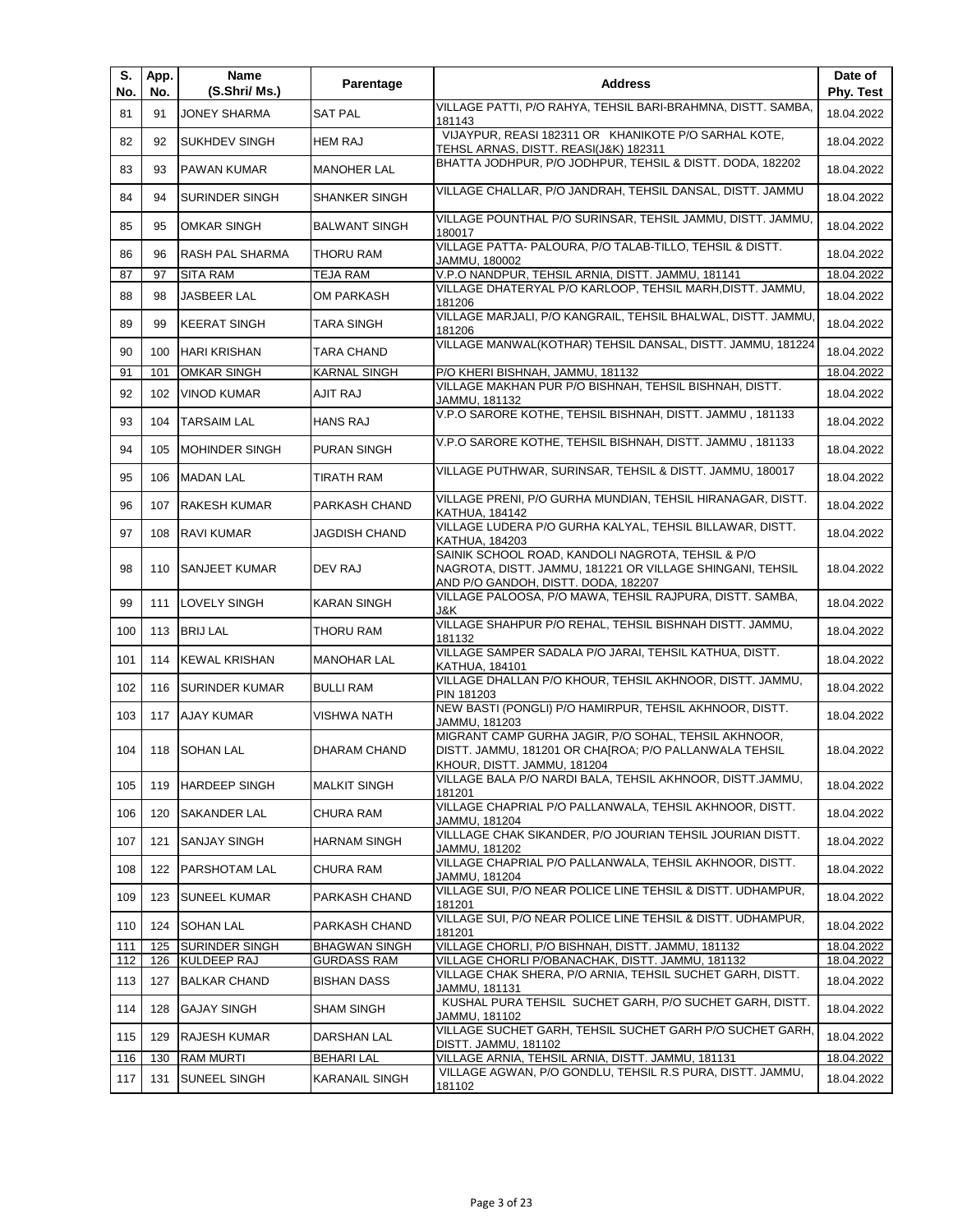| S.<br>No. | App.<br>No. | Name<br>(S.Shri/ Ms.)   | Parentage             | <b>Address</b>                                                                                                  | Date of<br>Phy. Test |
|-----------|-------------|-------------------------|-----------------------|-----------------------------------------------------------------------------------------------------------------|----------------------|
| 118       | 132         | <b>RAKESH SINGH</b>     | <b>KARNAL SINGH</b>   | VILLAGE AGWAN, P/O GONDLU, TEHSIL R.S PURA, DISTT. JAMMU,<br>181102                                             | 18.04.2022           |
| 119       | 134         | <b>MANDEEP SINGH</b>    | <b>KARAN SINGH</b>    | VILLAGE MARHOL, P/O ALLAH TEHSIL ARNIA, DISTT. JAMMU, 181137                                                    | 18.04.2022           |
| 120       | 135         | <b>BACHAN LAL</b>       | <b>NANK CHAND</b>     | VILLAGE KEARN PATTIAN, P/O BANTALAB, TEHSIL JAMMU, DISTT.<br>JAMMU. 181123                                      | 18.04.2022           |
| 121       | 136         | <b>BALBIR SINGH</b>     | <b>HAKEEKAT SINGH</b> | VILLAGE PINDI CAMP, P/O PINDI CHARKAN KALL, TEHSIL ARNIA<br>DISTT. JAMMU, 181131                                | 18.04.2022           |
| 122       | 137         | <b>JAGDEEP SINGH</b>    | <b>MEHAL SINGH</b>    | TIKRI JAKHAR, P/O TIKRI, DISTT. & TEHSIL UDHAMPUR, 182121                                                       | 18.04.2022           |
| 123       | 138         | <b>RAVI KUMAR</b>       | <b>DIWAN CHAND</b>    | KANHA P/O POUNI TEHSIL POUNI, DISTT. RASI, 185203                                                               | 18.04.2022           |
| 124       | 139         | RAGHUNANDAN DASS        | <b>RAJINDER DASS</b>  | MAHADEV, TEHSIL REASI, P/O REASI, DISTT. REASI                                                                  | 18.04.2022           |
| 125       | 140         | <b>BALBINDER SINGH</b>  | <b>MIYAN SINGH</b>    | VILLAGE, DHOLPUR, P/O JOHNU DISTT. & TEHSIL UDHAMPUR,<br>182124                                                 | 18.04.2022           |
| 126       | 141         | <b>SUMAN KUMAR</b>      | <b>JAGGU RAM</b>      | VILLAGE DHAKKAR, P/O PALLANWALLA, TEHSIL AKHNOOR, DISTT.<br>JAMMU, 181204                                       | 18.04.2022           |
| 127       | 142         | KULDEEP SINGH           | <b>DALBIR SINGH</b>   | VILLAGE PARGWAL, P/O PARGWAL, TEHSIL PARGWAL DISTT.<br>JAMMU 181207                                             | 18.04.2022           |
| 128       | 143         | <b>ARUN KUMAR</b>       | <b>RATTAN LAL</b>     | TEHSIL BISHNAH, DISTT. JAMMU, V.P.O ARNIA, 181131                                                               | 18.04.2022           |
| 129       | 144         | <b>JEEVAN KUMAR</b>     | <b>ROMESH CHANDER</b> | TEHSIL GAGWAL, P/O JATWAL, VILLAGE CHHANN MALAGRAN<br>DISTT. SAMBA, 184141                                      | 18.04.2022           |
| 130       | 145         | MOHD. AZAM              | <b>TALIB HUSSAIN</b>  | VILLAGE JANDYAL, THATHI P/O JANDYAL, TEHSIL BHALWAL, DISTT.<br>JAMMU, 181122                                    | 18.04.2022           |
| 131       | 146         | PAWAN KUMAR             | ROMESH CHANDER        | V.P.O SEHSWAN, TEHSIL MARHEEN, DISTT. KATHUA, 184144                                                            | 18.04.2022           |
| 132       | 147         | <b>BHARAT SINGH</b>     | <b>BALKAR SINGH</b>   | V.P.O SEHSWAN, TEHSIL MARHEEN, DISTT. KATHUA, 184144                                                            | 18.04.2022           |
| 133       | 148         | <b>BALBIR SINGH</b>     | <b>BHAG MAL</b>       | KANTHAN, TEHSIL ARNAS, DISTT. REASI, 182313                                                                     | 18.04.2022           |
| 134       | 150         | <b>KULDEEP SINGH</b>    | <b>BALDEV SINGH</b>   | VILLAGE DAYARAN, P/O KANGRAIL, TEHSIL BHALWAL, DISTT.<br>JAMMU, 181206                                          | 18.04.2022           |
| 135       | 151         | <b>PREM SINGH</b>       | DARSHAN SINGH         | VILLAGE CHOGA, P/O CHANDU CHAK, TEHSIL R.S PURA, DISTT.<br>JAMMU, 181102                                        | 18.04.2022           |
| 136       | 152         | <b>ANGREZ SINGH</b>     | <b>NASEEB SINGH</b>   | SALAL KOTI, SALAL, REASI, J&K 182312                                                                            | 18.04.2022           |
| 137       | 153         | <b>RAKESH KUMAR</b>     | <b>NATHA RAM</b>      | VILLAGE RANGPUR, TREVA, P/O ARNIA, DISTT. JAMMU, 181131                                                         | 18.04.2022           |
| 138       | 154         | <b>DEVINDER SINGH</b>   | RASHPAL SINGH         | V.P.O SALAL, TEHSIL & DISTT.REASI, 182312<br>VILLAGE TARGWAL, P/O AKHNOOR, TEHSIL AKHNOOR, DISTT.               | 18.04.2022           |
| 139       | 155         | <b>RAJ KUMAR</b>        | DES RAJ               | JAMMU, 181201<br>VILLAGE CHAK SALARIAN P/O CHAK SALARIAN, TEHSIL RAMGARH,                                       | 18.04.2022           |
| 140       | 156         | <b>SUKHVINDER SINGH</b> | PREET SINGH           | DISTT. SAMBA, 184120                                                                                            | 18.04.2022           |
| 141       | 160         | <b>RAGHVIR SINGH</b>    | <b>HARSANT SINGH</b>  | VILLAGE RANDHWAL, TEHSIL & P/O GHAGWAL, DISTT. SAMBA<br>VILLAGE CHAKROLI, P/O GHOU MANHASA, TEHSIL MARH, DISTTL | 18.04.2022           |
| 142       | 161         | <b>DILAWAR DASS</b>     | <b>SEVA RAM</b>       | JAMMU, 181206<br>VILLAGE JANGAL GALI, P/O JANGAL GALI, TEHSIL MOUNGRI, DISTT.                                   | 18.04.2022           |
| 143       | 162         | <b>PUNJAB SINGH</b>     | <b>KANSHI RAM</b>     | UDHAMPUR, 182121<br>VILLAGE PRITHI CHAK, P/O LACHHIPUR, TEHSIL & DISTT. KATHUA,                                 | 18.04.2022           |
| 144       | 164         | <b>MAHINDER KUMAR</b>   | <b>GIRDHARI LAL</b>   | 184104                                                                                                          | 18.04.2022           |
| 145       | 167         | <b>SATISH SINGH</b>     | PRITTAM SINGH         | VILLAGE SAI KHURD, P/O SAI KALAN, TEHSIL SUCHET GARH, DISTT.<br>JAMMU, 181131                                   | 18.04.2022           |
| 146       |             | 168 SUBASH CHANDER      | <b>CHARAN DASS</b>    | SAI KALAN, TEHSIL SUCHET GARH, JAMMU, P/O SAI KALAN ARNIA                                                       | 18.04.2022           |
| 147       | 169         | <b>ROSHAN SINGH</b>     | HARI SINGH            | RANGPUR, PARGWAL AKHNOOR, DISTT. JAMMU, 181207                                                                  | 18.04.2022           |
| 148       | 170         | RAHOUL BAJWA            | <b>BISHAN DASS</b>    | BAHADURPUR P/O NANDPUR, TEHSIL ARNIA, DISTT, JAMMU,<br>181141                                                   | 18.04.2022           |
| 149       | 171         | <b>SURINDER KUMAR</b>   | <b>SITO RAM</b>       | VILLAGE GLAR, P/O PANGDOUR, TEHSIL & DISTT. SAMBA, 184121                                                       | 18.04.2022           |
| 150       | 172         | <b>SURINDER SINGH</b>   | <b>BAHADUR SINGH</b>  | VILLAGE NEW DEWAN GARH, P/O CHAKROI, TEHSIL R.S. PURA,<br>DISTT. JAMMU,                                         | 18.04.2022           |
| 151       | 173         | <b>VIJAY KUMAR</b>      | <b>DALIP CHAND</b>    | VILLAGE CHACK CHANGA, P/O CHAKRA, TEHSIL, HIRANAGAR,<br>DISTT. KATHUA184148                                     | 18.04.2022           |
| 152       | 175         | RAJINDER KUMAR          | <b>KARTAR CHAND</b>   | VILLAGE GARA, P/O SATURA, TEHSIL HIRANAGAR, DISTT. KATHUA                                                       | 18.04.2022           |
| 153       | 176         | <b>SANJAY KUMAR</b>     | <b>BEHARI LAL</b>     | VILLAGE GARA, P/O SATURA, TEHSIL HIRANAGAR, DISTT. KATHUA,<br>184142                                            | 18.04.2022           |
| 154       | 177         | <b>SUBASH KUMAR</b>     | PURAN CHAND           | VILLAGE SAMWAN, P/O PALLANWALA, TEHSIL KHOUR,<br>DISTT.JAMMU, 181204                                            | 18.04.2022           |
| 155       | 178         | RAM PAUL                | <b>TARA CHAND</b>     | W. NO. 9, H.NO.85, P/O BISHNAH, DISTT. JAMMU, 181132                                                            | 18.04.2022           |
| 156       | 180         | <b>RAKESH KUMAR</b>     | <b>BALDEV RAJ</b>     | KOTHEY KALYANA, P/O ARNIA, TEHSILR.S PURA, DISTT. JAMMU,<br>181131                                              | 18.04.2022           |
| 157       | 181         | <b>KARAN SINGH</b>      | <b>BABU SINGH</b>     | VILLAGE KANTOWALA, P/O SAMACHAK, TEHSIL & DISTT. JAMMU                                                          | 18.04.2022           |
| 158       | 182         | <b>SURESH SHARMA</b>    | <b>MADAN LAL</b>      | VILLAGE CHHANDITIYAL, P/O CHANDWAN, TEHSIL HIRANAGAR,<br>DISTT. KATHUA                                          | 18.04.2022           |
| 159       | 183         | RAVI KUMAR              | AMAR NATH             | H.NO 1A, W. NO.10, OPP. RLY. STATION, BARI BRAHMNA, 181133 OR<br>VILLAGE DOLLIAN, BARI BRAHMANA, DISTT. SAMBA   | 18.04.2022           |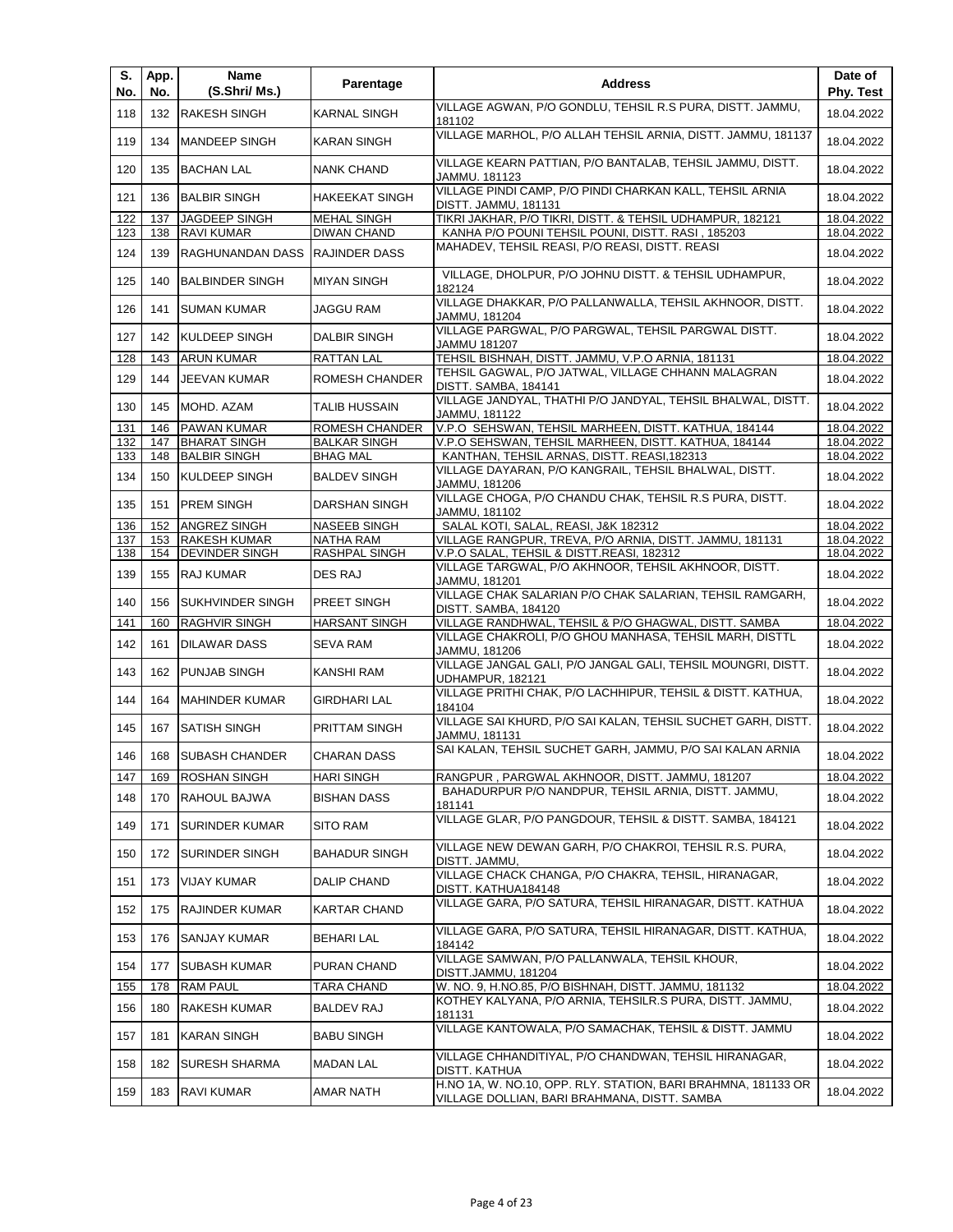| S.<br>No. | App.<br>No. | Name<br>(S.Shri/ Ms.)                 | Parentage                           | <b>Address</b>                                                                          | Date of<br>Phy. Test |
|-----------|-------------|---------------------------------------|-------------------------------------|-----------------------------------------------------------------------------------------|----------------------|
| 160       | 185         | <b>RAM PAUL</b>                       | <b>NAND LAL</b>                     | VILLAGE CHACK DEVO TEHSIL HIRANAGAR, DISTT. KATHUA, 184148                              | 18.04.2022           |
| 161       | 186         | KAMAL JEET                            | <b>KHEM RAJ</b>                     | VILLAGE ARNOHA P/O KATLI, TEHSIL DINGA AMB, DISTT. KATHUA,<br>184144                    | 18.04.2022           |
| 162       | 187         | <b>PAWAN KUMAR</b>                    | <b>SUBASH CHANDER</b>               | VILLAGE SHER PUR BALA, TEHSIL HIRANAGAR, DISTT. KATHUA,<br>184142                       | 18.04.2022           |
| 163       | 188         | <b>JAI SINGH</b>                      | <b>KESHAV SINGH</b>                 | VILLAGE DABRI, P/O SUMB, TEHSIL SAMBA, DISTT. SAMBA, 184121                             | 18.04.2022           |
| 164       | 189         | <b>BODH RAJ</b>                       | <b>KRISHAN CHAND</b>                | VILLAGE MANSAR, P/O MANSAR TEHSIL MAJALTA, DISTT.<br>UDHAMPUR, 184121                   | 18.04.2022           |
| 165       | 190         | <b>VINOD SHARMA</b>                   | <b>MADAN LAL SHARMA</b>             | V.P.O SALENAR, TEHSIL BISHNAH, DISTT. JAMMU                                             | 18.04.2022           |
| 166       | 191         | <b>BALKRISHAN SHARMA</b>              | <b>MUNSHI RAM</b>                   | VILLAGE BANDWAL, P/O JOURIAN,, TEHSIL JOURIAN, DISTT. JAMMU,<br>181202                  | 18.04.2022           |
| 167       | 192         | <b>RAKESH KUMAR</b><br><b>KANCHRA</b> | <b>BHAJAN DASS</b>                  | VILLAGE KHOUR, DEONIAN TEHSIL R.S PURA, DISTT. JAMMU,<br>181101                         | 18.04.2022           |
| 168       | 193         | <b>SUMAN KUMAR</b>                    | <b>MILKHI RAM</b>                   | VILLAGE BEGA P/O CHANDI CHAK, TEHSIL SUCHET GARH, DISTT.<br>JAMMU                       | 18.04.2022           |
| 169       | 194         | <b>SARBAN KUMAR</b>                   | PURAN CHAND                         | VILLAGE BADYAL QUZIAN, P/O GONDLA, TEHSIL R.S PURA, DISTT.<br>JAMMU, 181111             | 18.04.2022           |
| 170       | 195         | <b>KULBIR CHAND</b>                   | <b>BHULLA RAM</b>                   | VILLAGE GANDLI P/O SALEHAR, TEHSIL R.S.PURA, DISTT. JAMMU,<br>181111                    | 18.04.2022           |
| 171       | 196         | <b>PAWAN SINGH</b>                    | <b>CHHAIL SINGH</b>                 | VILLAGE HADRO LIVIAN, P/O BARIGARH, TEHSIL SAMBA, DISTT.<br>UDHAMPUR, 184121            | 18.04.2022           |
| 172       | 197         | <b>LALIT KUMAR</b>                    | DEV RAJ                             | VILLAGE CHAK HASAL, P/O PANDORIAN, TEHSIL BISHNAH, DISTT.<br>JAMMU, 181132              | 18.04.2022           |
| 173       | 199         | <b>SOHAN LAL</b>                      | <b>SHANKER LAL</b>                  | VILL, PLAKH, P/OFARNOOT, KATHUA                                                         | 18.04.2022           |
| 174       | 201         | <b>SANJAY SINGH</b><br><b>ANDOTRA</b> | <b>LAL SINGH</b>                    | VILL DEWAL, P.O. MALTHI, TEH. BILLAWAR, DISTT. KATHUA, J&K.<br><b>PINCODE 184202</b>    | 18.04.2022           |
| 175       | 202         | <b>SUBHASH KUMAR</b>                  | <b>THAKUR DASS</b>                  | VILL. TARDAL P.O. GALAK, TEH. RAMKOT, DISTT. KATHUA                                     | 18.04.2022           |
| 176       | 203         | <b>JAGDEV SINGH</b>                   | <b>MOHINDER SINGH</b>               | THE. VIJAYPUR DISTT. SAMBA POST OFFICE GHO BRAHMMANA,<br>J&K PINCODE 184120 RARA        | 18.04.2022           |
| 177       | 205         | <b>RAMAN SHARMA</b>                   | <b>OM PARKASH</b>                   | VILL. KATHAR (MANWAL) P/O KATHAR DISTT. & THE. JAMMU. J&K                               | 18.04.2022           |
| 178       | 206         | SURINDER SINGH                        | <b>RATTAN SINGH</b>                 | MALPUR P/O BATHERA, TEH. BHALWAL, JAMMU. 181206                                         | 18.04.2022           |
| 179       | 207         | <b>ARUN DEV</b>                       | <b>KIRPAL SINGH</b>                 | VILL. BASSI KALAN, P/O BARI BRAHMANA TEH & DISTT.<br>SAMBA.181133                       | 18.04.2022           |
| 180       | 208         | MOHD. RAZAK                           | KARIM BAKSH                         | VILL. GAJORE P/O KHERA LAIR, TEH. POUNI, DISTT. REASI.185203                            | 18.04.2022           |
| 181       | 209         | DILAWAR SINGH                         | <b>CHAIN SINGH</b>                  | VILL. KHOUR JATTAN P/O PALLANWALA THE. KHOUR, DISTT.<br>JAMMU. 121204                   | 18.04.2022           |
| 182       | 210         | <b>JOGINDER SINGH</b>                 | <b>BHADUR SINGH</b>                 | VILL. BERA, P/O CHANDUCHAK, TEH. SUCHETGARH, DISTT. JAMMU.                              | 18.04.2022           |
| 183       | 211         | <b>RAVINDER SINGH</b>                 | <b>KESARI SINGH</b>                 | VILL. GURHA SINGHU, P/O SHAMACHAK, THE. MARH, DISTT. JAMMU.<br>181206                   | 18.04.2022           |
| 184       | 212         | <b>KULBEER SINGH</b>                  | <b>HARI SINGH</b>                   | VILL. KANGRAIL P/O KANGRAIL TEH & DISTT. JAMMU. 181206                                  | 18.04.2022           |
| 185       | 213         | <b>KARAN KUMAR</b>                    | <b>BABU RAM</b>                     | MUTHI, P/O JOURIAN TEH. AKHNOOR, DISTT. JAMMU. 181202.                                  | 18.04.2022           |
| 186       |             | 214 SUNIL KUMAR                       | <b>AMAR NATH</b>                    | VILLAGE DABOH, TEH. SAMBA, P/O SAMBA, DISTT. SAMBA. 184121.                             | 18.04.2022           |
| 187       | 215         | <b>KULDEEP SINGH</b>                  | <b>SHIV LAL</b>                     | REHMBAL NEAR HANUMAN MANDIR, THE & DISTT. UDHAMPUR                                      | 18.04.2022           |
| 188       | 216         | <b>KEWAL KUMAR</b>                    | <b>HANS RAJ</b>                     | MANDI WALA P/O JOURIAN TEH. JOURIAN DISTT. JAMMU. 181202                                | 18.04.2022           |
| 189       | 217         | <b>BIKHAM CHAND</b>                   | <b>TOTA RAM</b>                     | VILL KOTLI PAIN P/O GARHI, DISTT. & TEH. UDHAMPUR. 182121                               | 18.04.2022           |
| 190       | 219         | <b>GERNAIL SINGH</b>                  | <b>FAQUIR CHAND</b>                 | VILL. GARNAL P/O GARNAI TEH .& DISTT. UDHMAPUR. 182121                                  | 18.04.2022           |
| 191       | 220         | <b>SURINDER SINGH</b>                 | SANSAR CHAND                        | V.P.O CHAK SALARIAN, TEH. RAMGARH, DISTT. SAMBA. 184120                                 | 18.04.2022           |
| 192       | 221         | SIKINDER BHAGAT                       | PARKASH CHAND                       | HOUSE NO.111, WARD NO. 7, VILLAGE & P/O RAMGARH, TEH.<br>RAMGARH, DISTT. SAMBA. 181141. | 18.04.2022           |
| 193       | 222         | <b>AJAY KUMAR SALARIA</b>             | OM PARKASH<br><b>SALARIA</b>        | VILL. PATYARI P/O JANGLOTE THE. & DISTT. KATHUA.184104                                  | 18.04.2022           |
| 194       | 223         | <b>RAGBIR SINGH</b>                   | DHANTER SINGH                       | VILL. ANDROTE P/O KATHERA TEH.& DISTT. KATHUA. 184104                                   | 18.04.2022           |
| 195       | 225         | SHAMSHER SINGH                        | LAXMAN SINGH                        | VILL. KOTHEY SAINIAN P/O REHAL TEH. BISHNAH, DISTT. JAMMU.<br>181132                    | 18.04.2022           |
| 196       | 226         | <b>JAGDISH RAJ</b>                    | <b>TULSI DASS</b>                   | VILL. SHEKHUPUR P/O ADIEHAR TEH. ARNIA, DISTT. JAMMU. 181131                            | 18.04.2022           |
| 197       | 227         | SHAMSHER SINGH                        | <b>KARAN SINGH</b>                  | VILL. CHAKRA P.O. KHAIRI TEH. BISHNAH, DISTT. JAMMU.181132                              | 18.04.2022           |
| 198       | 230         | <b>VICKY SHARMA</b>                   | <b>ASHOK KUMAR</b><br><b>SHARMA</b> | VILL. KHANWAL, P/O SNAUIMORE, TEH. HIRANAGAR, DISTT.<br>KATHUA.184148                   | 18.04.2022           |
| 199       | 231         | <b>DEEPAK KUMAR</b>                   | RAM LAL SHARMA                      | VILL. KATTAL BRAHAMANA, P/O JANDI TEH. HIRANAGAR, DISTT.<br>KATHURA. 184192             | 18.04.2022           |
| 200       | 232         | <b>SOHAN LAL</b>                      | <b>MAN PARKASH</b>                  | VILL. DAGAR, P/O GARHI DISTT.& TEH. UDHAMPUR. 182121                                    | 18.04.2022           |
| 201       | 233         | <b>GURDEEP SINGH</b>                  | <b>MADAN GOPAL</b>                  | VILL. CAMP GORI CHAK TEH. ARNIA, DISTT. JAMMU. 181131                                   | 18.04.2022           |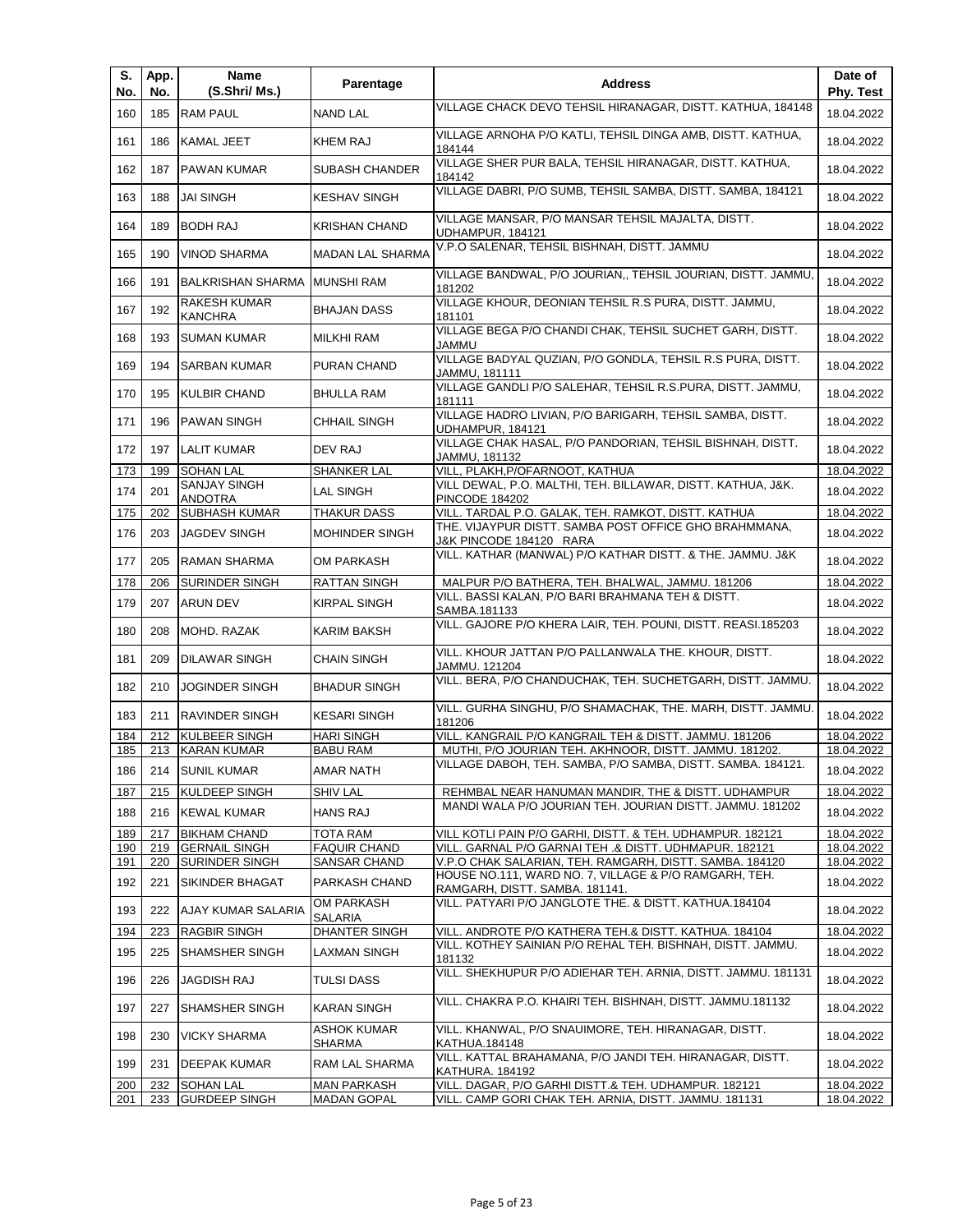| S.<br>No. | App.<br>No. | Name<br>(S.Shri/ Ms.)  | Parentage                   | <b>Address</b>                                                                                                 | Date of<br>Phy. Test |
|-----------|-------------|------------------------|-----------------------------|----------------------------------------------------------------------------------------------------------------|----------------------|
| 202       | 234         | <b>MUNISH KHAJURIA</b> | <b>BHARAT BUSHAN</b>        | VILL. CHAK HASAL, P/O PANDORIAN, TEH. BISHNAH, DISTT. JAMMU.<br>181132                                         | 18.04.2022           |
| 203       | 235         | PAWAN KUMAR            | <b>BISHAN DASS</b>          | VILL. FATWAL P/O CHAK BANU TEH. BISHNAH, DISTT. JAMMU.181132                                                   | 18.04.2022           |
| 204       | 236         | <b>TILAK SINGH</b>     | <b>MULKH RAJ</b>            | VILLAGE CHAK KEEMU P/O ARNIA TEH. ARNIA, DISTT. JAMMU.<br>181131.                                              | 18.04.2022           |
| 205       | 237         | <b>SURINDER KUMAR</b>  | OM PARKASH                  | VILLAGE TARAF BRAHMANA P/O PANDORI TEH. BISHNAH, DISTT.<br>JAMMU.181132                                        | 18.04.2022           |
| 206       | 238         | <b>BALWAN SINGH</b>    | <b>BALBIR SINGH</b>         | VILL. CHAK MALAL P/O CHAK MALAL TEH. KHOUR, DISTT. JAMMU.<br>181203.                                           | 18.04.2022           |
| 207       | 239         | SUKHVINDER KUMAR       | DAYA RAM                    | VILLAGE DEVI GARH, P/O SAI KALAN TEH. RS PURA, DISTT. JAMMU.<br>181131.                                        | 18.04.2022           |
| 208       | 240         | <b>JANAK RAJ</b>       | <b>BIHARI LAL</b>           | VILLAGE JOIAN P/O NAND PUR, TEH. BISHNAH, DISTT. JAMMU.                                                        | 18.04.2022           |
| 209       | 241         | <b>SOHAN LAL</b>       | <b>GIRDHARI LAL</b>         | VILLAGE JOIAN P/O NAND PUR, TEH. BISHNAH, DISTT. JAMMU.<br>VILLAGE. BHADURPUR, P/O NANDPUR, TEH. BRNIA, DISTT. | 18.04.2022           |
| 210       | 242         | <b>MANSA RAM</b>       | <b>KARTAR CHAND</b>         | JAMMU.181141<br>VILLAGE DHAMMI, P/O KANDOLI, TEH. NAGROTA, NAGROTA.Pin                                         | 18.04.2022           |
| 211       | 243         | PARSHOTAM KUMAR        | <b>GANGA RAM</b>            | 181221                                                                                                         | 18.04.2022           |
| 212       | 244         | <b>SUNIL KUMAR</b>     | <b>DES RAJ</b>              | VILLAGE BADWAL P/O GURHA SLATHIAN TEH. VIJAYPUR, DISTT.<br>SAMBA. 181143                                       | 18.04.2022           |
| 213       | 245         | <b>RAKESH SHARMA</b>   | THORU RAM                   | DHOK JAGIR P/O ROMAL TEH. AKHNOOR, DISTT. JAMMU.181201                                                         | 18.04.2022           |
| 214       | 246         | KULDEEP SINGH          | <b>KARNAL SINGH</b>         | W.NO. 05, H.NO.219, KARAN NAGAR, UDHAMPUR.182101.                                                              | 18.04.2022           |
| 215       | 247         | PARDEEP KUMAR          | SIKANDER LAL                | VPO BHALWAL BRAHAMANA, TEH. AKHNOOR, DISTTT.<br>JAMMU.181202.                                                  | 18.04.2022           |
| 216       | 248         | JYOTI RAM              | <b>SHAM LAL</b>             | RAIPUR SATWARI, P/O SATWARI TEH. JAMMU, DISTT. JAMMU.<br>180003                                                | 18.04.2022           |
| 217       | 249         | <b>RAM SINGH</b>       | SOURAM SINGH                | SANGRAMPUR, P/O BOMAL, TEH. JOURIAN, DISTT. JAMMU.181201                                                       | 18.04.2022           |
| 218       | 250         | DARSHAN SINGH          | JAI SINGH                   | VILLAGE KOMLA, TEH. BILLAWAR, DISTT. KATHUA, P/O GURHA<br>KALYAL.                                              | 18.04.2022           |
| 219       | 251         | RAKESH KUMAR           | TARA CHAND                  | VILLAGE MATTU, P/O KHOUR, TEH. KHOUR, DISTT. JAMMU. 181203.                                                    | 18.04.2022           |
| 220       | 252         | PARVEEN KUMAR          | UTTAM CHAND                 | VILLAGE PARMALLA (STOO), TEH. BILLAWAR, DISTTT. KATHUA, J&K.<br>1811203.                                       | 18.04.2022           |
| 221       | 253         | <b>BEHARI LAL</b>      | PREM NATH                   | VILLAGE. KAHPOHTA, P/O KANYALA, TEH. DANSAL, DISTT. JAMMU.<br>181224.                                          | 18.04.2022           |
| 222       | 257         | <b>KARTAR SINGH</b>    | DHANI RAM                   | JIJBARYANA TEH. THAKORKOT, DISTT. REASI. 182313.                                                               | 18.04.2022           |
| 223       | 258         | <b>JAGDISH SINGH</b>   | KARTAR SINGH                | GABBER P/O ARNAS TEH. THAKARAKOT DISTT. REASI. 182313.                                                         | 18.04.2022           |
| 224       | 259         | PARVEEN KUMAR          | KULDEEP RAJ                 | VILL. NOUGRAN P/O BISHNAH TEH. BISHNAH, DISTT. JAMMU.<br>181132.                                               | 18.04.2022           |
| 225       | 261         | <b>SUNIL KUMAR</b>     | RATTAN LAL                  | PINDI CHARKAN KHURD, P.O & TEH. ARNIA, DISTT. JAMMU. 181131.                                                   | 18.04.2022           |
| 226       | 262         | <b>BALWAN SINGH</b>    | <b>RATTAN SINGH</b>         | VILLAGE BHATTI, P/O BARI GARH, TEH. MAJALTA, DISTT.<br>UDHAMPUR.184121.                                        | 18.04.2022           |
| 227       |             | 263 BHUSHAN KUMAR      | <b>SOM NATH</b>             | VILLAGE DEON (GURGANI), P/O PURMANDAL, TEH. BARI<br>BRAHMANA, DISTT. SAMBA.                                    | 18.04.2022           |
| 228       | 264         | <b>SUNIL SHARMA</b>    | OM PARKASH<br><b>SHARMA</b> | VILLAGE SIAL JATTAN, P/O SALMERHI, TEH. & DISTT. UDHAMPUR.                                                     | 18.04.2022           |
| 229       | 265         | JITENDER SINGH         | JAGGATER SINGH              | GURAHA BRAHMANA PATOLI, P/O MUTHI, JAMMU. 181205                                                               | 18.04.2022           |
| 230       | 266         | <b>SHAM SUNDER</b>     | RAM LAL                     | HOUSE NO.54, SHIV VIHAR, LANE NO.-1, TRILOKPUR, TEH. JAMMU<br>EAST, DISTT. JAMMU. 180002.                      | 18.04.2022           |
| 231       | 267         | RAJ KUMAR              | MULKH RAJ                   | DANJASDHAR, P/O LAKHRI TEH. BILLAWAR, DISTT. KATHUA.                                                           | 18.04.2022           |
| 232       | 269         | RANJIT SINGH           | <b>SHAM SINGH KATAL</b>     | VPO SMAILPUR, TEH. BARI BRAHMANA, DISTT. SAMBA.181133.                                                         | 18.04.2022           |
| 233       | 271         | HARPREET SINGH         | HARDEEP SINGH               | MODAL TOWN SECTOR NO.1, POST OFFICE GANGYAL, TEH.SOUTH<br>JAMMU DISTT. JAMMU. 180010.                          | 18.04.2022           |
| 234       | 272         | <b>DEVINDER SINGH</b>  | <b>BISHAM SINGH</b>         | WARD NO. 8, VPO MALTI, TEH. BILLAWAR, DISTTT. KATHUA, J&K.<br>184204.                                          | 18.04.2022           |
| 235       | 273         | <b>BIKRAM SINGH</b>    | PANCHAM SINGH               | VILLAGE SHAIE DHAR, P/O DODA, TEH.& DISTT. DODA. 182202.                                                       | 18.04.2022           |
| 236       | 274         | RAJEEV SHARMA          | MULKH RAJ SHARMA            | VILLAGE KANACHACK P/O KANACHACK, TEH. MARH, NEAR POLICE<br>STATION, JAMMU.181206.                              | 18.04.2022           |
| 237       | 276         | SUBASH CHANDER         | SHESH RAM                   | SHAIE, P/O DODA, TEH.& DISTT.DODA, J&K. 182202.                                                                | 18.04.2022           |
| 238       | 277         | SANJAY KUMAR           | TIRATH RAM<br>SHARMA        | SHAIE, P/O DODA, TEH.& DISTT.DODA, J&K. 182202.                                                                | 18.04.2022           |
| 239       | 278         | <b>MOHINDER PAUL</b>   | PRITAM CHAND                | VILLAGE MADOON, P/O SANOORA, TEH. RAJPURA, DISTT. SAMBA,<br>J&K.                                               | 18.04.2022           |
| 240       | 279         | <b>SUNIL KUMAR</b>     | <b>GOPAL DASS</b>           | VPO RAJPURA TEH. RAJPURA, DISTT. SAMBA, J&K.                                                                   | 18.04.2022           |
| 241       | 280         | <b>KARAN SINGH</b>     | JOGINDER SINGH              | FATEHPUR SALARIAN CAMP, R.S PURA TEH. RS PURA, DISTT.<br>JAMMU.181102.                                         | 18.04.2022           |
| 242       | 281         | <b>VIJAY KUMAR</b>     | <b>BRIJ LAL</b>             | JIJOTE BPO GHAT TEH.& DISTT. DODA, J&K. 182202.                                                                | 18.04.2022           |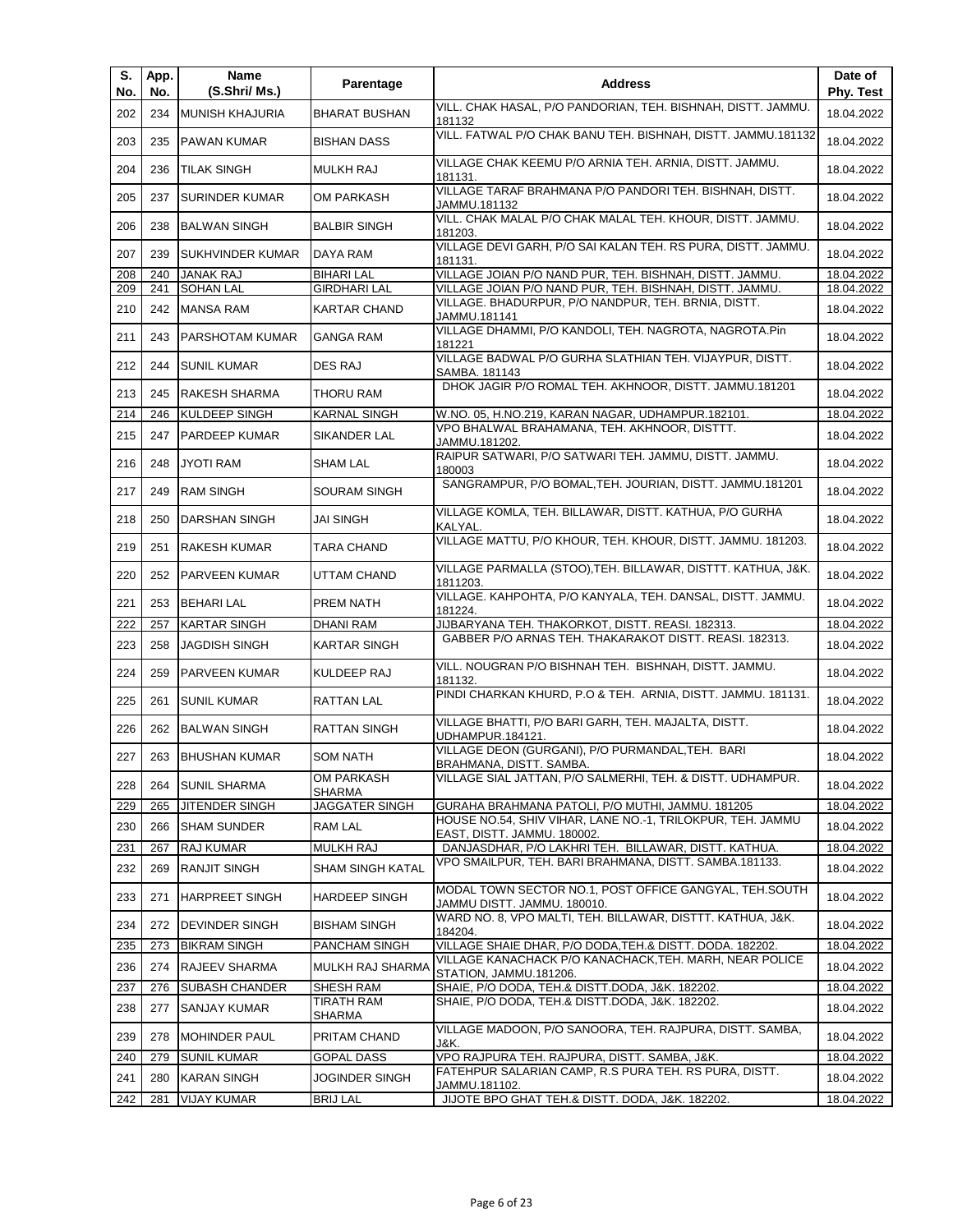| S.<br>No.  | App.<br>No. | Name<br>(S.Shri/ Ms.)                        | Parentage                      | <b>Address</b>                                                                                                                                 | Date of<br>Phy. Test     |
|------------|-------------|----------------------------------------------|--------------------------------|------------------------------------------------------------------------------------------------------------------------------------------------|--------------------------|
| 243        | 282         | <b>MOHD RAFIQ</b>                            | <b>MOHD SULTAN DAR</b>         | SEEL TEH. & DISTT. DODA.                                                                                                                       | 18.04.2022               |
| 244        | 283         | <b>BALWANT SINGH</b>                         | <b>MAN SINGH</b>               | THANOT, BPO BHAGWAH, TEH.& DISTT DODA, J&K. 182202.                                                                                            | 18.04.2022               |
| 245        | 284         | <b>SATISH KUMAR</b>                          | KAKU RAM                       | VILLAGE MALPUR, P/O BATHERA, TEH. & DISTT. JAMMU. 181206.                                                                                      | 18.04.2022               |
| 246        | 285         | <b>AMIT SHARMA</b>                           | PREM NATH                      | DUB KHALSA, P/O POUNI TEH. POUNI, DISTT. REASI, J&K. 185203.                                                                                   | 18.04.2022               |
| 247        | 286         | <b>SURJEET KUMAR</b>                         | <b>SHAM LAL</b>                | VPO CHANNI TEH. SUNDERBANI DISTT. RAJOURI, J&K. 185152.                                                                                        | 18.04.2022               |
| 248        | 287         | SANJAY KUMAR                                 | <b>BALAK RAM</b>               | VILLAGE KUNTHAL P/O CHAKKA, TEH. HIRANAGAR, DISTT. KATHUA,<br>JAMMU.184148.                                                                    | 18.04.2022               |
| 249        | 288         | KAMAL KUMAR                                  | <b>BANSILAL</b>                | GANGU CHACK P/O CHAKRA, TEH. HIRANAGAR, DISTT.<br>KATHUA.184148.                                                                               | 18.04.2022               |
| 250        | 289         | <b>SURJEET KUMAR</b>                         | SHAM LAL                       | VILLAGE DABUJ SHAZADA, P/O JAKH.TEH. RAMGARH, DISTT.<br>SAMBA, J&K.                                                                            | 18.04.2022               |
| 251        | 290         | <b>NARINDER KUMAR</b>                        | SHAM LAL                       | VILLAGE DUGH CHHANNI, P/O RAMGARH, TEH. RAMGARH DISTT.<br>SAMBA.                                                                               | 18.04.2022               |
| 252        | 291         | <b>AJAY KUMAR</b><br><b>CHOUDHARY</b>        | <b>BODH RAJ</b>                | VILLAGE SAI KALAN, P/O SAI KALAN TEH. CHAKROHI, DISTT. JAMMU.<br>181131.                                                                       | 18.04.2022               |
| 253        | 292         | <b>SUGREEV</b>                               | RAM LAL                        | VILLAGE DONGROO BPO PREM NAGAR, TEH. MAHALLA, DISTT.<br>DODA.                                                                                  | 18.04.2022               |
| 254        | 293         | <b>SURESH KUMAR</b>                          | <b>KRISHAN LAL</b>             | VILLAGE SUJWAN, P/O SUJWAN TEH. VIJAYPUR, DISTT. SAMBA,<br>J&K.                                                                                | 18.04.2022               |
| 255        | 295         | <b>AJAY KUMAR</b>                            | OM PARKASH                     | SOUNTHAN P/O SATTANI, TEH. & DISTT. UDHAMPUR. 182101.                                                                                          | 18.04.2022               |
| 256        | 296         | <b>JEET KUMAR</b>                            | NARSINGH DITTA                 | PAKHLAI P/O PAHKLAI, TEH. & DISTT. UDHAMPUR.                                                                                                   | 18.04.2022               |
| 257        | 297         | <b>RATTAN CHAND</b>                          | <b>BALDEV RAJ</b>              | VILLAGE ARTAL P/O MAJOURI, TEH. BASANT GARH, DISTT.<br>UDHAMPUR.182128.                                                                        | 18.04.2022               |
| 258        | 299         | <b>VINOD KUMAR</b>                           | <b>KUNJ LAL</b>                | MAIRA P/O JOURIAN, TEH. JOURIAN, DISTT. JAMMU. 181202.                                                                                         | 18.04.2022               |
| 259        | 300         | <b>RANJIT KUMAR</b>                          | <b>GORI RAM</b>                | VILLAGE JOURIAN P/O JOURIAN, TEH. JOURIAN, DISTT. JAMMU.<br>181202.                                                                            | 18.04.2022               |
| 260        | 301         | <b>SURESH KUMAR</b>                          | <b>SHANKER DASS</b>            | Maira P/o Jourian Teh. Jourian, Distt. Jammu. 181202.                                                                                          | 18.04.2022               |
| 261        | 302         | PARVEEN KUMAR                                | THORU RAM                      | Village, Siteryala P/o Jourian, Teh. Jourian, Distt. Jammu. 181202.<br>Village, Hamirpur Kona, P/o Pargwal, Teh. Pargwal, Distt. Jammu.181207. | 18.04.2022               |
| 262        | 303         | <b>RAKESH KUMAR</b>                          | RAM LAL                        |                                                                                                                                                | 18.04.2022               |
| 263<br>264 | 305<br>306  | <b>JOGINDER KUMAR</b><br><b>RAJESH KUMAR</b> | <b>DHANI RAM</b><br>PRITAM LAL | VPO Badhole, Teh. Ramnagar, Distt. Udhampur, J&K. 182122.<br>Village Sarora, P/o Akalpur, Distt. Jammu.                                        | 18.04.2022<br>18.04.2022 |
| 265        | 308         | <b>JASBIR SINGH</b>                          | KULDEEP SINGH                  | Village Burmal, Teh. Hiranagar, Distt. Kathua.184142.                                                                                          | 18.04.2022               |
| 266        | 309         | <b>GIRDHARI LAL</b>                          | <b>RAMESH LAL</b>              | Village Sai Kalal, P/o Sai Kalal, Distt. Jammu, Teh. Suchetgarh.                                                                               | 18.04.2022               |
| 267        | 310         | <b>SUKHDEV SINGH</b>                         | LATE SH UTTAM<br>SINGH         | RO BAROI, PO TARORE, TEHSIL BARI BRAHAMANA, DISTT. SAMBA -<br>181133                                                                           | 18.04.2022               |
| 268        | 311         | <b>BHAJAN KUMAR</b>                          | TARSEM LAL                     | RO BAROI, PO TARARE, TEHSIL BARI BRAHAMANA, DISTT. SAMBA<br>PIN-181133                                                                         | 18.04.2022               |
| 269        | 312         | <b>JAGDEV SINGH</b>                          | <b>MANGAL SINGH</b>            | VILLAGE CHAKCKRALI, PO GHOMANHASAN, TEHSIL MARH, DISTT.<br>JAMMU                                                                               | 18.04.2022               |
| 270        | 314         | <b>RAVI KUMAR</b>                            | <b>BABU RAM</b>                | VPO SAROH, PO METKA, TEHSIL KALAKOT, DISTT. RAJOURI - 185202                                                                                   | 18.04.2022               |
| 271        | 315         | SAKINDER LAL                                 | AMAR NATH                      | VPO JOURIAN, TEHSIL JOURIAN, H. NO. 132, W/NO. 06, NEAR<br>PETROL PUMP, DISTT. JAMMU - 181202                                                  | 18.04.2022               |
| 272        |             | 316 PARMJEET SINGH                           | <b>MOHINDER SINGH</b>          | VILLAGE JANGWAL, PO ARNIA, TEHSIL RS PURA, DISTT. JAMMU -<br>181131                                                                            | 18.04.2022               |
| 273        | 317         | RAKESH KUMAR                                 | LATE SH. SAIN DASS             | VILLAGE RANGPUR SADHRAY, PO TEHSIL RS PURA, DISTT. JAMMU -<br>181102                                                                           | 18.04.2022               |
| 274        | 318         | <b>ANIL KUMAR</b>                            | GIRDHARI LAL                   | VILLAGE AGHORE, POST OFFICE JANDIAL, TEHSIL, DISTT. JAMMU -<br>181122                                                                          | 18.04.2022               |
| 275        | 319         | AJAY KUMAR                                   | <b>MADAN LAL</b>               | VILLAGE BANUCHAK, PO DAYALA CHAK, TEHSIL HIRANAGAR, DISTT.<br>KATHUA - 184144                                                                  | 18.04.2022               |
| 276        | 320         | SUSHIL KUMAR                                 | SATPAUL SHARMA                 | VILLAGE LOWER MELA, PO MELA, TEHSIL HIRANAGAR, DISTT.<br>KATHUA - 184144                                                                       | 18.04.2022               |
| 277        | 321         | <b>SURESH PAUL</b>                           | TIRATH RAM                     | VILLAGE DHALLI, PO DAYALA CHAK, TEHSIL HIRANAGAR, DISTT.<br>KATHUA - 184144                                                                    | 18.04.2022               |
| 278        | 323         | RAKESH KUMAR                                 | RAMESH CHANDER                 | VILLAGE SUNAIL, PO AKHNOOR, TEHSIL AKHNOOR, DISTT. JAMMU                                                                                       | 18.04.2022               |
| 279        | 324         | <b>GIRDHARI LAL</b>                          | JANAK RAJ                      | RO CHAK WAZIRU, PO PANDORIAN, TEHSIL BISHNAH, DISTT.<br>JAMMU - 181132                                                                         | 18.04.2022               |
| 280        | 325         | <b>SHAM LAL</b>                              | DEVI DASS                      | RO SANGWAL, PO RAJINDERPURA, TEHSIL VIJAYPUR, DISTT.<br>SAMBA - 181143                                                                         | 18.04.2022               |
| 281        | 326         | PARMOD KUMAR<br><b>SHARMA</b>                | GIRDHARI LAL<br>SHARMA         | VILLAGE JAKHARI (TARGWAL) VPO AMBARAN, TEHSIL AKHNOOR,<br>DISTT. JAMMU                                                                         | 18.04.2022               |
| 282        | 327         | <b>ARUN SINGH</b>                            | NAHAR SINGH                    | VILLAGE KILLO CHAK, PO CHHAN RORIAN, TEHSIL HIRANAGAR,<br>DISTT. KATHUA                                                                        | 18.04.2022               |
| 283        | 328         | <b>VEER SINGH</b>                            | KARTAR SINGH                   | RO SALAL KOTE, VPO SALAL KOTE, TEHSIL REASI, DISTT REASI -<br>182312                                                                           | 18.04.2022               |
| 284        | 329         | <b>BALBIR SINGH</b>                          | LATE SH. KASTURI<br>LAL        | VILLAGE CHAKRA, PO KHERI, TEHSIL BISHNAH, DISTT. JAMMU -<br>181132                                                                             | 18.04.2022               |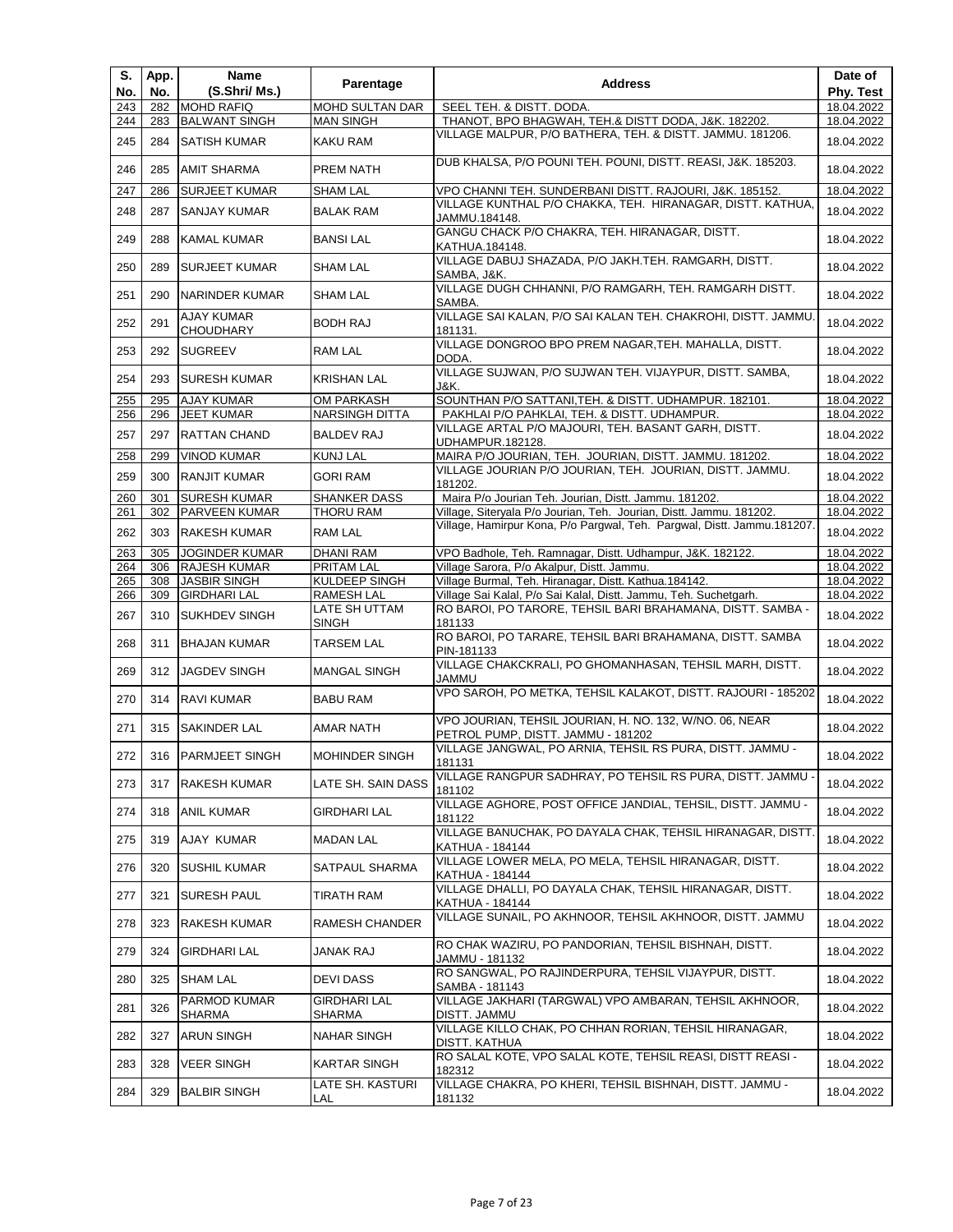| S.<br>No. | App.<br>No. | Name<br>(S.Shri/ Ms.)                | Parentage                   | <b>Address</b>                                                                                                   | Date of<br>Phy. Test |
|-----------|-------------|--------------------------------------|-----------------------------|------------------------------------------------------------------------------------------------------------------|----------------------|
| 285       | 331         | <b>RAMA KANT</b>                     | RATTAN CHAND                | VPO VIJAY PUR, WARD NO. 3, HOUSE NO. 41, TEHSIL VIJAY PUR,<br>DISTT. SAMBA                                       | 18.04.2022           |
| 286       | 332         | <b>RAMAN KUMAR</b>                   | LATE KARTAR<br><b>CHAND</b> | VILLAGE RAJPUR JATTAN, TEHSIL RAMGARH, DISTT. SAMBA, PO<br>SWANKHA, RAMNAGAR                                     | 18.04.2022           |
| 287       | 333         | <b>KASTURI LAL</b>                   | <b>JAGDISH CHANDER</b>      | VILLAGE KHILO CHACK, PO CHAAN RORIAN, KISTT. KATHUA -<br>184144                                                  | 18.04.2022           |
| 288       | 334         | <b>SURESH KUMAR</b>                  | LATE SH. BALI RAM           | VILLAGE SHAMTHI, PO ZANGLI, TEHSIL KASTIGARH, DISTT. DODA,<br>J&K - 182143                                       | 18.04.2022           |
| 289       | 335         | <b>ASHOK KUMAR</b>                   | <b>KEEMAT LAL</b>           | VILLAGE SANGHE CHAK, PO GAJANSOO, DISTT. JAMMU                                                                   | 18.04.2022           |
| 290       | 336         | <b>SANJEEV KUMAR</b>                 | <b>HARBANS LAL</b>          | VILLAGE SADWAL, PO RAJPURA, TEHSIL RAJPURA, DISTT. SAMBA,<br>J&K - 184145                                        | 18.04.2022           |
| 291       | 337         | RAM RAJ                              | <b>BANSI LAL</b>            | SMAILPUR, KOTHEY DARAP (DEOP), JAMMU                                                                             | 18.04.2022           |
| 292       | 338         | <b>HARBANS SINGH</b>                 | PREM SINGH                  | VPO MALTI, TEHSIL BILLAWAR, DISTT. KATHUA - 184204                                                               | 18.04.2022           |
| 293       | 339         | <b>SUDESH KUMAR</b>                  | PARKASH CHAND               | RO MAKHYAL, PO PARYAL, TEHSIL MARH, DISTT. JAMMU                                                                 | 18.04.2022           |
| 294       | 340         | <b>AJEET KUMAR</b>                   | <b>KRISHAN KUMAR</b>        | VPO BABEY, TEHSIL MAJALTA, DISTT. UDHAMPUR, - 184205<br>VILLAGE MANGHAL, PO CHAK CHAMMAN, TEHSIL BISHNAH, DISTT. | 18.04.2022           |
| 295       | 341         | SHER SINGH                           | <b>KULWANT SINGH</b>        | JAMMU, J&K - 181141                                                                                              | 18.04.2022           |
| 296       | 342         | <b>SUKHDEV SINGH</b>                 | <b>MOOL SINGH</b>           | VILLAGE MANGHAL PO CHAK CHIMMAN, TEHSIL BISHNAH, DISTT.<br>JAMMU, J&K - 181141                                   | 18.04.2022           |
| 297       | 343         | <b>RAVI DUTT</b>                     | LAL CHAND                   | VILLAGE THARA KALYAR, PO UCCHAPIND, TEHSIL RAMKOT, DISTT.<br>KATHUA, J&K - 184210                                | 18.04.2022           |
| 298       | 346         | <b>JANKAR SINGH</b>                  | UJAGAR SINGH                | VILLAGE PANJTILLA, PO KALI BARI, TEHSIL SAMBA, DISTT. SAMBA,<br>J&K.                                             | 18.04.2022           |
| 299       | 347         | <b>DIDDAR SINGH</b>                  | <b>KARTAR CHAND</b>         | VILLAGE KOTLA, PO ADLEHAR, TEHSIL ARNIA, DISTT. JAMMU                                                            | 18.04.2022           |
| 300       | 348         | DEEPAK SHARMA                        | SUSHIL KUMAR                | VILLAGE DEOLI, TEHSIL BISHNAH, DISTT. JAMMU - 181132                                                             | 18.04.2022           |
| 301       | 350         | <b>SHAKTI KUMAR</b>                  | <b>HARBANS LAL</b>          | VILLAGE CHUMBIAN JATTAN, TEHSIL BISHNAH, PO CHAK BANA,<br>DISTT. JAMMU, J&K - 181132                             | 18.04.2022           |
| 302       | 351         | <b>MANOJ SINGH</b><br><b>SLATHIA</b> | <b>CHAIN SINGH</b>          | VPO - GURHA SLATHIA(MANDI), GARH, TEHSIL - VIJAYPUR, DISTT -<br>SAMBA -181143                                    | 18.04.2022           |
| 303       | 352         | <b>ANKUSH SLATHIA</b>                | <b>MANOHAR SINGH</b>        | VPO - GURHA SLATHIA(MANDI), GARH, TEHSIL - VIJAYPUR, DISTT -<br>SAMBA -181143                                    | 18.04.2022           |
| 304       | 353         | <b>RANJIT SINGH</b>                  | <b>KARAN SINGH</b>          | VILL - MATHRA CHAK, P.O - HARIPUR, TEHSIL - HIRANAGAR, DISTT -<br>KATHUA - 184148                                | 18.04.2022           |
| 305       | 354         | <b>SKINDER KUMAR</b>                 | GURDAS RAM                  | VILL- KOTLI MIRAN RATHE, P.O - BISHNAH, TEHSIL - R.S PURA,<br>DISTT - JAMMU - 181132                             | 18.04.2022           |
| 306       | 356         | <b>PREM LAL</b>                      | <b>MANI RAM</b>             | VILL - JOLAN KATHAR, P.O - NANDPUR, TEHSIL - ARNIA, DISTT -<br>JAMMU - 181132                                    | 18.04.2022           |
| 307       | 357         | BALBIR SINGH                         | YASH PAUL                   | VILL - KOTHEY SALHAR, P.O - SALHAR, TEHSIL - BISHNAH, DISTT -<br>JAMMU - 181132                                  | 18.04.2022           |
| 308       | 358         | <b>SANJAY KUMAR</b>                  | LT. SURAT SINGH             | VILL - PINDI CAMP, P.O - PINDI CHARKAN KALA, TEHSIL - ARNIA,<br>DISTT - JAMMU - 181131                           | 18.04.2022           |
| 309       | 360         | <b>PARVEEN KUMAR</b>                 | <b>GITAN SINGH</b>          | VILL - SAI KALAN, P.O - SAI KALAN, TEHSIL - R.S PURA, DISTT -<br>JAMMU - 181131                                  | 18.04.2022           |
| 310       | 361         | RAJ KUMAR                            | <b>MOHAN LAL</b>            | VILL - MAND, P.O - MAND, TEHSIL & DISTT - UDHAMPUR - 182121                                                      | 18.04.2022           |
| 311       | 362         | <b>RAJ KUMAR</b>                     | SHAM LAL                    | VILL - ROUN, P.O - ROUN DOMAIL, TEHSIL & DISTT - UDHAMPUR -<br>182126                                            | 18.04.2022           |
| 312       |             | 363 VINODH KUMAR                     | <b>DARSHAN LAL</b>          | VILL - RATHIAN PHANGIAL, P.O - SATTANI, TEHSIL & DISTT -<br>UDHAMPUR - 182101                                    | 18.04.2022           |
| 313       | 364         | <b>BALWANT RAJ</b>                   | OM PARKESH                  | VILL - KERI TERYATH, TEHSIL - TERYATH, DISTT - RAJOURI - 185152                                                  | 18.04.2022           |
| 314       | 365         | SURESH KUMAR                         | THAKUR DASS                 | VILL - THANGROTE, P.O - BAMBLIYA, TEHSIL - SUNDERBANI, DISTT -<br>RAJOURI - 185203                               | 18.04.2022           |
| 315       | 366         | <b>RAJ KUMAR</b>                     | KRISHAN LAL                 | VILL - KERI TERYATH, TEHSIL - TERYATH, DISTT - RAJOURI - 185152                                                  | 18.04.2022           |
| 316       | 367         | JAGDISH RAJ                          | LT. MUNSHI RAM              | VILL - SUNARD, P.O - TERYATH, TEHSIL - TERYATH, DISTT -<br>RAJOURI - 185203                                      | 18.04.2022           |
| 317       | 368         | <b>SANJAY KUMAR</b>                  | RAM DASS                    | VILL - KHARAH, P.O - KHARAH, TEHSIL - JOURIAN, NEW TEHSIL -<br>KHARAH BALLI, DISTT - JAMMU - 181203              | 18.04.2022           |
| 318       | 369         | RAKESH KUMAR                         | SUBASH CHANDER              | VPO - SEHSWAN, TEHSIL - MARHEEN, DISTT - KATHUA - 184144                                                         | 18.04.2022           |
| 319       | 370         | <b>VIKRAM SINGH</b>                  | BALDEV SINGH                | VPO - DAYALACHAK, TEHSIL - HIRANAGAR, DISTT - KATHUA - 184121                                                    | 18.04.2022           |
| 320       | 371         | JASWANT SINGH                        | LT. BHAGWAN SINGH           | VILL - MALNI, P.O - DHANNI-BAKHTA, TEHSIL & DISTT - KATHUA -<br>184143                                           | 18.04.2022           |
| 321       | 374         | VIJAY KUMAR                          | PRITTAM DASS                | VPO - GANDHARWAN, TEHSIL - AKHNOOR, DISTT- JAMMU - 181201                                                        | 18.04.2022           |
| 322       | 375         | JANAK RAJ                            | DEVI DITTA                  | VILL - CHAK JARALAN, P.O - BISHNAH, TEHSIL - BISHNAH, DISTT -<br>JAMMU - 181132                                  | 18.04.2022           |
| 323       | 376         | KAMAL DEV SHARMA                     | RAM LAL                     | VILL - KACHRIAL, P.O - PALLANWALA, TEHSIL - KHOUR, DISTT -<br>JAMMU - 181204                                     | 18.04.2022           |
| 324       | 377         | <b>SURESH KUMAR</b>                  | PREM PAL SHARMA             | VILL - SADWAL, P.O - RAJPURA, TEHSIL - RAJPURA, DISTT - SAMBA -<br>184145                                        | 18.04.2022           |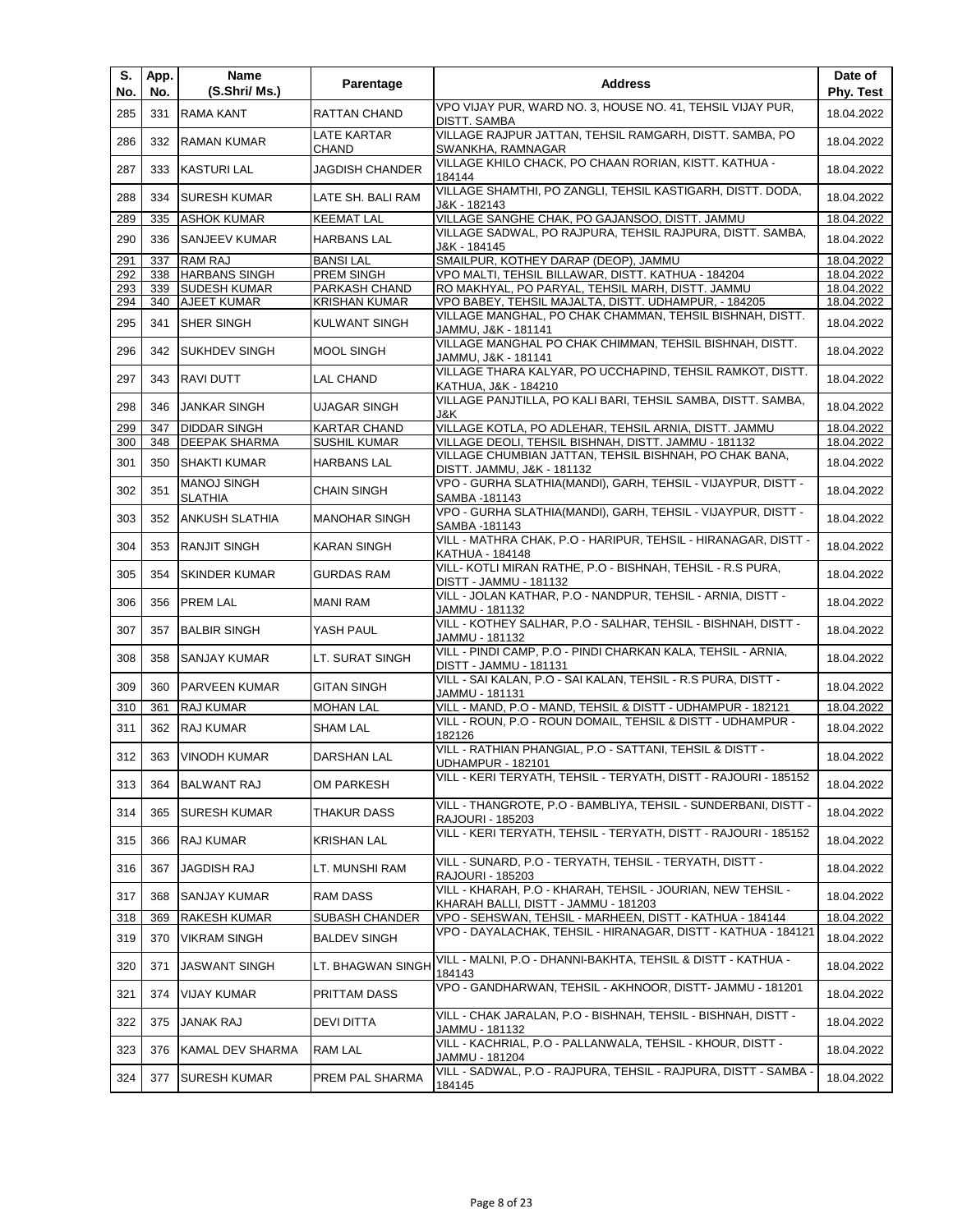| S.<br>No. | App.<br>No. | Name<br>(S.Shri/ Ms.)                | Parentage                | <b>Address</b>                                                                                  | Date of<br><b>Phy. Test</b> |
|-----------|-------------|--------------------------------------|--------------------------|-------------------------------------------------------------------------------------------------|-----------------------------|
| 325       | 378         | <b>TARA CHAND</b>                    | PURAN CHAND              | VILL - MADOON, P.O SANOORA, TEHSIL - RAJPURA, DISTT - SAMBA -<br>184141                         | 18.04.2022                  |
| 326       | 379         | <b>MOHINDER PAUL</b>                 | DOULAT RAM               | VILL - CHAK SADDA, P.O - RAJPURA, TEHSIL & DISTT - SAMBA -<br>184145                            | 18.04.2022                  |
| 327       | 380         | <b>SURINDER KUMAR</b>                | <b>KRISHAN LAL</b>       | VPO - NANDPUR CAMP, TEHSIL & DISTT - SAMBA - 181141                                             | 18.04.2022                  |
| 328       | 381         | <b>RAKESH KUMAR</b>                  | JASH PAL SINGH           | VILL - KHOKHRA CHACK, P.O- RAMGARH, TEHSIL - RAMGARH, DISTT<br>- SAMBA - 181141                 | 18.04.2022                  |
| 329       | 382         | KULDEEP RAJ                          | <b>GIAN CHAND</b>        | VILL - MALLAH, TEHSIL - KHARABALLI, DISTT - JAMMU - 185156                                      | 18.04.2022                  |
| 330       | 383         | <b>JANKEY DASS</b>                   | <b>SANT RAM</b>          | VILL - SENA BATHI, TEHSIL - POGAL PARISTAN, P.O - RAMSOO,<br>DISTT - RAMBAN - 182145            | 18.04.2022                  |
| 331       | 384         | <b>RAKESH KUMAR</b>                  | <b>SUNITU RAM</b>        | VILL - GURA CHARALLA, P.O - RAH SALYOTE, TEHSIL - SUNDERBANI,<br>DISTT - RAJOURI-185152         | 18.04.2022                  |
| 332       | 385         | <b>BHUSHAN LAL</b>                   | <b>KRISHAN LAL</b>       | VILL - GURA CHARALLA, P.O - RAH SALYOTE, TEHSIL - SUNDERBANI,<br>DISTT - RAJOURI-185152         | 18.04.2022                  |
| 333       | 386         | PARSHOTAM KUMAR                      | <b>BELI RAM</b>          | VILL - JANDRORE, P.O - CHOWKI, TEHSIL - RAMNAGAR, DISTT -<br><b>UDHAMPUR - 182122</b>           | 18.04.2022                  |
| 334       | 387         | RADHA KRISHAN                        | <b>BIJIAN RAM</b>        | VILL - TURGLA, P.O - CHOWKI CHOURA, TEHSIL - CHOWKI CHOURA,<br>DISTT- JAMMU - 185154            | 18.04.2022                  |
| 335       | 388         | <b>SHONU RAM</b>                     | <b>GHURA RAM</b>         | VILL - PALOORA, P.O - MAWA, TEHSIL - RAJPURA, DISTT - SAMBA -<br>184121                         | 18.04.2022                  |
| 336       | 389         | <b>KULBIR SINGH</b>                  | KARAM SINGH              | VILL - SANOORA, P.O - SANOORA, TEHSIL - RAJPURA, DISTT -<br>SAMBA - 184141                      | 18.04.2022                  |
| 337       | 390         | <b>RAJINDER KUMAR</b>                | PADDA RAM                | VILL - MARJALI, P.O - KANGRAIL, TEHSIL - BHALWAL, DISTT - JAMMU<br>181206                       | 18.04.2022                  |
| 338       | 391         | <b>JAGDEV KUMAR</b>                  | <b>BELI RAM</b>          | SUA NO.1, MALPUR NEW COLONY, P.O - BATHERA, DISTT - JAMMU -<br>181206                           | 18.04.2022                  |
| 339       | 392         | <b>RAJINDER KUMAR</b>                | LT. PRITAM DASS          | NEAR SHIV MANDIR, KATTAL BRAHAMANA, P.O - JANDI, TEHSIL -<br>HIRANAGAR, DISTT - KATHUA - 184142 | 18.04.2022                  |
| 340       | 393         | <b>SATINDER SINGH</b>                | LT. DIDAR SINGH          | VILL - GOVINDGARH, P.O - RAMGARH, TEHSIL - SAMBA, DISTT -<br>SAMBA - 181141                     | 18.04.2022                  |
| 341       | 394         | <b>DILER SINGH</b>                   | <b>BHUPINDER SINGH</b>   | VILL - LAM, TEHSIL - NOWSHERA, DISTT - RAJOURI - 185152                                         | 18.04.2022                  |
| 342       | 397         | <b>SUKHDEV SINGH</b>                 | LT. RAM SARAN            | VILL - SARH, TEHSIL - MAHORE, DISTT - REASI- 182311                                             | 18.04.2022                  |
| 343       | 398         | <b>SURESH KUMAR</b>                  | YASH PAUL                | VPO - KALSIAN, TEHSIL - NOWSHERA, DISTT - RAJOURI - 185155                                      | 18.04.2022                  |
| 344       | 399         | <b>VIKAS RAINA</b>                   | MELA RAM                 | VILL - BHAJWAL, P.O - SUNDERBANI, TEHSIL -SUNDERBANI, DISTT -<br>RAJOURI - 185152               | 18.04.2022                  |
| 345       | 401         | NARESH KUMAR                         | CHARAN DASS              | VILLAGE SERI, PO-MOONI, TEHSIL- BILLAWAR, DISTT-KATHUA-<br>(J&K)184202                          | 18.04.2022                  |
| 346       | 402         | ARJAN DEV                            | <b>SAT PAUL</b>          | PACHEL PO AND TEHSIL- ARNIA DISTT- JAMMU                                                        | 18.04.2022                  |
| 347       | 403         | <b>DEV RATTAN</b>                    | <b>SUBASH CHANDER</b>    | KARIAN PO-DASSAL JATTAN TEHSIL-DISTT-RAJOURI                                                    | 18.04.2022                  |
| 348       | 405         | <b>DARSHAN SINGH</b>                 | PRITAM SINGH             | VILLAGE AND PO CHOWADI TEHSIL-DISTT-JAMMU(180011)                                               | 18.04.2022                  |
| 349       | 406         | <b>BANARSILAL</b>                    | <b>NAND LAL</b>          | PO DHANWAL TEHSIL-AKHNOOR DISTT-JAMMU                                                           | 18.04.2022                  |
| 350       | 407         | RAJ KUMAR                            | <b>FAQIR CHAND</b>       | VPO MUCHROTA KHURD SHIVA TEHSIL & DISTRICT- DODA                                                | 18.04.2022                  |
| 351       | 408         | <b>KULWANT SINGH</b>                 | TARA CHAND               | DISTT-JAMMU TEHSIL - SUCHETGARH PO CHAKROHI VILLAGE BIRLA                                       | 18.04.2022                  |
| 352       | 409         | <b>AJAY KUMAR</b>                    | ASHOK KUMAR              | VPO-HAMIRPUR SIDHAR TEHSIL-AKHNOOR DISTT- JAMMU(181203)                                         | 18.04.2022                  |
| 353       |             | 410 JASWANT SINGH                    | <b>MANGAL SINGH</b>      | VILLAGE GURH MANHASAN PO-PARGWAL TEHSIL-PARGWAL DISTT-<br>JAMMU (181207)                        | 18.04.2022                  |
| 354       | 411         | <b>NARESH KUMAR</b>                  | JOGINDER KUMAR           | VILLAGE KATHAR PO-PINDI CHARKA TEHSIL- ARNIA DISTT-<br>JAMMU(181131)                            | 18.04.2022                  |
| 355       | 412         | <b>TARSEM SINGH</b>                  | <b>MOHAN SINGH</b>       | VILLAGE-PARDHI PO-RAMGARH TEHSIL-RAMGARH, DISTT-<br>SAMBA(181141)                               | 18.04.2022                  |
| 356       | 413         | <b>JASHBIR SINGH</b>                 | <b>MULKH RAJ</b>         | VILLAGE-KOTHEY SAINIAN PO-REHAL TEHSIL-BISHNAH DISTT-<br>JAMMU                                  | 18.04.2022                  |
| 357       | 414         | <b>TARLOCHAN SINGH</b>               | <b>SAJAN SINGH</b>       | WARD NO. 2 NEAR RAM MANDIR SIMBAL PIND TEHSIL- RS PURA,<br><b>DISTT- JAMMU</b>                  | 18.04.2022                  |
| 358       | 415         | <b>SURAJ PARKASH</b>                 | <b>GORKHA RAM</b>        | VILLAGE DHAR KOHAR PO DHAR MAHANPUR TEHSIL-BASOHLI<br>DISTT-KATHUA                              | 18.04.2022                  |
| 359       | 416         | <b>DALIP SINGH</b>                   | LATE SH. RATTAN<br>SINGH | VILLAGE PLAKH (FARNNOT) PO FARNNOT TEHSIL-BASOHLI DISTT-<br>KATHUA(J&K)                         | 18.04.2022                  |
| 360       | 417         | <b>RAJU</b>                          | SADHU RAM                | VIILAGE TANDI PO-SUKRALADEVI TEHSIL- BILLAWAR DISTRICT-<br>KATHUA(J&K                           | 18.04.2022                  |
| 361       | 418         | <b>NARESH KUMAR</b><br><b>SHARMA</b> | DES RAJ SHARMA           | WARD NO. 6 VILLAGE PHINTER TEHSIL-BILLAWAR DISTT-KATHUA<br>(J&K)                                | 18.04.2022                  |
| 362       | 419         | <b>VITTU RAM</b>                     | <b>MOHAN SINGH</b>       | VILLAGE-HAROTE KOTE TEHSIL- BHOMAG DISTRICT-REASI(J&K)                                          | 18.04.2022                  |
| 363       | 420         | RAKESH SHARMA                        | <b>BISHWA NATH</b>       | GHATWAL TEHSIL-CHENANI DISTT-UDHAMPUR (J&K)182141                                               | 18.04.2022                  |
| 364       | 421         | <b>SHAM SINGH</b>                    | RATTAN SINGH             | VILLAGE-KATHAR PO-KATHAR DISTT-JAMMU TEHSIL-DANSAL<br>BLOCK-DANSAL(181224)                      | 18.04.2022                  |
| 365       | 423         | <b>AJIT SINGH</b>                    | RATTAN SINGH             | VILLAGE BHAGA PO-BHAGA TEHSIL & DISTT-REASI (J&K)182311                                         | 18.04.2022                  |
| 366       | 424         | SANJAY KUMAR                         | <b>GIRDHARI LAL</b>      | DABRA PO-CHACK KIRPAL PUR TEHSIL-JOURIAN DISTT-<br>JAMMU(181202)                                | 18.04.2022                  |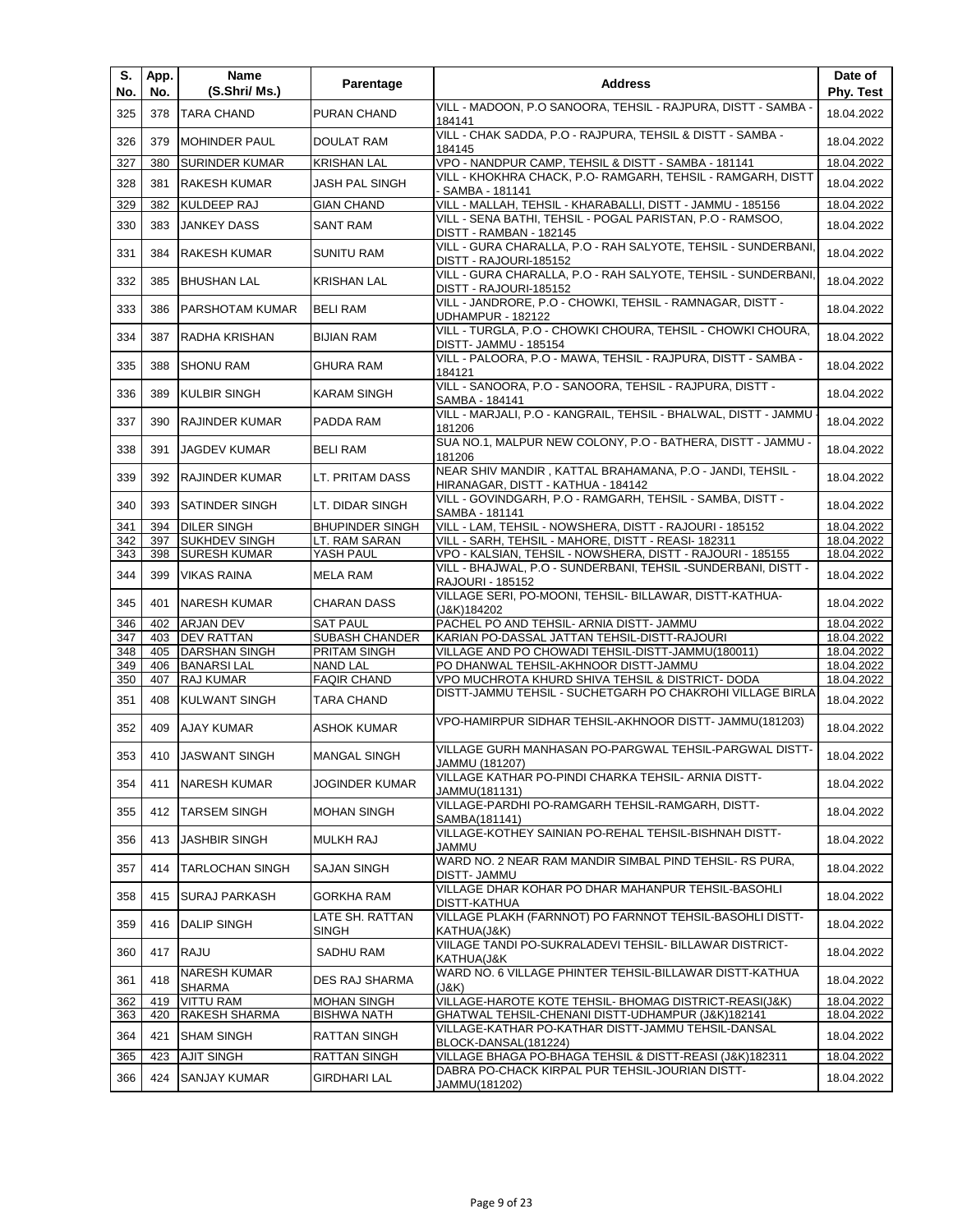| S.<br>No.  | App.<br>No. | Name<br>(S.Shri/ Ms.)                         | Parentage                                     | <b>Address</b>                                                                                 | Date of<br>Phy. Test     |
|------------|-------------|-----------------------------------------------|-----------------------------------------------|------------------------------------------------------------------------------------------------|--------------------------|
| 367        | 425         | <b>RAKESH KUMAR</b>                           | BISAKHI RAM                                   | VILLAGE CHAPRIAL PO-PALLAN NALA TEHSIL-AKHNOOR DISTT-<br>JAMMU                                 | 18.04.2022               |
| 368        | 427         | <b>VIJAY KUMAR</b>                            | LATE SH. MANI RAM                             | RO-THALORA TEHSIL-MAJALTA DISTRICT-UDHAMPUR PO-<br><b>THALORA(182117)</b>                      | 18.04.2022               |
| 369        | 428         | KULDEEP SINGH                                 | KIKER SINGH                                   | VILLAGE PROWA JAGIR PO-HARTARYAN VIA JAGANOO, TEHSIL-<br>RAMNAGAR, DISTT-UDHAMPUR, J&K(182124) | 18.04.2022               |
| 370        | 429         | SANDEEP SINGH                                 | <b>BISHAN DASS</b>                            | VILLAGE PROWA JAGIR PO-HARTARYAN VIA JAGANOO, TEHSIL-<br>RAMNAGAR, DISTT-UDHAMPUR, J&K(182124) | 18.04.2022               |
| 371        | 430         | PUSHAP KUMAR                                  | <b>HARMESH KUMAR</b>                          | VILLAGE MEHMOOD PUR TEHSIL-BISHNAH DISTT-JAMMU<br>(181132)J&K                                  | 18.04.2022               |
| 372        | 431         | PURAN CHAND                                   | LATE SH. LOTHA<br>RAM                         | VILLAGE GOSHAN PO-MERAMANDRIAN TEHSIL-AKHNOOR DISTRIC-<br>JAMMU                                | 18.04.2022               |
| 373        | 432         | <b>MANGAL DASS</b>                            | <b>DHANI RAM</b>                              | VILLAGE JANDIAL (THATHI) PO-AGORE GHAROTA TEHSIL-BALWAL<br><b>DISTT-JAMMU</b>                  | 18.04.2022               |
| 374        | 433         | <b>RAJ KUMAR</b>                              | <b>CHET RAM</b>                               | VPO-DHAMAL TEHSIL-MARHEEN DISTT- KATHUA , J&K(184144)                                          | 18.04.2022               |
| 375        | 434         | <b>DINESH KUMAR</b>                           | <b>DHANI RAM</b>                              | VPO-BILLAWAR TEHSIL-BILLAWAR DISTT-KATHUA(184204)                                              | 18.04.2022               |
| 376        | 435         | <b>SANJEEV KUMAR</b>                          | <b>BERU RAM</b>                               | VILLAGE DHER PO-BHADDU TEHSIL-BILLAWAR DISTT-KATHUA                                            | 18.04.2022               |
| 377        | 436         | <b>QUASIM DIN</b>                             | <b>REHMAN ALI</b>                             | VILLAGE NAJOT PO-SUKRALA DEVI TEHSIL-BILLAWAR DISTT-<br><b>KATHUA</b>                          | 18.04.2022               |
| 378        | 437         | <b>NARINDER KUMAR</b>                         | LATE SH. SARDARI<br>LAL                       | VILLAGE RAHYA POST RAHYA TEHSIL-VIJAYPUR DISTT-<br>SAMBA(181143)                               | 18.04.2022               |
| 379        | 438         | SHER SINGH                                    | <b>CHAIN SINGH</b>                            | VILLAGE SANKI POST OFFICE NAGROTA TEHSIL-BASOHLI DISTT-<br>KATHUA(184201)                      | 18.04.2022               |
| 380        | 439         | RAKESH KUMAR                                  | <b>KRISHAN LAL</b>                            | RO- PANJORE PO-KANA CHAK TEHSIL-MARH DISTT-JAMMU(181206)                                       | 18.04.2022               |
| 381        | 440         | <b>KARAN SINGH</b>                            | JAGDISH SINGH                                 | VILLAGE BHOUR PO-CHAK KIRPALPUR TEHSIL-AKHNOOR DISTT-<br><b>JAMMU</b>                          | 18.04.2022               |
| 382        | 441         | <b>JIA LAL</b>                                | YASHPAUL                                      | KHABAR SLACHI TEHSIL-TERYART DISTT-RAJOURI                                                     | 18.04.2022               |
| 383        | 442         | <b>TARSEM SINGH</b>                           | JAGAN NATH                                    | RO-MUKWAL CAMP PO-MUKWAL TEHSIL-JAMMU DISTT-<br>JAMMU(180003)                                  | 18.04.2022               |
| 384        | 443         | <b>SOM LAL</b>                                | KARAM CHAND                                   | SOHANJINA PO-SUHANJINA TEHSIL-MANDAL DISTT-JAMMU(18003)                                        | 18.04.2022               |
| 385        | 444         | <b>MANGAL SINGH</b>                           | <b>SAGAR SINGH</b>                            | SOHANJINA PO-SUHANJINA TEHSIL-MANDAL DISTT-JAMMU(18003)                                        | 18.04.2022               |
| 386        | 445         | <b>SUKHDEV SINGH</b>                          | <b>KARAN SINGH</b>                            | VPO MAKWAL CAMP TEHSIL-MANDAL DISTT- JAMMU(180003)                                             | 18.04.2022               |
| 387<br>388 | 446<br>449  | <b>TAPESHWAR SINGH</b><br><b>SUNIL SHARMA</b> | <b>VIJAY SINGH</b><br><b>SHAM LAL SHARMAS</b> | MANDI JHALORA SAMBA<br>VILLAGE SOBHA PO-GHAROTA TEHSIL BAHALWAL DISTT-JAMMU                    | 18.04.2022<br>18.04.2022 |
| 389        | 450         | RAJ KUMAR                                     | <b>BALDEV RAJ</b>                             | VILLAGE DEVIPUR TEHSIL-JOURIAN DISTT-JAMMU                                                     | 18.04.2022               |
| 390        | 451         | <b>RAKESH KUMAR</b>                           | <b>BADRI NATH</b>                             | TEHSIL-TRYATH DISTT-RAJOUR VILLAGE TRERU                                                       | 18.04.2022               |
| 391        | 452         | <b>VINEY KUMAR</b>                            | <b>BAL KRISHAN</b>                            | VPO-DASSAL JATTAN TEHSIL & DISTT- RAJOURI                                                      | 18.04.2022               |
| 392        | 453         | <b>RAJINDER KUMAR</b>                         | <b>KAKA RAM</b>                               | VILLAGE PARAT PO-PARAT TEHSIL-SUNDERBANI DISTT-RAJOURI<br>(185152)                             | 18.04.2022               |
| 393        | 454         | <b>DARSHAN LAL</b>                            | SARDARI LAL                                   | VILLAGE-MANDRIAN PO-MERA MANDRIAN DISTT-JAMMU                                                  | 18.04.2022               |
| 394        | 455         | <b>VIKRAM SINGH</b>                           | DHARAM SINGH                                  | RO-GHAROTA THATI PO-GHAROTA TEHSIL-BHALWAL<br>JAMMU(181122)                                    | 18.04.2022               |
| 395        |             | 457 NAIK RAM                                  | <b>SAIN DASS</b>                              | VILLAGE ARDHAN PO-KATHAR TEHSIL-AKHNOOR DISTT-<br>JAMMU(181201)                                | 18.04.2022               |
| 396        | 458         | <b>SUBASH CHANDER</b>                         | <b>BISHAN DASS</b>                            | VILLAGE & P/O BLANDH, TEHSIL RAM NAGAR, DISTRICT UDHAMPUR<br>- 182122                          | 18.04.2022               |
| 397        | 459         | <b>AJIT KUMAR</b>                             | <b>SAT PAUL</b>                               | CHACK HARI SINGH PO-HATLIMORE. TEHSIL & DISTT-<br>KATHUA(184102)                               | 18.04.2022               |
| 398        | 460         | <b>BALWAN SINGH</b>                           | <b>KARAN SINGH</b>                            | PALNOO TEHSIL-MAJALTA & DISTT-UDHAMPUR G OKHOON(184205)                                        | 18.04.2022               |
| 399        | 461         | <b>MUKESH KUMAR</b>                           | SADANAND RAINA                                | VPO- SABAR TEHSIL-MAHNPUR DISTT-KATHUA(J&K)                                                    | 18.04.2022               |
| 400        | 462         | <b>TARLOCHAN SINGH</b>                        | DHANANTAR SINGH                               | VPO-SWANKH TEHSIL-MAHANPUR DISTT-KATHUA                                                        | 18.04.2022               |
| 401        | 463         | <b>NEELAM RAJ</b>                             | RASALU RAM                                    | VPO-CHANDAL TEHSIL-BANI DISTT-KATHUA(J&K                                                       | 19.04.2022               |
| 402        | 464         | <b>MUKESH KUMAR</b>                           | DHRUB DUTT                                    | VPO-KANGOTE TEHSIL-MAHANPUR DISTT-KATHUA                                                       | 19.04.2022               |
| 403        | 465         | <b>GOPAL CHAND</b>                            | PURAN CHAND                                   | VILLAGE JAKH, PO- JAKH TEHSIL-VIJAYPUR DISTT-SAMBA(184120)                                     | 19.04.2022               |
| 404        | 466         | TILAK RAJ                                     | PUNJAB DASS                                   | VILLAGE PALLI MORH TEHSIL-BISHNAH PO-KANAL DISTT-JAMMU                                         | 19.04.2022               |
| 405        | 467         | RAKESH KUMAR                                  | GHARA SINGH                                   | VILLAGE-NANOWALI POST-CHAKROHI TEHSIL-RS PURA DISTT-<br>JAMMU(181102)                          | 19.04.2022               |
| 406        | 468         | <b>TARSEM LAL</b>                             | DHUNDA RAM                                    | VILLAGE-MANA PO-CHAKROHI TEHSIL-SUCHETGARH DISTT-<br>JAMMU(181102)                             | 19.04.2022               |
| 407        | 469         | <b>RAKESH KUMAR</b>                           | VAS DEV                                       | LADDAN POWER HOUSE UDHAMPUT                                                                    | 19.04.2022               |
| 408        | 470         | <b>SURESH KUMAR</b>                           | VAKEELO RAM                                   | VILLAGE DEULI PO-BAMBLIYA TEHSIL-SUNDERBANI DISTT-<br>RAJOURI(185203)                          | 19.04.2022               |
| 409        | 471         | <b>RAJA SINGH</b>                             | LATE SH. KANTARA<br><b>SINGH</b>              | VILLAGE KARGAL PO-BD BARI TEHSIL BARI BRAHAMAN DISTT-<br>SAMBA(181133                          | 19.04.2022               |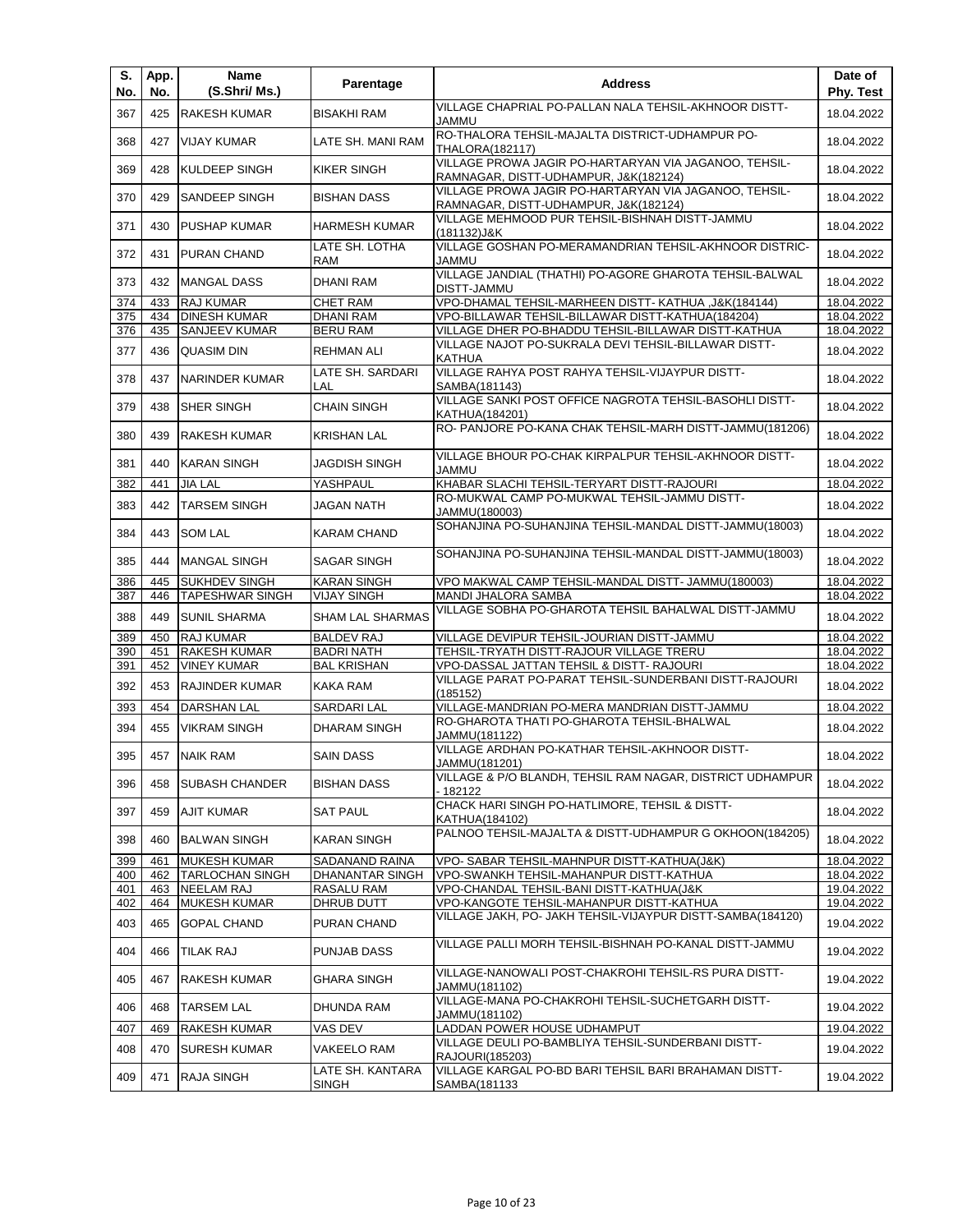| S.<br>No.  | App.<br>No. | Name<br>(S.Shri/ Ms.)                       | Parentage                             | <b>Address</b>                                                                                            | Date of<br>Phy. Test     |
|------------|-------------|---------------------------------------------|---------------------------------------|-----------------------------------------------------------------------------------------------------------|--------------------------|
| 410        | 472         | <b>JAGDISH RAJ</b>                          | <b>MOHAN LAL</b>                      | VILLAGE MEENSARKAR KARGAL PO BD BARI TEHSIL BARI                                                          | 19.04.2022               |
| 411        | 473         | <b>PAWAN KUMAR</b>                          | <b>DARSHAN LAL</b>                    | BRAHMANA DISTT-SAMBA(181133)<br>VILLAGE PARDI PO RAMGARH TEHSIL- RAMGARH DISTT-<br>SAMBA(181141)          | 19.04.2022               |
| 412        | 474         | <b>MOHD AYOOB</b>                           | ALLAH DITTA                           | VILLAGE BASSI KHURD PO-PALLI TEHSIL-BARI BRAHMNA DISTT-<br>SAMBA(181133)                                  | 19.04.2022               |
| 413        | 475         | <b>MOHD SALEEM</b>                          | <b>MOHD SADIQ</b>                     | VILLAGE BARODI PO-RAHYA TEHSIL BARI BRAHMANA DISTT-<br>SAMBA(181143)                                      | 19.04.2022               |
| 414        | 476         | <b>GOPAL DASS</b>                           | <b>BANGI RAM</b>                      | VILLAGE DHAKHAR PO-PALLANWALA TEHSIL-KHARAH-BALLI DISTT-<br>JAMMU(181204)                                 | 19.04.2022               |
| 415        | 477         | <b>SURINDER KUMAR</b>                       | <b>DARSHAN KUMAR</b>                  | VILLAGE KAWA PO-KAWA TEHSIL & DISTT- UDHAMPUR                                                             | 19.04.2022               |
| 416        | 478         | <b>MAKHAN SINGH</b>                         | <b>CHANDU RAM</b>                     | VILLAGE DEWAL TEHSIL-BILLAWAR DISTT-KATHUA PO-<br>MALTI(184204)                                           | 19.04.2022               |
| 417        | 479         | <b>JAI PAUL</b>                             | <b>MANSA RAM</b>                      | VILLAGE NICHLA PO-RATTAN PUR SURARA TEHSIL-GHAGWAL<br>SAMBA(184141)                                       | 19.04.2022               |
| 418        | 484         | <b>ASHISH KUMAR</b>                         | <b>BEHARI LAL</b>                     | VILLAGE-CHHANI CHINTA TEHSIL-BHADARWAH DISTT-<br>DODA(182222)                                             | 19.04.2022               |
| 419        | 486         | <b>SURAJ KUMAR</b>                          | LATE SH. BIHARI LAL                   | VILLAGE CHAK DOULAT PO-VIJAYPUR TEHSIL VIJAYPUR DISTT-<br>SAMBA (J&K)184120                               | 19.04.2022               |
| 420        | 487         | <b>MUKESH SHARMA</b>                        | TILAK RAJ                             | RO-SARWA PO-RAMGARH TEHSIL-RAMGARH DISTT-<br>SAMBA(J&K)181141                                             | 19.04.2022               |
| 421        | 488         | <b>SATISH KUMAR</b>                         | <b>KASTURI LAL</b>                    | VILLAGE-HARSATH PO-GHAGWAL TEHSIL-GHAGWAL DISTT-<br>SAMBA(J&K)                                            | 19.04.2022               |
| 422        | 489         | <b>RISHI DASS</b>                           | THURU RAM                             | VILLAGE-SUNDER CHAK MEHTIAN PO-NJ SINGH PATHANKOT<br><b>PUNJAB</b>                                        | 19.04.2022               |
| 423        | 490         | <b>SOHAN LAL</b>                            | <b>MUKAND LAL</b>                     | VILLAGE-SAID MAJALTA PO-RATTANPUR SURARA TEHSIL-<br>HIRANAGAR DISTT-KATHUA(184141)                        | 19.04.2022               |
| 424        | 492         | JYOTI PRASHAD                               | <b>TRILOK CHAND</b>                   | VILLAGE TILLA TEHSIL-BILLAWAR DISTT-KATHUA PO-MALTI(184204)                                               | 19.04.2022               |
| 425        | 493         | <b>SURAJ SINGH</b>                          | <b>GIAN CHAND</b>                     | VILLAGE SUKRAL TEHSIL BILLAWAR DISTT-KATHUA(J&K)                                                          | 19.04.2022               |
| 426        | 494         | <b>MOHAN LAL</b>                            | TEJ RAM                               | RO-NANGA PO-RAMGARH TEHSIL-RAMGARH DISTT-SAMBA(181141)                                                    | 19.04.2022               |
| 427        | 495         | <b>RANJIT SINGH</b>                         | <b>JOGINDER SINGH</b>                 | RO-JERDA PO-NANDPUR TEHSIL-RAMGARH DISTT-SAMBA                                                            | 19.04.2022               |
| 428        | 496         | <b>KULDEEP RAJ</b>                          | <b>MOHAN LAL</b>                      | RO-NANGA PO-RAMGARH TEHSIL-RAMGARH DISTT-SAMBA(181141)                                                    | 19.04.2022               |
| 429        | 498         | <b>AJAY KUMAR</b><br><b>PANJGOTRA</b>       | <b>JANAK RAJ</b>                      | VILLAGE GASHI PO-DOMANA TEHSIL-SB JAMMU                                                                   | 19.04.2022               |
| 430        | 499         | <b>VICKY KUMAR</b>                          | <b>OM PARKASH</b>                     | VILLAGE GAJANSOO PO-GAJANSOO TEHSIL SB JAMMU                                                              | 19.04.2022               |
| 431        | 500         | <b>RAM PAL</b>                              | <b>MELA RAM</b>                       | VPO-GHARANA TEHSIL-RS PURA DISTT-JAMMU(181102)<br>VILLAGE-BHATYARI PO-DAYALA CHAK TEHSIL-HIRANAGAR DISTT- | 19.04.2022               |
| 432        | 501         | <b>SANJAY KUMAR</b>                         | RATTAN CHAND                          | KATHUA(184144)<br>VILLAGE PO-SERI PANDITAN TEHSIL-BHALWAL DISTT-                                          | 19.04.2022               |
| 433        | 502         | <b>BARNESH KUMAR</b><br><b>RAKESH KUMAR</b> | <b>HARBANS LAL</b><br><b>BABU RAM</b> | JAMMU(181122)<br>VILLAGE-NANGAL PATYARI PO-SARNA TEHSIL & DISTT-SAMBA                                     | 19.04.2022<br>19.04.2022 |
| 434<br>435 | 503<br>504  | <b>DEEPAK CHAND</b>                         | <b>SARDARI LAL</b>                    | VPO-PALLI TEHSIL-BARI BRAHMANA DISTT-SAMBA(181133)                                                        | 19.04.2022               |
| 436        | 505         | <b>VARDEEP LAL</b>                          | PREM CHAND                            | VPO-PINDI CHARKAN KALAN TEHSIL-ARNIA DISTT-JAMMU(181131)                                                  | 19.04.2022               |
| 437        | 506         | <b>SOMILAL</b>                              | <b>BUA DITTA</b>                      | /PO BADYAL BRAHMINA TEHSIL-RS PURA DISTT-JAMMU(181102)                                                    | 19.04.2022               |
| 438        | 510         | <b>MANOHAR LAL</b>                          | JOGINDER LAL                          | VPO-KHOUR TEHSIL KHOUR DISTT-JAMMU(181203)                                                                | 19.04.2022               |
| 439        | 511         | <b>TARSEM LAL</b>                           | DES RAJ                               | VPO-JOURIAN TEHSIL-JOURIAN DISTT-JAMMU (181202)                                                           | 19.04.2022               |
| 440        | 512         | <b>SANJAY KUMAR</b>                         | <b>MANGA RAM</b>                      | VPO-DHOUNCHAK PO-JOURIAN TEHSIL-AKHNOOR DISTT-<br>JAMMU(181202)                                           | 19.04.2022               |
| 441        | 514         | <b>SWAMI RAJ</b>                            | <b>BADRI NATH</b>                     | MUTHI CAMP HOUSE NO. 9 LANE NO. 1 DREAM CITY, JAMMU                                                       | 19.04.2022               |
| 442        | 515         | PAWAN KUMAR                                 | HANS RAJ                              | VILLAGE BIRLA OFFICE CHAKROHI TEHSIL-SUCHETGARH(OLD R.S.<br>PURA) DISTT-JAMMU                             | 19.04.2022               |
| 443        | 516         | <b>SUKHDEV SINGH</b>                        | <b>BALBIR SINGH</b>                   | VILLAGE DIWAN GARH PO-CHAKROHI TEHSIL-SUCHETGARH DISTT-<br>JAMMU(181102)                                  | 19.04.2022               |
| 444        | 517         | <b>SURINDER KUMAR</b>                       | <b>SAT PAUL</b>                       | RO-MANA PO-CHAKROHI TEHSIL-RS PURA DISTT-JAMMU                                                            | 19.04.2022               |
| 445        | 518         | <b>SAT PAUL</b>                             | SHANKER DASS                          | RO-VILLAGE KIRMOO MOHRAKHARA TEHSIL&PO RAMNAGAR DISTT-<br><b>UDHAMPUR</b>                                 | 19.04.2022               |
| 446        | 519         | VIJAY KUMAR                                 | <b>BALAK RAM</b>                      | VILLAGE-DEOT(RAIPUR) PO-THIAL TEHSIL-MAJALTA DISTT-<br><b>UDHAMPUR</b>                                    | 19.04.2022               |
| 447        | 520         | <b>ANIL KUMAR</b>                           | YASH PAUL                             | VILLAGE-KERTITERYATH PO & TEHSIL TERYATH DISTT-<br>RAJOURI(185203)                                        | 19.04.2022               |
| 448        | 522         | <b>BALDEV KUMAR</b>                         | <b>SHIV RAM</b>                       | VILLAGE-GHARI(CHANDAN)TEHSIL& DISTT- UDHAMPUR(182121)                                                     | 19.04.2022               |
| 449        | 523         | <b>KRISHAN LAL</b>                          | RAM SARAN                             | VILLAGE HIRA CHAK PO-SWANKHA TEHSIL-RAMGARH DISTT-<br>SAMBA                                               | 19.04.2022               |
| 450        | 524         | <b>PAWAN SINGH</b>                          | JAGDEV SINGH                          | VILLAGE NOUGRAN PO& TEHSIL-BISHNAH DISTT-JAMMU(181132)                                                    | 19.04.2022               |
| 451        | 525         | <b>TIRTH SINGH</b>                          | <b>DHYAN SINGH</b>                    | VILLAGE NOUGRAN PO& TEHSIL-BISHNAH DISTT-JAMMU(181132)                                                    | 19.04.2022               |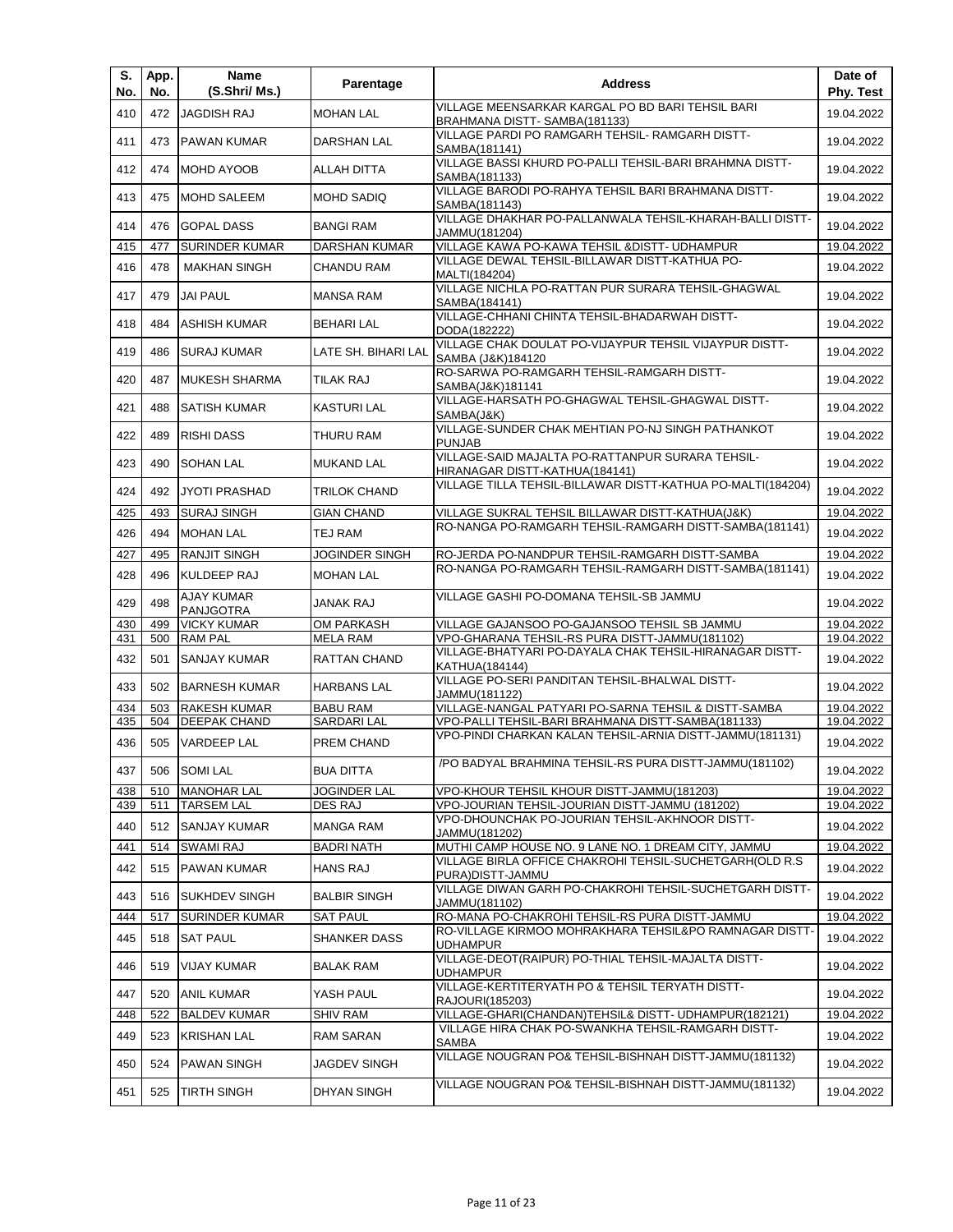| S.<br>No.  | App.<br>No. | <b>Name</b><br>(S.Shri/ Ms.)                  | Parentage                                | <b>Address</b>                                                                                              | Date of<br>Phy. Test     |
|------------|-------------|-----------------------------------------------|------------------------------------------|-------------------------------------------------------------------------------------------------------------|--------------------------|
| 452        | 527         | <b>SWARN SINGH</b>                            | <b>TULA RAM</b>                          | VILLAGE CHOHA PO-MANSAR TEHSIL-MAJALTA DISTT-UDHAMPUR                                                       | 19.04.2022               |
| 453        | 528         | <b>VIKRAM SINGH</b>                           | SANDAL SINGH                             | RO-SANSOO DISTT&TEHSIL- UDHAMPUR PO-GARHI(182121)                                                           | 19.04.2022               |
| 454        | 529         | <b>PALAM SINGH</b>                            | <b>BHAGWAN SINGH</b>                     | VPO-GURHA SLATHIAN MANDI UDHAMPUR TEHSIL-VIJAYPUR DISTT-                                                    | 19.04.2022               |
| 455        | 530         | <b>RAVI KUMAR</b>                             | PURAN CHAND                              | SAMBA(181143)<br>VILLAGE& PO-JAWAHAR NAGAR TEHSIL&DISTT-RAJOURI(185132)                                     | 19.04.2022               |
|            |             |                                               |                                          |                                                                                                             |                          |
| 456        | 531         | <b>VINOD KUMAR</b>                            | <b>KRISHAN LAL</b><br><b>VED PARKASH</b> | VILLAGE-MOTTEY TEHSIL-SUCHETGARH DISTT-JAMMU(181102)<br><b>VILLAGE SANGWAL TEHSIL-VIJAYPUR DISTT-SAMBA</b>  | 19.04.2022               |
| 457        | 532         | <b>NARESH KUMAR</b>                           | <b>SHARMA</b>                            |                                                                                                             | 19.04.2022               |
| 458        | 534         | <b>DEEPAK SINGH</b>                           | <b>SHUKAR SINGH</b>                      | PO-PARYAL DISTT-JAMMU TEHSIL JAMMU NEW (MARH)181206                                                         | 19.04.2022               |
| 459        | 535         | <b>ROMESH KUMAR</b>                           | <b>GOURI LAL</b>                         | RO-VILLAGE THALOURI BPO-MALOTHI TEHSIL-BHALLA DISTT-DODA<br>(J&K)18221                                      | 19.04.2022               |
| 460        | 536         | <b>BALBIR KUMAR</b>                           | <b>SARDARI LAL</b>                       | VILLAGE-CHOHALA TEHSIL-RS PURA DISTT-JAMMU(181102)                                                          | 19.04.2022               |
| 461        | 537         | <b>DILAIR SINGH</b>                           | <b>KARTAR SINGH</b>                      | VILLAGE-PATTA KHOO PO-KANGRAL TEHSIL-BHALWAL DISTT-                                                         | 19.04.2022               |
|            |             |                                               |                                          | JAMMU(181206)<br>VILLAGE-SAPRAIN PO-CHANDWAN TEHSIL-HIRANAGAR DISTT-                                        |                          |
| 462        | 538         | <b>MONU JASROTIA</b>                          | KULDEEP SINGH                            | KATHUA(184144)                                                                                              | 19.04.2022               |
| 463        | 539         | <b>SURJEET SINGH</b>                          | <b>BALBIR SINGH</b>                      | VILLAGE-NADAL PO-RAJPURA-TEHSIL-RAJPURA DISTT-<br>SAMBA(184145)                                             | 19.04.2022               |
| 464        | 540         | <b>KULWANT SINGH</b>                          | <b>HARBANS SINGH</b>                     | VILLAGE-TANDA PO-SUJWAN TEHSIL&DISTT-SAMBA(J&K)184120                                                       | 19.04.2022               |
| 465        | 541         | <b>ASHWANI KUMAR</b>                          | <b>BISHAN DASS</b>                       | VILLAGE-LADHWAL PO-CHHAPAKI MODE TEHSIL-HIRANAGAR DISTT-                                                    | 19.04.2022               |
|            |             |                                               |                                          | KATHUA(J&K)184144<br>VILLAGE-MANGTIAN PO-HAMIRPUR TEHSIL-HIRANAGAR DISTRICT-                                |                          |
| 466        | 542         | <b>VINOD KUMAR</b>                            | <b>RAM KRISHAN</b>                       | KATHUA (J&K)184144                                                                                          | 19.04.2022               |
| 467        | 543         | <b>GANESH SHARMA</b>                          | <b>RAJINDER SHARMA</b>                   | VPO-PHALOTE TEHSIL & DISTT-KATHUA (J&K)184143                                                               | 19.04.2022               |
| 468        | 544         | <b>RAJINDER KUMAR</b>                         | <b>BHOLA RAM</b>                         | VILLAGE-LADHWAL PO-CHHAPAKI MODE TEHSIL-HIRANAGAR DISTT-                                                    | 19.04.2022               |
|            |             |                                               |                                          | KATHUA(J&K)184144<br>VILLAGE KHOUR DEONIAN PO-KHOUR DEVIAN TEHSIL-RS PURA                                   |                          |
| 469        | 545         | <b>SURINDER PAUL</b>                          | PURAN CHAND                              | DISTT-JAMMU                                                                                                 | 19.04.2022               |
| 470        | 546         | <b>GANESH DUTT</b>                            | <b>SOHAN LAL</b>                         | VPO-BADYAL BRAHMANA TEHSIL-RS PURA DISTT-JAMMU(181102)                                                      | 19.04.2022               |
| 471        | 547         | <b>DALBIR SINGH</b>                           | <b>BIKHAM SINGH</b>                      | RO-RASOOH PO-HATLI DISTT & TEHSIL-KATHUA(184152)                                                            | 19.04.2022               |
| 472        | 548         | PRITAM CHAND                                  | PODU RAM                                 | VPO-DHOK KHALSA PO-JOURIAN TEHSIL-AKHNOOR DISTT-<br>JAMMU(181202)                                           | 19.04.2022               |
| 473        | 549         | <b>MOHINDER SINGH</b>                         | <b>CHET RAM</b>                          | VPO-AMROH TEHSIL-RAMNAGAR DISTT-UDHAMPUR(182122)                                                            | 19.04.2022               |
| 474        | 551         | RAJA RAM                                      | <b>DEVIDASS</b>                          | MIGRANT CAMP KODEWALA PO-SOHAL TEHSIL-AKHNOOR(181201)                                                       | 19.04.2022               |
| 475        | 552         | <b>KRANTI SHARMA</b>                          | LT. FAQIR CHAND                          | VILLAGE PANGORE PO-GHOUMANHASAN TEHSIL MARH DISTT-<br>JAMMU                                                 | 19.04.2022               |
| 476        | 553         | <b>ROMESH KUMAR</b>                           | <b>LT.THORU RAM</b>                      | RO-ONAGOR PO-GHOUMANSHA TEHSIL-MARH DISTT-<br>JAMMU(181206)                                                 | 19.04.2022               |
| 477        | 554         | PARSHOTAM LAL                                 | <b>BANSILAL</b>                          | CHACK JAGGAR NAGBANI JAMMU                                                                                  | 19.04.2022               |
| 478        | 555         | <b>RAJIV KUMAR</b>                            | <b>HARBANS LAL</b>                       | VILLAGE HIRANAGAR DISTT-KATHUA TEHSIL-HIRANAGAR DISTT-                                                      | 19.04.2022               |
|            |             |                                               | <b>KARTAR CHAND</b>                      | <b>KATHUA</b><br>VILLAGE-GARNIARI PO-AMALA TEHSIL MARHEEN DISTT-                                            |                          |
| 479        | 557         | <b>RAVI KUMAR</b>                             |                                          | KATHUA(184144)                                                                                              | 19.04.2022               |
| 481        | 559         | 480 558 ASHOK KUMAR<br><b>HARMINDER SINGH</b> | LT. DES RAJ<br><b>RASAL SINGH</b>        | RO-TALWARA PO-REASI TEHSIL-REASI DISTT-REASI(182311)<br>WARD NO. 10 NEAR OLD BUS STAND DISTT-KATHUA(184101) | 19.04.2022<br>19.04.2022 |
|            |             |                                               |                                          | VILLAGE-PATTLA PO-CHAKRAKWALAN TEHSIL & DISTT-UDHAMPUR                                                      |                          |
| 482        | 560         | <b>MULKH RAJ</b>                              | <b>MOHAN LAL</b>                         |                                                                                                             | 19.04.2022               |
| 483        | 561         | <b>BIR SINGH</b>                              | <b>SHIV RAM</b>                          | VILLAGE-PALNOO PO-KHOON TEHSIL-MAJALTA DISTT-UDHAMPUR                                                       | 19.04.2022               |
| 484        | 562         | <b>RANJIT SINGH</b>                           | <b>SAT PAUL</b>                          | VILLAGE-HARIA CHALK PO-KAHANA TEHSIL-HIRANAGAR DISTT-<br>KATHUA(184148)                                     | 19.04.2022               |
| 485        | 563         | <b>POMI KUMAR</b>                             | <b>JAGDISH KUMAR</b>                     | VILLAGE-SULTANPUR PO-CHACK KANA TEHSIL-HIRANAGAR DISTT-<br>KATHUA                                           | 19.04.2022               |
| 486        | 565         | YASH PAUL                                     | <b>PARAS RAM</b>                         | VILLAGE-NARYANA PO-KHOUR TEHSIL-KHOUR DISTT-JAMMU                                                           | 19.04.2022               |
| 487<br>488 | 566<br>567  | <b>NASIB SINGH</b><br><b>MANGAT SINGH</b>     | KARTAR SINGH<br>THULLU RAM               | VILLAGE-NARYANA PO-KHOUR TEHSIL-KHOUR DISTT-JAMMU<br>VILLAGE-NARYANA PO-KHOUR TEHSIL-KHOUR DISTT-JAMMU      | 19.04.2022<br>19.04.2022 |
| 489        | 568         | <b>TARSEM LAL</b>                             | <b>DALIP SINGH</b>                       | VILLAGE-DAGH CHANNI RAMGARH DISTT-SAMBA (181141)                                                            | 19.04.2022               |
| 490        | 570         | <b>GULSHAN KUMAR</b>                          | <b>BACHAN LAL</b>                        | VILLAGE-BAGA MARH PO-RS PURA TEHSIL-RS PURA DISTT-<br>JAMMU(181102)                                         | 19.04.2022               |
| 491        | 571         | <b>MANHOR SINGH</b>                           | JANAK SINGH                              | VPO-PHANGDOUR TEHSIL-SAMBA(181421)                                                                          | 19.04.2022               |
| 492        | 572         | <b>BIR SINGH</b><br><b>CHAMAIL SINGH</b>      | RAGHUNATH SINGH                          | VPO-PARYAL TEHSIL-MARH DISTT-JAMMU                                                                          | 19.04.2022<br>19.04.2022 |
| 493<br>494 | 573<br>574  | <b>NARESH KUMAR</b>                           | <b>SURAM CHAND</b><br><b>KRISHAN LAL</b> | RO-GALHAN TEHSIL-TERYATH DISTT-RAJOURI(185203)<br>RO-KERI TEHSIL-KALAKOTE DISTT-RAJOURI (185201)            | 19.04.2022               |
| 495        | 575         | <b>ARKESH KUMAR</b>                           | <b>MANSA RAM</b>                         | KANDHARNU TEHSIL-BILLAWAR PO-NAGROTA GUJROO DISTT-<br>KATHUA(184210)                                        | 19.04.2022               |
| 496        | 577         | RAJINDER KUMAR                                | <b>LAL CHAND</b>                         | RO-JASATH PO-GHAGWAL TEHSIL GHAGWAL DISTRICT-<br>SAMBA(184141)                                              | 19.04.2022               |
| 497        | 578         | <b>SHAPIL SINGH</b>                           | THAKUR SINGH                             | VILLAGE DHEDEA TEHISL-GOOL DISTT-RAMBAN                                                                     | 19.04.2022               |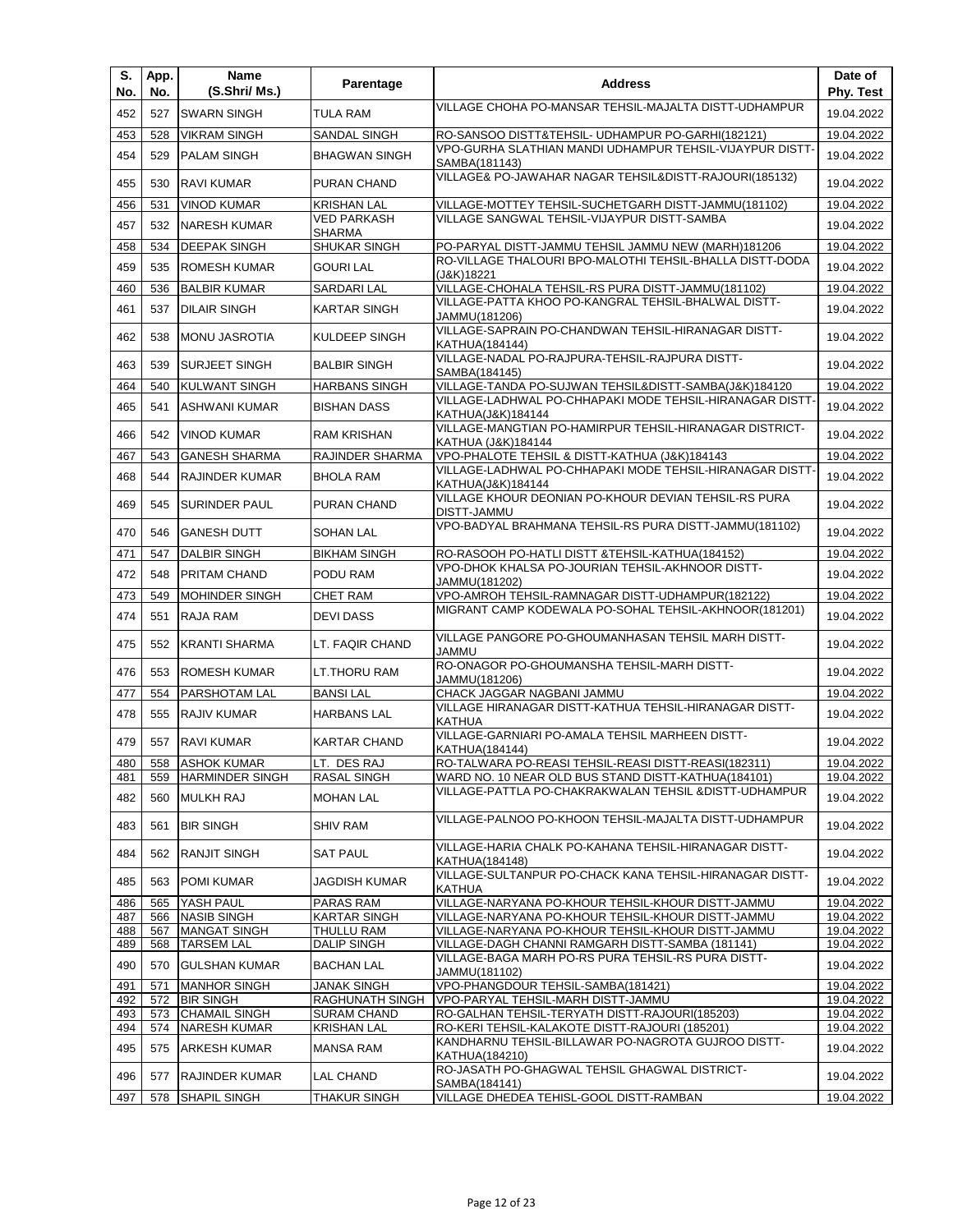| S.<br>No.  | App.<br>No. | Name<br>(S.Shri/ Ms.)                      | Parentage                              | <b>Address</b>                                                                                              | Date of<br>Phy. Test     |
|------------|-------------|--------------------------------------------|----------------------------------------|-------------------------------------------------------------------------------------------------------------|--------------------------|
| 498        | 579         | <b>DALEEP SINGH</b>                        | <b>SARDAR SINGH</b>                    | VILLAGE-KHUNDA TEHSIL-KHOUR PO- KHOUR DISTT-<br>JAMMU(181203)                                               | 19.04.2022               |
| 499        | 580         | YUVRAJ SINGH                               | <b>SAIN SINGH</b>                      | VILLAGE CHANNI DEWANO PO-PALLANWALA TEHSIL AKHNOOR                                                          | 19.04.2022               |
| 500        | 581         | <b>UDHAY SINGH</b>                         | <b>BALDEV SINGH</b>                    | RO-DHIRTI PO-KAKRYAL TEHSIL-KATRA DISTT-REASI                                                               | 19.04.2022               |
| 501        | 582         | <b>AJIT SHARMA</b>                         | <b>BANSILAL</b>                        | VILLAGE -NARYANA DHALARY PO-KHOUR TEHSIL-KHOUR DISTT-<br>JAMMU(181203)                                      | 19.04.2022               |
| 502        | 583         | <b>AJAY SHARMA</b>                         | <b>RATTAN LAL</b>                      | VILLAGE-CHANDIAN MALPUR TEHSIL-BHALWAL DISTT- JAMMU PO-<br>BATHARA(181206)                                  | 19.04.2022               |
| 503        | 584         | <b>RAJ SINGH</b>                           | <b>SARDAR SINGH</b>                    | CHANNI MANA PAHARI WALA TEHSIL-KHOUR DISTT-JAMMU                                                            | 19.04.2022               |
| 504        | 585         | <b>BITTU RAM</b>                           | <b>BALAK RAM</b>                       | VILLAGE SAYAL TEHSIL-NOWSHERA DISTT-RAJOURI PO-SERI                                                         | 19.04.2022               |
| 505        | 586         | <b>SATPAUL</b>                             | <b>GIAN CHAND</b>                      | VILLAGE HARIPUR PO-MARA TEHSIL-MAHNAPUR DISTT-KATHUA                                                        | 19.04.2022               |
| 506<br>507 | 587<br>588  | <b>SHIV KUMAR</b><br><b>SIKANDER SINGH</b> | LT. SUNDER SINGH<br><b>OMKAR SINGH</b> | VILLAGE-DHARFARA PO-MALOTHI TEHSIL-BHALLA DISTT-DODA<br>PO-PARYAL DISTT-JAMMU TEHSIL JAMMU NEW (MARH)181206 | 19.04.2022<br>19.04.2022 |
| 508        | 589         | <b>KULDEEP RAJ</b>                         | DEV RAJ                                | VILLAGE-KHELLANI TOP PO-MALOTHI TEHSIL-BHALLA DISTT-DODA<br>J&K                                             | 19.04.2022               |
| 509        | 591         | <b>GANESH BHARTI</b>                       | SH. BELI RAM                           | <b>GRAN MORE REASI</b>                                                                                      | 19.04.2022               |
| 510        | 592         | <b>RATTAN SINGH</b>                        | PRITAM SINGH                           | VILLAGE-GAJORE PO-KHERALAIR TEHSIL-POUNI DISTT-                                                             | 19.04.2022               |
| 511        | 593         | <b>VINOD KUMAR</b>                         | SUDESH KUMAR                           | REASI(185203)<br>RAILWAY ROAD CHHAN RORIAN KATHUA J&K(184144)                                               | 19.04.2022               |
|            |             |                                            |                                        | JANDYAL THATI PO-AGORE TEHSIL-BHALWAL DISTT-                                                                |                          |
| 512        | 595         | RAJINDER KUMAR                             | <b>HOSHNAK CHAND</b>                   | JAMMU(181122)<br>JANDYAL THATI PO-AGORE TEHSIL-BHALWAL DISTT-                                               | 19.04.2022               |
| 513        | 596         | <b>VINOD KUMAR</b>                         | <b>HOSHNAK CHAND</b>                   | JAMMU(181122)                                                                                               | 19.04.2022               |
| 514        | 597         | <b>SURJEET SINGH</b>                       | <b>BALBIR SINGH</b>                    | RO-JASWAN PO-PARYAL TEHSIL-MARH DISTT-JAMMU                                                                 | 19.04.2022               |
| 515        | 598         | SANJEEV SINGH                              | RASHPAUL SINGH                         | DISTT-JAMMU TEHSIL/PO-DANSAL VILLAGE-TARAH(DOHA)-181224                                                     | 19.04.2022               |
| 516        | 599         | RAKESH KUMAR                               | <b>BISHWA NATH</b>                     | RO-GHANIWAL TEHSIL-CHENANI DISTT-UDHAMPUR PO-<br>CHENNANI(182141)                                           | 19.04.2022               |
| 517        | 600         | <b>NASEEB CHAND</b>                        | <b>BARI RAM</b>                        | VPO-PARGWAL TEHSIL-PARGWAL DISTT-JAMMU(181207)                                                              | 19.04.2022               |
| 518        | 602         | <b>SHAM LAL</b>                            | DHARAM CHAND                           | VILLAGE NIKOWAL, P/O PARGWAL, TEHSIL AKHNOOR, DISTRICT<br>JAMMU - 181207                                    | 19.04.2022               |
| 519        | 603         | <b>SURINDER KUMAR</b>                      | <b>RAM LAL</b>                         | VILLAGE PAHARIWALA, P/O PALLANWALA, TEHSIL KHOUR,<br>DISTRICT JAMMU - 181204                                | 19.04.2022               |
| 520        | 604         | ROMESH CHANDER                             | <b>HUKAM CHAND</b>                     | GARI, TEHSIL ARNAS, DISTRICT REASI                                                                          | 19.04.2022               |
| 521        | 605         | PARSHOTAM KUMAR                            | LT. BODH RAJ                           | VILLAGE KANTHAN, P/O KANTHAN, TEHSIL ARNAS, DISTRICT REASI                                                  | 19.04.2022               |
| 522        | 606         | <b>VIKAS SHARMA</b>                        | <b>GOVIND RAM</b><br><b>SHARMA</b>     | VILLAGE GURHA MANDA, P/O GUIRHA BRAHMANA, TEHSIL<br>AKHNOOR, DISTRICT JAMMU - 181201                        | 19.04.2022               |
| 523        | 607         | <b>RAGHBIR SINGH</b>                       | <b>MADAN LAL</b>                       | VILLAGE JATTAN DE KOTHEY, P/O HAMIRPUR SIDHAR, TEHSIL<br>KHOUR, DISTRICT JAMMU - 181203                     | 19.04.2022               |
| 524        | 608         | <b>ONKAR SINGH</b>                         | LT. BALAK RAM                          | VILLAGE SIAL SUI, P/O SIAL SUI, TEHSIL KALAKOT, DISTRICT<br>RAJOURI - 185202                                | 19.04.2022               |
| 525        | 609         | <b>VIKRAM SINGH</b>                        | <b>RAM SINGH</b>                       | VILLAGE & P/O SIAL SUI NAGNALA, TEHSIL KALAKOT, DISTRICT<br>RAJOURI - 185202                                | 19.04.2022               |
| 526        | 610         | <b>FAZAL HUSSAIN</b>                       | <b>MIR HUSSAIN</b>                     | VILLAGE BARMANDAL, P/O TATA PANI, TEHSIL KALAKOTE, DISTRICT<br>RAJOURI - 185202                             | 19.04.2022               |
| 527        | 611         | <b>JATINDIR SINGH</b>                      | LT. SUKHRAJ SINGH                      | SHIVA NAGAR, P/O KATHUA, TEHSIL KATHUA, DISTRICT KATHUA -<br>184101                                         | 19.04.2022               |
| 528        | 612         | ASHOK KUMAR                                | <b>GHUNI RAM</b>                       | CHANGI, P/O SANJIMORE, TEHSIL MARHEEN, DISTRICT KATHUA -<br>184148                                          | 19.04.2022               |
| 529        | 613         | RAVINDER SINGH                             | ROMAL SINGH                            | DHORSI, P/O DHANNI DAKHLA, TEHSIL KATHUA, DISTRICT KATHUA<br>184143                                         | 19.04.2022               |
| 530        | 615         | <b>JASWANT SINGH</b>                       | SHAM SINGH                             | VILLAGE & P/O PALLANWALA, TEHSIL AKHNOOR KHOUR, DISTRICT<br>JAMMU - 181204                                  | 19.04.2022               |
| 531        | 616         | SANJAY KUMAR                               | LT. HARI DASS                          | VILLAGE DASSA, P/O DOOL, TEHSIL & DISTRICT KISHTWAR - 182204                                                | 19.04.2022               |
| 532        | 617         | ROSHAN LAL                                 | GIRDHARI LAL                           | MALLAH, TESHIL KHARAH BALLI, NATHAL, DISTRICT JAMMU -<br>181203                                             | 19.04.2022               |
| 533        | 618         | KULDEEP KUMAR                              | PARKASH CHAND                          | VILLAGE ARJAN CHAK, P/O GURAMUNDIAN, TEHSIL HIRA NAGAR,<br>DISTRICT KATHUA - 184142                         | 19.04.2022               |
| 534        | 619         | MULKH RAJ SHARMA                           | LT. PREM NATH                          | VILLAGE DHANDAL, P/O DHANDAL, TEHSIL RAM NAGAR, DISTRICT<br>UDHAMPUR - 182124                               | 19.04.2022               |
| 535        | 620         | ANIL KUMAR                                 | ASHOK KUMAR                            | VILLAGE KALYANA, TEHSIL R. S. PURA, DISTRICT JAMMU - 181131                                                 | 19.04.2022               |
| 536        | 621         | RAKESH KUMAR                               | <b>BHAGWAN DASS</b>                    | BANDRAI, P/O BHARAKH, TEHSIL SUNDERBANI, DISTRICT RAJOURI<br>185203                                         | 19.04.2022               |
| 537        | 623         | SETHI KUMAR                                | BALKAR CHAND                           | VILLAGE ARJAN CHAK, P/O GURAMUNDIAN, TEHSIL HIRA NAGAR,<br>DISTRICT KATHUA - 184142                         | 19.04.2022               |
| 538        | 624         | SANGRAM SINGH                              | JAGDISH SINGH                          | VILLAGE KOT MAIRA, P/O PALLANWALA, TEHSIL KHOUR, DISTRICT<br>JAMMU - 181204                                 | 19.04.2022               |
| 539        | 625         | NAGAR SINGH                                | LT. KAMAL SINGH                        | VILLAGE MOLU CHAK, P/O ARNIA, TEHSIL R.S. PURA, DISTRICT<br>JAMMU - 181131                                  | 19.04.2022               |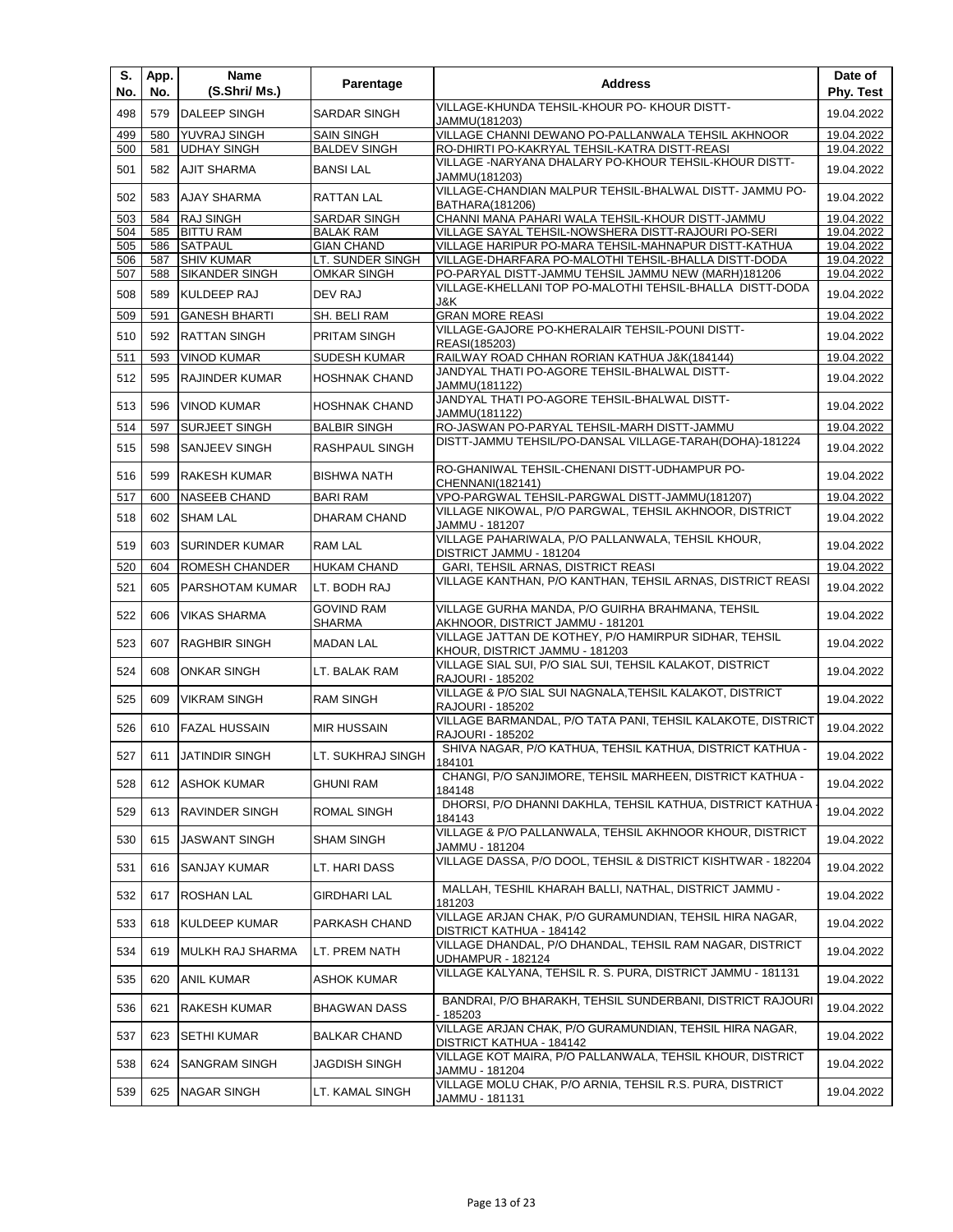| S.<br>No. | App.<br>No. | Name<br>(S.Shri/ Ms.)                | Parentage             | <b>Address</b>                                                                              | Date of<br>Phy. Test |
|-----------|-------------|--------------------------------------|-----------------------|---------------------------------------------------------------------------------------------|----------------------|
| 540       | 626         | <b>ARJUN SINGH</b>                   | <b>AMAR SINGH</b>     | VILLAGE CHHAN KHATRIAN, P/O KOOTAH, TEHSIL HIRANAGAR,<br>DISTRICT KATHUA - 184141           | 19.04.2022           |
| 541       | 627         | <b>CHAMAN LAL</b>                    | LT. MUNSHI RAM        | VILLAGE BHAGOT JAGIR, P/O BHAMBLA, TEHSIL POUNI, DISTRICT<br>REASI - 185154                 | 19.04.2022           |
| 542       | 628         | PARVEEN SINGH                        | <b>NARYAN SINGH</b>   | VILLAGE BATTAL BALLIAN, P/O KHARORIAN, TEHSIL & DISTRICT<br>UDHAMPUR - 182126               | 19.04.2022           |
| 543       | 629         | <b>RAJESH SAINI</b>                  | GOPAL SINGH SAINI     | VILLAGE & P/O ARNIA, SOHAGPUR, TEHSIL ARNIA, DISTRICT JAMMU<br>181131                       | 19.04.2022           |
| 544       | 630         | <b>ANIL KUMAR</b>                    | RATTAN LAL            | VILLAGE ISMAILPUR, P/O DHARP, TEHSIL & DISTRICT JAMMU -<br>181132                           | 19.04.2022           |
| 545       | 631         | <b>MUKESH KUMAR</b>                  | KRISHAN LAL           | VILLAGE & P/O THALORA, TEHSIL MAJALTA, DISTRICT UDHAMPUR -<br>182117                        | 19.04.2022           |
| 546       | 632         | AMEET PAUL SINGH                     | <b>SWARN SINGH</b>    | VILLAGE & P/O SAI KALAN, TEHSIL R.S. PURA, DISTRICT JAMMU -<br>181131                       | 19.04.2022           |
| 547       | 633         | RAJ KUMAR                            | CHANDU RAM            | BHATTO BARIGARH, P/O BARIGARH, TEHSIL MAJALTA, DISTRICT<br>UDHAMPUR - 182117                | 19.04.2022           |
| 548       | 634         | <b>SURESH GUPTA</b>                  | VISHWANATH            | VILLAGE THARA KALWAL, P/O UCHA PIND, TEHSIL RAMKOT,<br>DISTRICT KATHUA - 184210             | 19.04.2022           |
| 549       | 636         | <b>SANGRAM SINGH</b>                 | <b>SURAJ SINGH</b>    | VILLAGE TAKWAL, P/O PARGWAL, TEHSIL AKHNOOR, DISTRICT<br>JAMMU - 181207                     | 19.04.2022           |
| 550       | 637         | <b>PRITAM SINGH</b>                  | <b>MUNSHI RAM</b>     | VILLAGE & P/O LAHRI, TEHSIL BILLAWAR, DISTRICT KATHUA -<br>184203                           | 19.04.2022           |
| 551       | 638         | <b>AJAY KUMAR</b>                    | SHANKER DASS          | VILLAGE & P/O PARNALLA, TEHSIL BILLAWAR, DISTRICT KATHUA -<br>184203                        | 19.04.2022           |
| 552       | 639         | RAJINDER SINGH                       | LT. TIRATH SINGH      | VILLAGE & P/O POUNI, TEHSIL POUNIO, DISTRICT REASI - 185203                                 | 19.04.2022           |
| 553       | 640         | <b>AJAY SINGH</b>                    | <b>KABUL SINGH</b>    | VILLAGE CHANGI, P/O SANJIMORE, TEHSIL MARHEEN, DISTRICT<br>KATHUA - 184148                  | 19.04.2022           |
| 554       | 641         | <b>VINOD SINGH</b>                   | JAGDISH SINGH         | VILLAGE & P/O GHOU MANHASAN, TESHIL MARH, DISTRICT JAMMU<br>180001                          | 19.04.2022           |
| 555       | 642         | <b>SURESH KUMAR</b>                  | LT. SOM NATH          | VILLAGE RAMLOO BRAHMANA, P/O RAMGARH, TESHIL RAMGARH,<br>DISTRICT SAMBA - 181141            | 19.04.2022           |
| 556       | 643         | <b>RAJESH KUMAR</b>                  | RAMESH KUMAR          | VILLAGE BUNGAL, P/O BADHANI, TEHSIL & DISTRICT PATHANKOT -<br>145001                        | 19.04.2022           |
| 557       | 644         | <b>JEET KUMAR</b>                    | <b>BABU RAM</b>       | VILLAGE NOWSHERA, P/O MAHANPUR, TEHSIL MAHANPUR,<br>DISTRICT KATHUA - 184202                | 19.04.2022           |
| 558       | 645         | <b>SARWAN KUMAR</b>                  | <b>MANGAL DASS</b>    | VILLAGE BORJ MANDIR, P/O PARYAL, TEHSIL MARH, DISTRICT<br>JAMMU - 181206                    | 19.04.2022           |
| 559       | 646         | <b>SUBASH KUMAR</b>                  | SARDAR CHAND          | VILLAGE RATTANPUR, P/O KOULPUR, TEHSIL & DISTRICT SAMBA -<br>184120                         | 19.04.2022           |
| 560       | 648         | <b>RAVINDER KUMAR</b>                | LT. SHANKAR DASS      | VILLAGE NADORE (PATA LAJHAR), P/O K. NAGROTA, TEHSIL<br>NAGROTA, DISTRICT JAMMU - 181221    | 19.04.2022           |
| 561       | 649         | <b>MILKHI RAM</b>                    | LT. NEK RAM           | VILLAGE GHORDI, P/O GHORDI KHAS, TEHSIL RAMNAGAR, DISTRICT<br><b>UDHAMPUR - 182122</b>      | 19.04.2022           |
| 562       | 651         | <b>MOHINDER JEET</b><br><b>SINGH</b> | DHARAM SINGH          | VILLAGE KAIL (PARDAO), P/O THIAL, TEHSIL MAJALTA, DISTRICT<br><b>UDHAMPUR - 184205</b>      | 19.04.2022           |
| 563       | 652         | <b>RAM DASS</b>                      | LT. CHAPHA            | VILLAGE SULGHAR, P/O HARTARYAN, TEHSIL RAMNAGAR, DISTRICT<br><b>UDHAMPUR - 182124</b>       | 19.04.2022           |
| 564       | 654         | ASHWANI KUMAR                        | SEWA RAM SHARMA       | VILLAGE KACHRIAL, P/O PALLANWALLA, TEHSIL KHOUR, DISTRICT<br>JAMMU - 181204                 | 19.04.2022           |
| 565       | 655         | SUBASH SINGH                         | <b>CHAMEL SINGH</b>   | VILLAGE & P/O MEER (PANCHARI), TEHSIL PANCHARI, DISTRICT<br><b>UDHAMPUR - 182125</b>        | 19.04.2022           |
| 566       | 656         | SURJEET SINGH                        | JAGDEV SINGH          | VILLAGE & P/O MEER (PANCHARI), TEHSIL PANCHARI, DISTRICT<br><b>UDHAMPUR - 182125</b>        | 19.04.2022           |
| 567       | 657         | PAWAN KUMAR                          | RAM DASS              | VILLAGE KOTHAIN, P/O KHERALAIR, TEHSIL POUNI, DISTRICT REASI<br>185203                      | 19.04.2022           |
| 568       | 659         | SANJAY KUMAR                         | CHUNI LAL             | VILLAGE & P/O GURAHA BRAHMANA, TEHSIL & DISTRICT JAMMU -<br>181201                          | 19.04.2022           |
| 569       | 661         | <b>GANESH PAUL</b>                   | <b>MOHAN LAL</b>      | VILLAGE GHANTHA, P/O BAMBILYA, TEHSIL SUNDERBANI, DISTRICT<br>RAJOURI - 185203              | 19.04.2022           |
| 570       | 662         | <b>BOHLA NATH</b>                    | SANSAR CHAND          | DOMANA, P/O DOMANA, TEHSIL & DISTRICT JAMMU - 181206                                        | 19.04.2022           |
| 571       | 663         | <b>BODH RAJ</b>                      | PARAS RAM             | VILLAGE SAPRAIN, P/O CHANDWAN, TEHSIL HIRANAGAR, DISTRICT<br>KATHUA - 184144                | 19.04.2022           |
| 572       | 665         | DEEPAK KUMAR                         | <b>BISHAMBER DASS</b> | VILLAGE NAGROTA, P/O BUDHI, TEHSIL KATHUA, DISTRICT KATHUA<br>184143                        | 19.04.2022           |
| 573       | 666         | SOHAN SINGH                          | PURAN SINGH           | DABBI, P/O DINGA AMB, TEHSIL DINGA AMB, DISTRICT KATHUA                                     | 19.04.2022           |
| 574       | 667         | <b>RAKESH SINGH</b>                  | NARINDER SINGH        | NEW COLONY GARHI, TESHIL & DISTRICT UDHAMPUR - 182121                                       | 19.04.2022           |
| 575       | 668         | <b>RAM KRISHAN</b>                   | BISHAN DASS           | VILLAGE CHAK SEESA DOLLIAN GUJJRAN, P/O RAJPURA, TEHSIL<br>RAJPURA, DISTRICT SAMBA - 184145 | 19.04.2022           |
| 576       | 669         | <b>CHAMAN LAL</b>                    | LT. DHARM CHAND       | VILLAGE LOVELY, P/O UTTER BEHNI, TEHSIL SAMBA, DISTRICT<br>SAMBA - 181145                   | 19.04.2022           |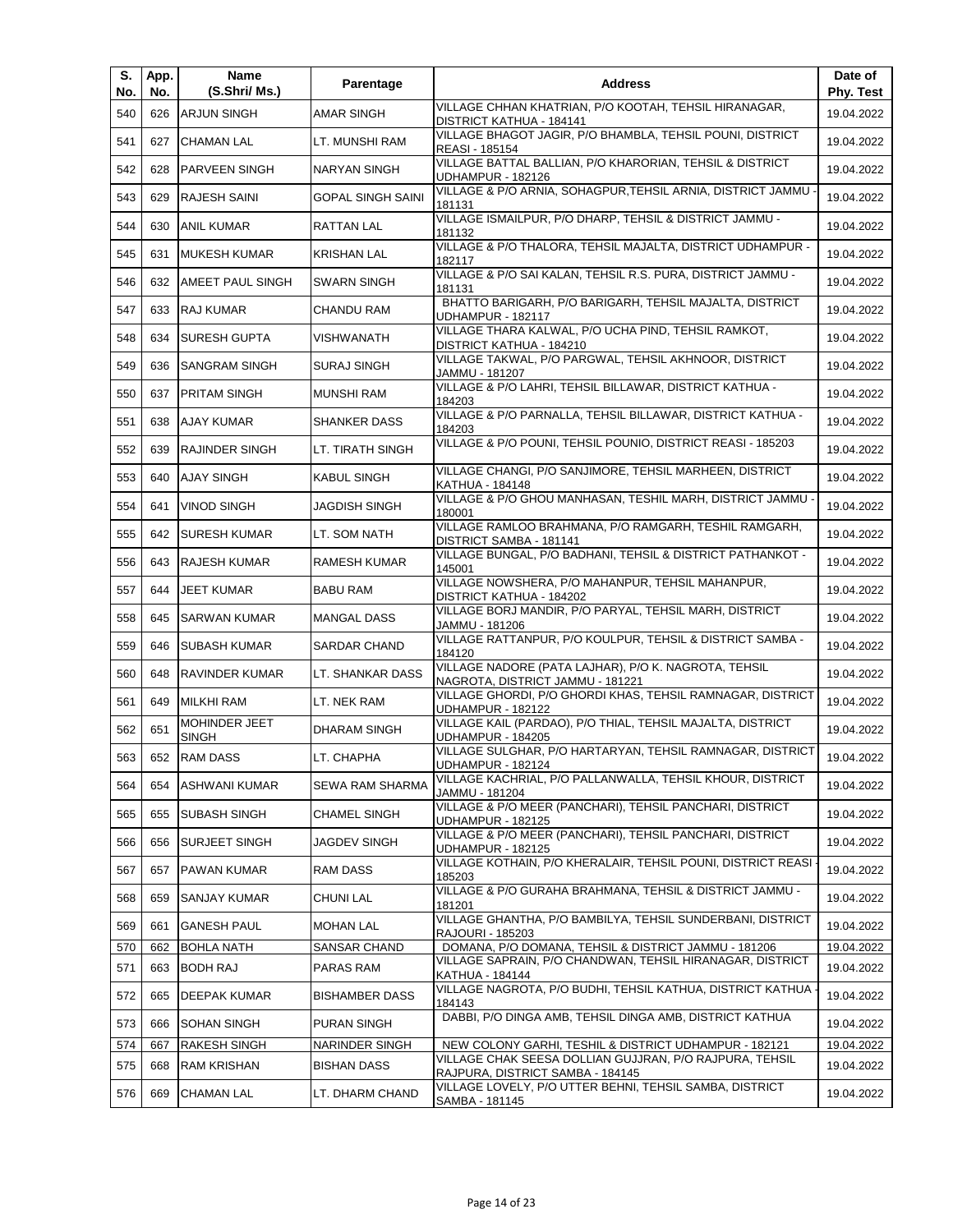| S.<br>No. | App.<br>No. | Name<br>(S.Shri/ Ms.)   | Parentage                    | <b>Address</b>                                                                                    | Date of<br>Phy. Test |
|-----------|-------------|-------------------------|------------------------------|---------------------------------------------------------------------------------------------------|----------------------|
| 577       | 670         | <b>BIKRAM SINGH</b>     | <b>RAM SINGH</b>             | VILLAGE THUB, P/O GHOU MANHASAN, TEHSIL MARH, DISTRICT<br>JAMMU - 181206                          | 19.04.2022           |
| 578       | 671         | <b>JAGDISH SINGH</b>    | LT. RAMSARAN<br><b>SINGH</b> | VILLAGE KUKRIAN, P/O GHOU MANHASAN, TEHSIL MARH, DISTRICT<br>JAMMU - 181206                       | 19.04.2022           |
| 579       | 672         | <b>ASHOK KUMAR</b>      | <b>CHAMAN LAL</b>            | VILLAGE & P/O MAWA, TEHSIL RAJPURA, DISTRICT SAMBA - 184121                                       | 19.04.2022           |
| 580       | 673         | <b>ASHWANI KUMAR</b>    | SAGAR SINGH                  | VILLAGE & P/O SAIDPUR, TEHSIL NAGRI PAROL, DISTRICT KATHUA<br>184151                              | 19.04.2022           |
| 581       | 674         | <b>TARSAIM LAL</b>      | <b>KRISHAN CHAND</b>         | VILLAGE MAWA, P/O RAJPURA, TESHIL RAJPURA, DISTRICT SAMBA<br>184121                               | 19.04.2022           |
| 582       | 675         | <b>MADAN LAL</b>        | RASHAL SINGH                 | VILLAGE KARPAL, P/O KHOKHYAL, TEHSIL NAGRI PAROLE,<br>DISTRICT KATHUA - 184101                    | 19.04.2022           |
| 583       | 676         | <b>RAVI KUMAR</b>       | <b>BHAGWAN DASS</b>          | VILLAGE GLAR, P/O PANGDOUR, TEHSIL SAMBA, DISTRICT SAMBA -<br>184121                              | 19.04.2022           |
| 584       | 677         | <b>BISHAN DASS</b>      | <b>MILKHI RAM</b>            | VILLAGE DHOK KHALSA, P/O DHOK KHALSA, TEHSIL JOURIAN<br>(AKHNOOR), DISTRICT JAMMU - 181202        | 19.04.2022           |
| 585       | 679         | <b>BODH RAJ</b>         | LUDRHARI RAM                 | VILLAGE MAWA, P/O RAJPURA, TESHIL MAWA, DISTRICT SAMBA -<br>184121                                | 19.04.2022           |
| 586       | 680         | AJEET SINGH             | <b>MOHAN SINGH</b>           | PAKHRI, P/O RAMGARH, TEHSIL RAMGARH, DISRICT SAMBA -<br>181141                                    | 19.04.2022           |
| 587       | 682         | <b>SWARAN VEER</b>      | LT. TIRATH RAM               | VILLAGE & P/O PATRARA, TEHSIL SUNDERBANI, DISTRICT RAJOURI ·<br>185153                            | 19.04.2022           |
| 588       | 683         | YASH PAUL               | <b>SARFU RAM</b>             | VILLAGE & P/O SUNGAL UPPAR, TEHSIL AKHNOOR, DISTRICT<br>JAMMU - 181201                            | 19.04.2022           |
| 589       | 684         | <b>DAYAL SINGH</b>      | RATTAN SINGH                 | SAMWAN, P/O PALLANWALA, TEHSIL KHOUR, DISTRICT JAMMU -<br>181204                                  | 19.04.2022           |
| 590       | 685         | <b>BALBIR RAJ</b>       | KUNJU RAM                    | VILLAGE SIMBLI, P/O PARYAL, TEHSIL MARH, DISTRICT JAMMU -<br>181206                               | 19.04.2022           |
| 591       | 687         | <b>RAKESH KUMAR</b>     | JANAK RAJ                    | VILLAGE GALWDAY CHAK, P/O GAJANSOO MARH, TEHSIL MARH,<br>DISTRICT JAMMU - 181206                  | 19.04.2022           |
| 592       | 688         | <b>RAM LAL</b>          | DASS RAM                     | VILLAGE KOTLI BHAGWAN SINGH, P/O DABLEHAR, TEHSIL R.S.<br>PURA, DISTRICT JAMMU - 181111           | 19.04.2022           |
| 593       | 689         | <b>GANESH KUMAR</b>     | TIRTH RAM                    | VILLAGE NAKKI, P/O SUNDLA, TEHSIL MAJALTA, DISTRICT<br>UDHAMPUR - 184205                          | 19.04.2022           |
| 594       | 690         | <b>ASHWANI KUMAR</b>    | TEJ RAM SHARMA               | VILLAGE MUTHI JAGIR, P/O JAKHBAR, TEHSIL & DISTRICT KATHUA -<br>184104                            | 19.04.2022           |
| 595       | 691         | RAKESH KUMAR            | THURLI RAM                   | VILLAGE MUKANDPUR, P/O KORE PUNNU, TEHSIL MARHEEN,<br>DISTRICT KATHUA - 184151                    | 19.04.2022           |
| 596       | 698         | <b>VED PRAKASH</b>      | VIJAY KUMAR                  | VILLAGE CHATHA GUJRAN, P/O HALQA - MORH, TEHSIL MARH,<br>DISTRICT JAMMU - 181206                  | 19.04.2022           |
| 597       | 702         | <b>KARPAL SINGH</b>     | <b>BALDEV SINGH</b>          | VILLAGE RAJLI, P/O NARAN, TEHSIL GHAGWAL, DISTRICT SAMBA -<br>184141                              | 19.04.2022           |
| 598       | 703         | <b>DIMPAL SINGH</b>     | <b>BALWAN SINGH</b>          | VILLAGE CHHAN KHATRIAN, P/O KOOTAH, TEHSIL HIRANAGAR,<br>DISTRICT KATHUA - 184141                 | 19.04.2022           |
| 599       | 704         | <b>SUDERSHAN KUMAR</b>  | SUNDER LAL                   | VILLAGE & P/O JAKH, TEHSIL VIJAYPUR, DISTRICT SAMBA - 184120                                      | 19.04.2022           |
| 600       |             | 706 SUBASH CHANDER      | <b>KRISHAN LAL</b>           | VILLAGE MOTTAY, P/O R.S. PURA, TEHSIL SUCHETGARH, DISTRICT<br>JAMMU - 181102                      | 19.04.2022           |
| 601       | 707         | <b>JASWANT SINGH</b>    | <b>MANGA RAM</b>             | VILLAGE GURHA JAGIR, P/O SOHAL, TEHSIL AKHNOOR, DISTRICT<br>JAMMU - 181201                        | 19.04.2022           |
| 602       | 708         | <b>BACHAN SINGH</b>     | <b>GIRDHARI SINGH</b>        | VILLAGE MALPUR (SUA NO. 1), P/O BATHARI (AKHNOOR), TEHSIL<br>JAMMU, DISTRICT JAMMU - 180001       | 19.04.2022           |
| 603       | 709         | <b>ROMESH KUMAR</b>     | HANS RAJ                     | VILLAGE & P/O MAJALTA, TEHSIL MAJALTA, DISTRICT UDHAMPUR -<br>182117                              | 19.04.2022           |
| 604       | 710         | <b>KAMAL KISHORE</b>    | PREET LAL                    | VILLAGE KOTLA, P/O ADLEHAR, TEHSIL ARNIA, DISTRICT JAMMU -<br>181131                              | 19.04.2022           |
| 605       | 711         | PARVASH KUMAR           | RACH PAUL DASS               | VILLAGE LANGOTIAN. P/O MIRAN SAHIB. TEHSIL R.S. PURA.<br>DISTRICT JAMMU - 181101                  | 19.04.2022           |
| 606       | 712         | <b>SAHIB SINGH</b>      | JANAK SINGH                  | VILLAGE SAI KHURD, P/O SAI KALAN, TEHSIL SUCHETGARH,                                              | 19.04.2022           |
| 607       | 713         | <b>VIKASH SINGH</b>     | <b>BRIJ LAL</b>              | DISTRICT JAMMU - 181131<br>VILLAGE SUI, WARD NO. 05, TEHSIL & DISTRICT UDHAMPUR.                  | 19.04.2022           |
| 608       | 714         | YASH PAUL               | <b>GOPAL CHAND</b>           | VILLAGE KAKU DE KOTHEY, P/O PINDI CHARKAN, TEHSIL ARNIA                                           | 19.04.2022           |
| 609       | 715         | <b>CHAILO RAM</b>       | AMAR NATH                    | (BISHNAH), DISTRICT JAMMU - 181131<br>VILLAGE NAI BASTI, P/O GAJNSOO, TEHSIL MARH, DISTRICT JAMMU | 19.04.2022           |
| 610       | 718         | KULDEEP SINGH           | <b>FAQIR CHAND</b>           | 181206<br>VILLAGE NARAYANA, P/O KHOUR, TEHSIL KHOUR, DISTRICT JAMMU                               | 19.04.2022           |
| 611       | 719         | <b>MADAN LAL SHARMA</b> | HANS RAJ SHARMA              | 181203<br>UPPER BARNAI NEAR PETROL PUMP, P/O MUTHI, TEHSIL &                                      | 19.04.2022           |
| 612       | 720         | SHER ALI                | KHAN MIR                     | DISTRICT JAMMU - 181205<br>VILLAGE NAJOT, P/O SUKRALA DEVI, TEHSIL LOHAI MALHAR,                  | 19.04.2022           |
|           |             |                         |                              | DISTRICT KATHUA - 184204                                                                          |                      |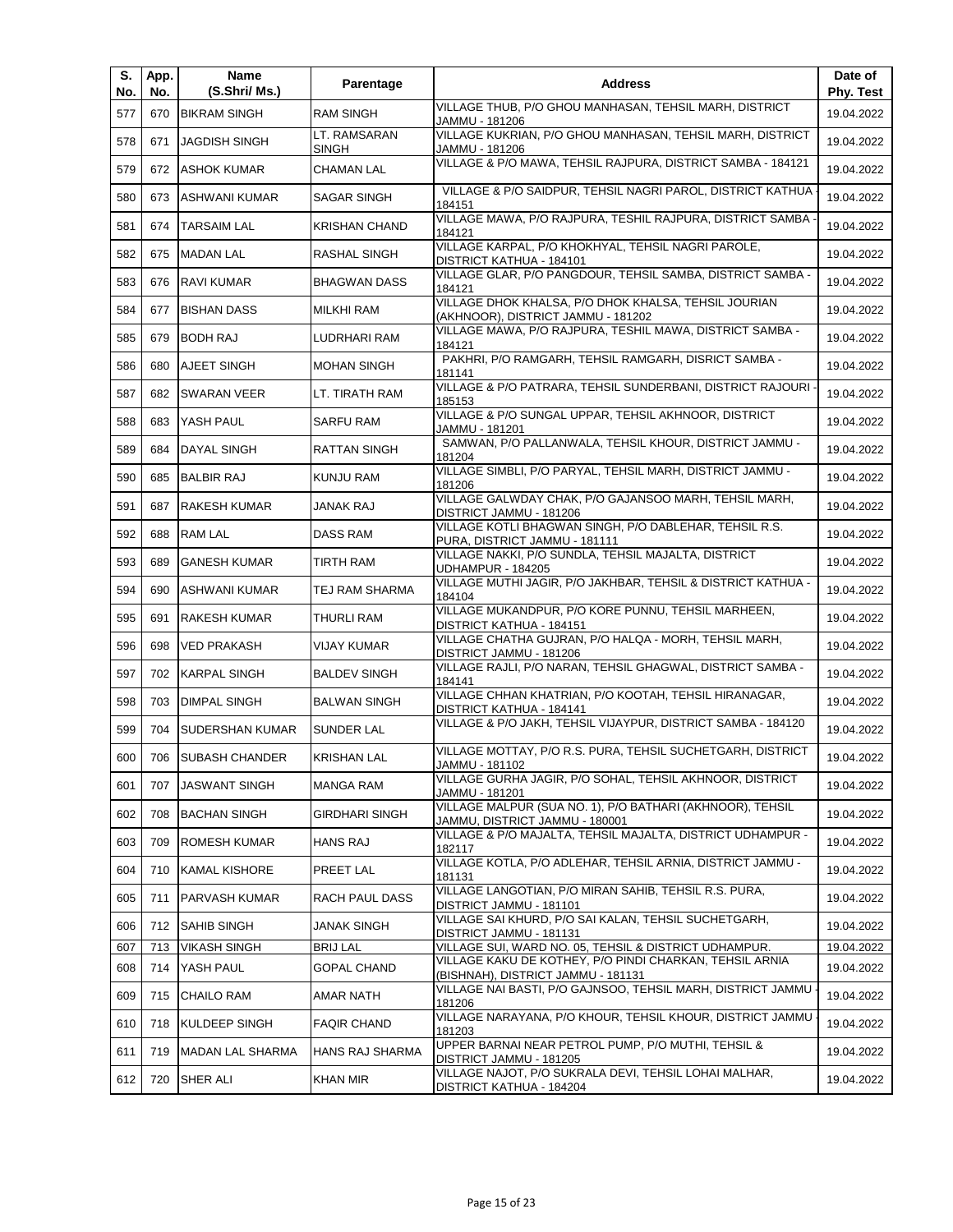| S.<br>No. | App.<br>No. | Name<br>(S.Shri/ Ms.)    | Parentage            | <b>Address</b>                                                                                | Date of<br>Phy. Test |
|-----------|-------------|--------------------------|----------------------|-----------------------------------------------------------------------------------------------|----------------------|
| 613       | 721         | <b>JAMAT ALI</b>         | <b>ELIM DIN</b>      | VILLAGE NAJOT. P/O SUKRALA DEVI. TEHSIL LOHAI MALHAR.<br>DISTRICT KATHUA - 184204             | 19.04.2022           |
| 614       | 722         | <b>OMKAR SINGH</b>       | <b>CHARAN DASS</b>   | VILLAGE HORE CAMP, P/O HARIPUR, TEHSIL HIRANAGAR, DISTRICT<br>KATHUA - 184148                 | 19.04.2022           |
| 615       | 723         | <b>SURESH SINGH</b>      | LT. PURAN SINGH      | VILLAGE & P/O GANDHARWAN, TEHSIL AKHNOOR, DISTRICT JAMMU<br>- 181201                          | 19.04.2022           |
| 616       | 724         | <b>VIJAY KUMAR</b>       | <b>CHHATA RAM</b>    | VILLAGE PANJTOOT, P/O PALLANWALA, TEHSIL KHOUR, DISTRICT<br>JAMMU - 181204                    | 19.04.2022           |
| 617       | 725         | SHIV DUTT SINGH          | <b>TARA MANI</b>     | VILLAGE KALHA, P/O RANSOO, TEHSIL POUNI, DISTRICT REASI -<br>185203                           | 19.04.2022           |
| 618       | 726         | <b>NASIB SINGH</b>       | <b>KARTAR SINGH</b>  | VILLAGE SANGAR, P/O RANSOO TEHSIL POUNI, DISTRICT REASI -<br>185203                           | 19.04.2022           |
| 619       | 728         | <b>AMREEK SINGH</b>      | LT. SUKHDEV SINGH    | VILLAGE KALYANA, TEHSIL R. S. PURA, DISTRICT JAMMU - 181131                                   | 19.04.2022           |
| 620       | 729         | <b>DEEPAK KUMAR</b>      | DARSHAN LAL          | VILLAGE & P/O ARI, TEHSIL MENDHAR, DISTRICT POONCH - 185111                                   | 19.04.2022           |
| 621       | 730         | <b>KULDEEP KUMAR</b>     | LT. UTTAM CHAND      | VILLAGE TARDAL, P/O GALAK, TEHSIL BILLAWAR, DISTRICT KATHUA<br>- 184205                       | 19.04.2022           |
| 622       | 732         | <b>AJAY KUMAR SHARMA</b> | <b>BALWANT RAJ</b>   | KOTHIAN, P/O KHERALAIR, TEHISL POUNI, DISTRICT REASI -                                        | 19.04.2022           |
| 623       | 733         | <b>DEEPAK SHARMA</b>     | <b>MADAN LAL</b>     | VILLAGE JHANGER PALLANWALA, P/O PALLANWALA, TEHSIL<br>KHOUR, DISTRICT JAMMU - 181204          | 19.04.2022           |
| 624       | 734         | <b>RAKESH KUMAR</b>      | <b>SURAJ SINGH</b>   | VILLAGE BUDWAL, P/O KHOUR, TEHSIL AKHNOOR, DISTRICT JAMMU<br>- 181203                         | 19.04.2022           |
| 625       | 735         | <b>SUNIT KUMAR</b>       | <b>BABU RAM</b>      | VILLAGE KACHRIAL, P/O PALLANWALLA, TEHSIL KHOUR, DISTRICT<br>JAMMU - 181204                   | 19.04.2022           |
| 626       | 738         | <b>RAVI KANT</b>         | <b>SANT RAM</b>      | VILLAGE JIA, P/O HALARAN, TEHSIL KAHARA, DISTRICT DODA -<br>182203                            | 19.04.2022           |
| 627       | 740         | <b>JOGINDER KUMAR</b>    | <b>KRISHAN LAL</b>   | VILLAGE DHANDAL, P/O DHANDAL, TEHSIL RAMNAGAR, DISTRICT<br><b>UDHAMPUR - 182124</b>           | 19.04.2022           |
| 628       | 741         | <b>MADAN SINGH</b>       | <b>RATTAN SINGH</b>  | VILLAGE TRIDWAN, P/O HATLI, TEHSIL & DISTRICT KATHUA - 184152                                 | 19.04.2022           |
| 629       | 742         | <b>SUBASH CHANDER</b>    | <b>SANSAR CHAND</b>  | VILLAGE GARNIARI, P/O AMALA, TEHSIL HIRANAGAR, DISTRICT<br>KATHUA - 184144                    | 19.04.2022           |
| 630       | 743         | <b>VIJAY SINGH</b>       | <b>RATTAN SINGH</b>  | VILLAGE KOT MAIRA, P/O PALLANWALA, TEHSIL KHOUR, DISTRICT<br>JAMMU - 181204                   | 19.04.2022           |
| 631       | 744         | <b>SURESH KUMAR</b>      | JOGINDER PAUL        | VILLAGE SUJANA, P/O RAJPURA, TEHSIL SAMBA, DISTRICT SAMBA -<br>184145                         | 19.04.2022           |
| 632       | 745         | <b>BHUSHAN KUMAR</b>     | <b>DINA NATH</b>     | VILLAGE RESSION MAJUA, P/O CHOWKI JANDRORE, TEHSIL<br>RAMNAGAR, DISTRICT UDHAMPUR - 182122    | 19.04.2022           |
| 633       | 746         | <b>PAWAN KUMAR</b>       | KAKA RAM             | VILLAGE SUGHLAR, P/O KALDI, TEHSIL RAMNAGAR, DISTRICT<br><b>UDHAMPUR - 182124</b>             | 19.04.2022           |
| 634       | 747         | <b>GURDEEP SINGH</b>     | PRITAM SINGH         | VILLAGE CHANI, P/O MANSAR, TEHSIL MAJALTA, DISTRICT<br><b>UDHAMPUR - 184121</b>               | 19.04.2022           |
| 635       | 748         | <b>BALWAN RAJ</b>        | PURAN CHAND          | VILLAGE NAIWALA (GURHA JAGIR), P/O CHAK KIRPALPUR, TEHSIL<br>AKHNOOR, DISTRICT JAMMU - 181202 | 19.04.2022           |
| 636       | 749         | <b>DEEPAK SHARMA</b>     | <b>TARA CHAND</b>    | H.NO. 601, NEW PLOT, JAMMU - 180005                                                           | 19.04.2022           |
| 637       | 780         | <b>CHAMAIL SINGH</b>     | <b>KASHMIR SINGH</b> | VILLAGE RANGPUR, P/O PARGWAL, TEHSIL PARGWAL, DISTRICT<br>JAMMU - 181207                      | 19.04.2022           |
| 638       | 781         | <b>RINKU KUMAR</b>       | <b>BALBIR RAM</b>    | VILLAGE & P/O GURAHA SLATHIA, TEHSIL VIJAYPUR & DISTRICT<br>SAMBA - 181143                    | 19.04.2022           |
| 639       | 782         | <b>BALDEV RAJ</b>        | SAIN DASS            | VILLAGE DEVIPUR, P/O CHAK KIRPALPUR, TEHSIL JOURIAN,<br>DISTRICT JAMMU - 181202               | 19.04.2022           |
| 640       | 783         | NARAYAN SINGH            | NASIB SINGH          | VILLAGE & P/O BRI KAMILA, TEHSIL VIJAYPUR, DISTRICT SAMBA -<br>181143                         | 19.04.2022           |
| 641       | 785         | <b>GANESH CHANDER</b>    | CHANDU RAM           | VILLAGE & P/O KANTHAN, TEHSIL ARNAS, DISTRICT REASI - 182313                                  | 19.04.2022           |
| 642       | 786         | RANJIT SINGH             | SWARAN SINGH         | VILLAGE NARAYANA, P/O KHOUR, TEHSIL KHOUR, DISTRICT JAMMU<br>181203                           | 19.04.2022           |
| 643       | 787         | SANJAY KUMAR             | DAYA RAM             | VILLAGE NONATH, P/O & TEHSIL GHAGWAL, DISTRICT SAMBA -<br>184141                              | 19.04.2022           |
| 644       | 788         | VIPAN KUMAR              | TILAK RAJ            | VILLAGE JAKH, P/O JAKH, TEHSIL VIJAYPUR, DISTRICT SAMBA -<br>181143                           | 19.04.2022           |
| 645       | 789         | RANBIR SINGH             | MUNSHI RAM           | VILLAGE TENDHAR, P/O CHENANI, TEHSIL CHENANI, DISTRICT<br>UDHAMPUR - 182141                   | 19.04.2022           |
| 646       | 790         | SHAMSHER SINGH           | RATTAN LAL           | VILLAGE SEWANA, P/O SATUYALTA, TEHSIL CHENANI, DISTRICT<br>UDHAMPUR - 182141                  | 19.04.2022           |
| 647       | 791         | <b>TARSEM SINGH</b>      | <b>MANGAL SINGH</b>  | VILLAGE GHAINK, P/O SERI PANDITAN, TEHSIL PALOURA - 181122                                    | 19.04.2022           |
| 648       | 792         | RANJEET SINGH            | <b>SHIV RAM</b>      | VILLAGE & P/O RANG, TEHSIL RAMNAGAR, DISTRICT UDHAMPUR -<br>182122                            | 19.04.2022           |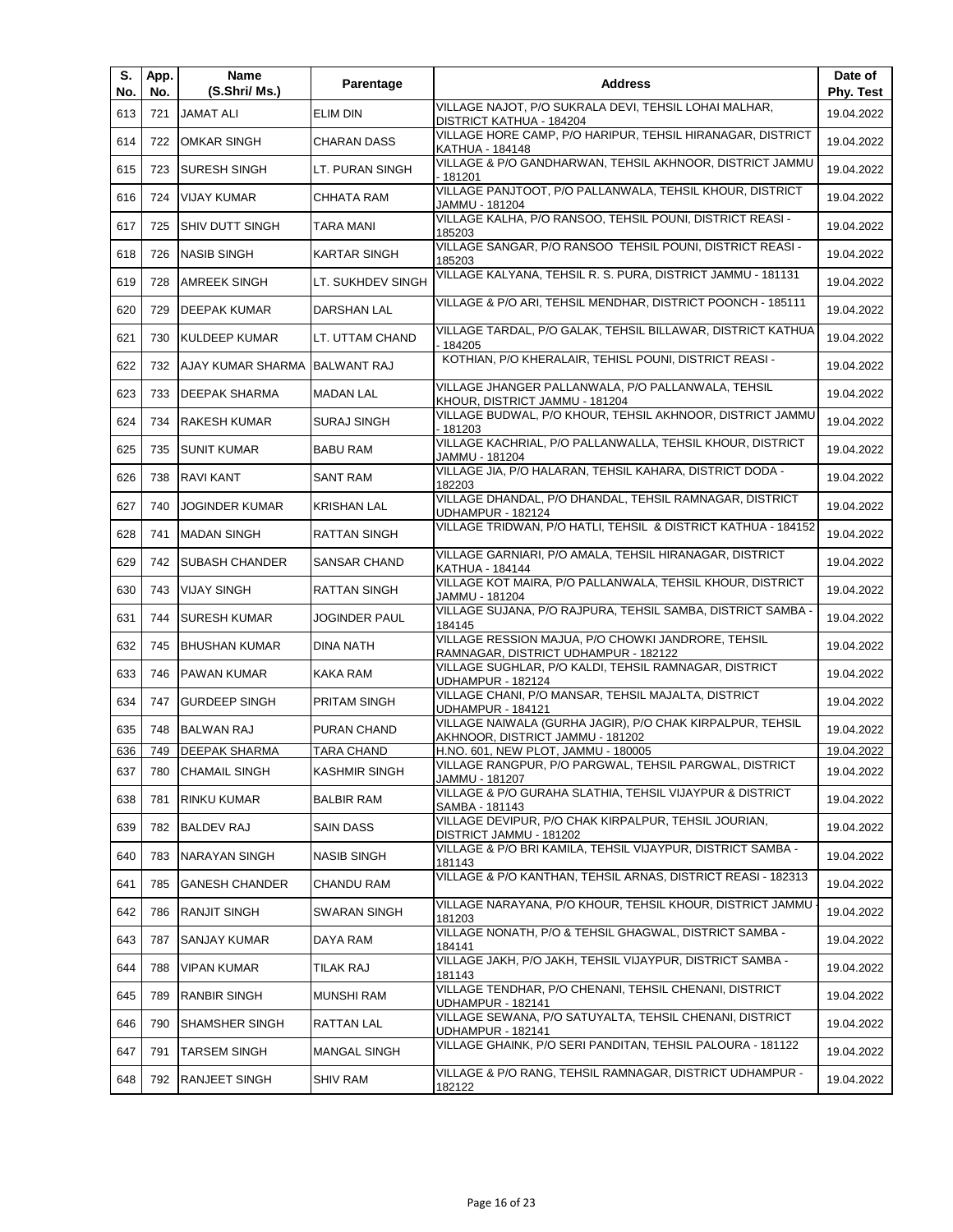| S.<br>No. | App.<br>No. | Name<br>(S.Shri/ Ms.)  | Parentage            | <b>Address</b>                                                                                       | Date of<br>Phy. Test |
|-----------|-------------|------------------------|----------------------|------------------------------------------------------------------------------------------------------|----------------------|
| 649       | 794         | <b>AMARJEET SINGH</b>  | <b>BHAGWAN SINGH</b> | VILLAGE & P/O RAJBAGH, TEHSIL HIRANAGAR, DISTRICT KATHUA -<br>184143                                 | 19.04.2022           |
| 650       | 796         | <b>PARVEEN SINGH</b>   | OM PARKASH           | VILLAGE OLD AGRA CHAK, P/O R.S. PURA, TEHSIL R.S. PURA,<br>DISTRICT JAMMU - 181102                   | 19.04.2022           |
| 651       | 797         | <b>MAKHAN LAL</b>      | ROMESH CHANDER       | VILLAGE CHHAN MATLOONI, P/O GHAGWAL, TEHSIL GHAGWAL,<br>DISTRICT SAMBA - 184141                      | 19.04.2022           |
| 652       | 798         | <b>SURINDER SINGH</b>  | SWARAN SINGH         | RAGHU CHAK, P/O GHAGWAL, TEHSIL RAJPURA, DISTRICT SAMBA<br>184141                                    | 19.04.2022           |
| 653       | 799         | <b>SULINDER KUMAR</b>  | LT. GIAN CHAND       | RAGHU CHAK, P/O GHAGWAL, TEHSIL RAJPURA, DISTRICT SAMBA<br>184141                                    | 19.04.2022           |
| 654       | 800         | <b>ROSHAN LAL</b>      | LT. KHILLAN RAM      | VILLAGE KANGRI, P/O KANGRI, TEHSIL SUNDERBANI, DISTRICT<br>RAJOURI - 185156                          | 19.04.2022           |
| 655       | 802         | <b>RAM CHAND</b>       | <b>NANT RAM</b>      | ZANGLI SHAMTI TEHSIL KASTIGARH, DISTT- DODA                                                          | 19.04.2022           |
| 656       | 805         | <b>AMIT KUMAR</b>      | SURINDER KUMAR       | VILLAGE - GLAR CAMP, P.O- PANGDOUR, TEHSIL & DISTT. - SAMBA<br>(184121)                              | 19.04.2022           |
| 657       | 806         | <b>VIJAY KUMAR</b>     | <b>MANISH RAINA</b>  | VILLAGE - KALIDEH, P/O - BANPURE, TEHSIL SUNDER BANI, DISTT.<br>RAJOURI, J&K                         | 19.04.2022           |
| 658       | 807         | <b>RAVI KUMAR</b>      | RATTAN LAL           | VILLAGE - DEBRAH, P.O - KRIMACHI, DIST.& TEHSIL - UDHAMPUR,<br>J&K.                                  | 19.04.2022           |
| 659       | 809         | <b>RAVI KUMAR</b>      | CHUNI LAL            | VILLAGE CHAKRALI, PO GHOUMANHASAN, TEHSIL MARH, DISTT.<br><b>JAMMU</b>                               | 19.04.2022           |
| 660       | 810         | <b>SANDEEP SINGH</b>   | LT. DES RAJ          | VILLAGE KANDHOTE, PO NODI NALLA, TEHSIL THATRI, DISTT.<br>DODA, J&K                                  | 19.04.2022           |
| 661       | 811         | ANIL KUMAR             | LT. MULKH RAJ        | VILLAGE PANJTOOT, PO PALLANWALA, TEHSIL AKHNOOR, DISTT.<br>JAMMU, PINCODE - 181204                   | 19.04.2022           |
| 662       | 812         | <b>TAIRU RAM</b>       | AJEET RAM            | VILLAGE BEGA, PO CHANDU CHAK, TEHSIL R.S. PURA, DISTT.<br>JAMMU, J&K, PINCODE 181102.                | 19.04.2022           |
| 663       | 813         | <b>SARBAN KUMAR</b>    | LT. RAM DASS         | VILLAGE BUDHU CHAK, PO GAJAN SOO, TEHSIL&DISTT. JAMMU, J&K<br>PINCODE-181206                         | 19.04.2022           |
| 664       | 814         | <b>NIRMAL SINGH</b>    | <b>BALDEV SINGH</b>  | VILLAGE BAKSHI DE KOTHEY, PO SOHANJANA, TEHSIL MANDAL,<br>DISTT. JAMMU, J&K PINCODE - 180003         | 19.04.2022           |
| 665       | 815         | <b>MUKESH KUMAR</b>    | SURAJ PARKASH        | VILLAGE PARSOTI SANGANI, PO BARUI, TEHSIL MAIRA MANDRIAN,<br>DISTT. JAMMU, J&K PINCODE - 181201      | 19.04.2022           |
| 666       | 816         | <b>INARESH CHANDER</b> | <b>KRISHAN LAL</b>   | VILLAGE SOHANJANA, PO SOHANJANA, TEHSIL MANDAL, DISTT.<br>JAMMU, J&K PINCODE 180003                  | 19.04.2022           |
| 667       | 817         | RAJAISH KUMAR          | LT. DES RAJ          | RO BARSAL PUR, PO RANG PUR, MAULANIAN, TEHSIL R.S. PURA,<br>DISTT. JAMMU, J&K PINCODE - 181102       | 19.04.2022           |
| 668       | 818         | <b>BALWANT SINGH</b>   | JOGINDER SINGH       | RO JARDH, PO & TEHSIL RAMGARH, DISTT. SAMBA, UT OF J&K<br>PINCODE - 181141                           | 19.04.2022           |
| 669       | 819         | <b>JASBIR SINGH</b>    | <b>RAM SINGH</b>     | RO CHANDU CHAK, PO CHANDU CHAK, TEHSIL SUCHET GARH,<br>DISTT. JAMMU, J&K                             | 19.04.2022           |
| 670       | 820         | <b>VIJAY KUMAR</b>     | <b>KRISHAN LAL</b>   | RO KOTLA CAMP TREWA, TEHSIL ARNIA, PO ARNIA. DISTT. JAMMU,<br>J&K - 181131                           | 19.04.2022           |
| 671       | 821         | <b>BALVINDER SINGH</b> | <b>UTTAM SINGH</b>   | KOOLKHURD, PO ARNIA, TEHSIL ARNIA, DISTT. JAMMU, J&K                                                 | 19.04.2022           |
| 672       | 822         | <b>BRAHAM KUMAR</b>    | PARAS RAM            | VPO BHAGA, PO BHAGA, TEHSIL&DISTT. REASI, J&K                                                        | 19.04.2022           |
| 673       | 823         | <b>SOHAN SINGH</b>     | <b>BALWAN SINGH</b>  | VILLAGE BHAGWAN CHAK, PO PALLANWALA, KHOUR, DISTT.<br>JAMMU                                          | 19.04.2022           |
| 674       | 824         | <b>PARDEEP KUMAR</b>   | BALI RAM             | VILLAGE KIRMOO, PO DEHARI, TEHSIL RAM NAGAR, DISTT.<br>UDHAMPUR, PINCODE 182122                      | 19.04.2022           |
| 675       | 825         | DEEP KUMAR             | <b>CHUNI LAL</b>     | VILLAGE DANTALI, PO KHELLANI, TEHSIL & DISTT. DODA, J&K -<br>182201                                  | 19.04.2022           |
| 676       | 826         | AJAY KUMAR             | BISHWA NATH          | DISTT. & TEHSIL REASI, RO VILLAGE SALLAL KOTLI, PO SALAL<br>KOTE, J&K - 182312                       | 19.04.2022           |
| 677       | 827         | <b>SURJIT KUMAR</b>    | PRITAM LAL           | VILLAGE REHI, PO MATINOAL, TEHSIL & DISTT. DODA, J&K                                                 | 19.04.2022           |
| 678       | 830         | <b>GANESH KUMAR</b>    | <b>SUDESH KUMAR</b>  | VILLAGE PHINTER, PO BHADDU, TEHSIL BILLWAR, DISTT. KATHUA,<br>J&K - 184203                           | 19.04.2022           |
| 679       | 831         | <b>TARA CHAND</b>      | BISHAN DASS          | VILLAGE BAGGAN, PO KISHANPUR, TEHSIL BILLAWAR, DISTT.<br>KATHUA, J&K                                 | 19.04.2022           |
| 680       | 832         | <b>MANOHAR LAL</b>     | RATTAN CHAND         | VPO BANHORE, TEHSIL MAHANPUR, DISTT. KATHUA, J&K UT -<br>184202                                      | 19.04.2022           |
| 681       | 833         | <b>MADAN LAL</b>       | JAI RAM              | VPO NONIAL, TEHSIL NOWSHERA, DISTT. RAJOURI PINCODE -<br>185151                                      | 19.04.2022           |
| 682       | 834         | RAJINDER KUMAR         | THORU RAM            | RO JAGTI, NAGROTA, JAMMU, J&K                                                                        | 19.04.2022           |
| 683       | 835         | <b>VIJAY CHIB</b>      | Y S CHIB             | RAIPUR SATWARI (BEHIND GURUDWARAa), H. NO. 242, WARD NO. 6,<br>TEHSIL JAMMU SOUTH, DISTT. JAMMU, J&K | 19.04.2022           |
| 684       | 836         | OMKAR CHAND            | PARKASH CHAND        | VILLAGE GURHA PANDITA, PO DHANNI, TEHSIL & DISTT. KATHUA,<br>J&K - 184143                            | 19.04.2022           |
| 685       | 837         | <b>SUNIL KUMAR</b>     | <b>SHIV RAM</b>      | VILLAGE ABDAL, PO SUCHET GARH, TEHSIL R.S. PURA, DISTT.<br>JAMMU - 181102                            | 19.04.2022           |
| 686       | 838         | JATINDER KUMAR         | JANAK RAJ            | VILLAGE BHALLAR, PO GHATI, TEHSIL & DISTT. KATHUA, J&K -<br>184143                                   | 19.04.2022           |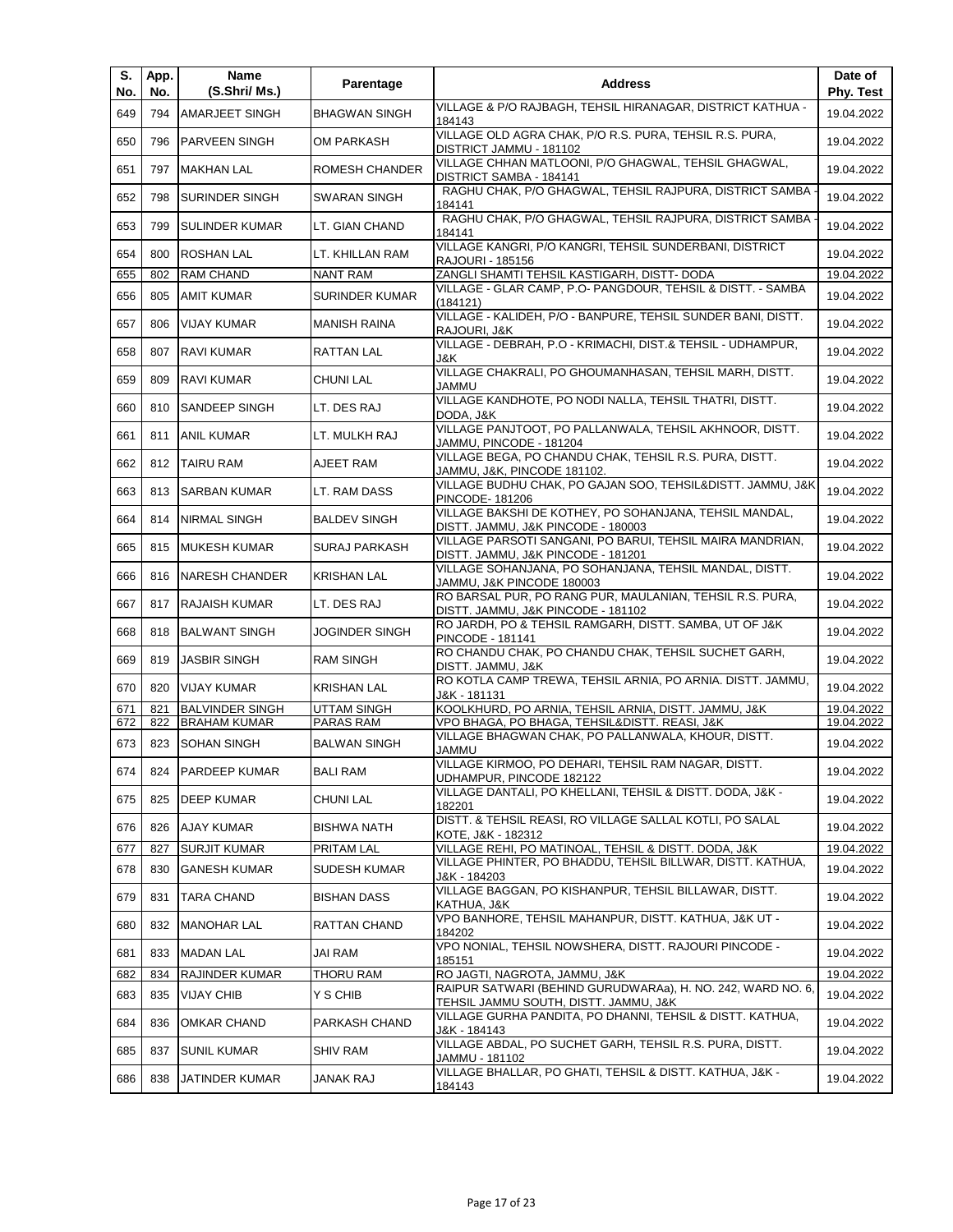| S.<br>No.  | App.<br>No. | Name<br>(S.Shri/ Ms.)                       | Parentage                 | <b>Address</b>                                                                                                      | Date of<br>Phy. Test     |
|------------|-------------|---------------------------------------------|---------------------------|---------------------------------------------------------------------------------------------------------------------|--------------------------|
| 687        | 839         | <b>SANJAY KUMAR</b>                         | <b>BALDEV RAJ</b>         | VILLAGE SAI KHURD, PO SAI KALAN, TEHSIL SUCHETGARH, DISTT.<br>JAMMU, J&K - 181131                                   | 19.04.2022               |
| 688        | 840         | <b>JAGDISH CHANDER</b>                      | LARJU RAM                 | RO LATTI, PO BANDHOLE, TEEHSIL LATTI MAROTHI, DISTT.<br>UDHAMPUR, J&K                                               | 19.04.2022               |
| 689        | 841         | <b>RAMAN SINGH</b>                          | <b>GOVIND SINGH</b>       | VILLAGE NANAN, POST OFFICE GHATI, TEHSIL & DISTT. KATHUA,<br>J&K                                                    | 19.04.2022               |
| 690        | 842         | <b>AJAY KUMAR</b>                           | <b>CHAIN LAL</b>          | VILLAGE JASSORE, PO JASSORE, TEHSIL R.S. PURA, DISTT. JAMMU,<br>J&K- 181102                                         | 19.04.2022               |
| 691        | 843         | <b>RAJ KUMAR</b>                            | OM PARKASH                | VILLAGE GURHA PATTAN, PO RANJAN, TEHSIL BHALWAL, DISTT.<br>JAMMU, J&K - 181121                                      | 19.04.2022               |
| 692        | 844         | <b>AJIT KUMAR</b>                           | <b>GIRDHARI LAL</b>       | H. NO. LANE NO. 03, BUTTA NAGAR, PALOURA, JAMMU, J&K - 181121                                                       | 19.04.2022               |
| 693        | 845         | <b>GANESH DASS</b>                          | PREM CHAND                | VILLAGE MANCHAK, PO JOURIAN, DISTT. JAMMU, J&K                                                                      | 19.04.2022               |
| 694        | 846         | <b>SHAM LAL</b>                             | <b>OM PARKASH</b>         | PO SAI KALAN, TEHSIL SUCHETGARH, JAMMU - 181131                                                                     | 19.04.2022               |
| 695        | 847         | <b>BALWAN SINGH</b>                         | <b>MUKTHIAR SINGH</b>     | VILLAGE GARH, PO DINGA AMB, TEHSIL DINGA AMB, DISTT. KATHUA<br>- 184144                                             | 19.04.2022               |
| 696        | 848         | <b>PAWAN JEET</b>                           | <b>ROSHAN LAL</b>         | VILLAGE SAI KHURD, PO SAI KALAN, TEHSIL SUCHET GARH, JAMMU<br>- 181131                                              | 19.04.2022               |
| 697        | 849         | <b>SURJEET KUMAR</b>                        | THAKUR DASS               | VPO THANDA PANI, TEHSIL SUNDER BANI, DISTT. RAJOURI, J&K -<br>185152                                                | 19.04.2022               |
| 698        | 850         | <b>KULDEEP RAJ</b>                          | <b>SITA RAM</b>           | RO HATHAL, TEHSIL SUNDERBANI, DISTT. RAJOURI, J&K                                                                   | 19.04.2022               |
| 699        | 851         | <b>KALI DASS</b>                            | DES RAJ                   | VILLAGE DORI, PO DORI DAGAR, TEHSIL AKHNOOR, DISTT. JAMMU,<br>J&K - 185154                                          | 19.04.2022               |
| 700        | 852         | <b>ROSHAN LAL</b>                           | KAKU RAM                  | RO PANDRAR, PO GHATTI, TEHSIL & DISTT. KATHUA, J&K - 184143                                                         | 19.04.2022               |
| 701        | 853         | <b>CHARAN DASS</b>                          | <b>OM PARKASH</b>         | VPO GALAK, TEHSIL RAMKOT, DISTT. KATHUA, J&K - 184205                                                               | 19.04.2022               |
| 702        | 854         | <b>KULVINDER SINGH</b>                      | <b>MEHAR SINGH</b>        | RO BAROTA CAMP, PO & TEHSIL RAMGARH, DISTT. SAMBA, J&K -                                                            | 19.04.2022               |
|            |             |                                             |                           | 181141                                                                                                              |                          |
| 703<br>704 | 855<br>856  | <b>DARSHAN KUMAR</b><br><b>RAMESH SINGH</b> | LT. ROOP RAJ<br>RIKHI RAM | VPO CHOUNARY, TEHSIL GANDOH, DISTT. DODA, J&K<br>VILLAGE PERNOTE, PO MAITRA, TEHSIL RAMBAN, DISTT. RAMBAN,          | 19.04.2022<br>19.04.2022 |
| 705        | 857         | ASHWANI KUMAR                               | GIRDHARI LAL              | J&K - 182144<br>VILLAGE TAPYAL (BARDHANI), PO GHAGWAL, TEHSIL GHAGWAL,                                              | 19.04.2022               |
| 706        | 858         | <b>NEELAM SINGH</b>                         | BRITHA RAM                | DISTT. SAMBA, J&K - 184141<br>VILLAGE AMBIKA COLONY, PO GANGYAL, TEHSIL & DISTT. JAMMU,                             | 19.04.2022               |
| 707        | 859         | <b>SURINDER SINGH</b>                       | <b>BALWANT SINGH</b>      | J&K - 180010<br>VPO SATRAYAN KALAN, TEHSIL R.S. PURA, JAMMU, J&K                                                    | 19.04.2022               |
| 708        | 860         | <b>SOM DUTT</b>                             | <b>KRISHAN LAL</b>        | VILLAGE DHARA, PO KUTHAR, TEHSIL AKHNOOR, DISTT. JAMMU,<br>J&K                                                      | 19.04.2022               |
| 709        | 861         | <b>BINDU SHARMA</b>                         | LT. MELA RAM              | VILLAGE SUNGAL, PO SUNGAL, TEHSIL AKHNOR, DISTT. JAMMU,<br>J&K                                                      | 19.04.2022               |
| 710        | 862         | <b>MOHAN SINGH</b>                          | MELA RAM                  | VILLAGE KHANPUR CAMP, PO KOULPUR, TEHSIL RAMGARH, DISTT.<br>SAMBA, J&K                                              | 19.04.2022               |
| 711        | 863         | <b>SOHAN LAL</b>                            | <b>BISHAN DASS</b>        | VILLAGE DOMANA, PO DOMANA, TEHSIL & DISTT. JAMMU                                                                    | 19.04.2022               |
|            |             |                                             |                           | VILLAGE RAHUA, TEHSIL JAMMU, PO COGHOU MANASAN, DISTT.                                                              |                          |
| 712        | 864         | RAVI KUMAR                                  | <b>GIRDHARI LAL</b>       | JAMMU, J&K<br>VILLAGE KHANIKOT, TEHSIL ARNAS, PO SARTHALKOT, DISTT.                                                 | 19.04.2022               |
| 713        | 865         | <b>PARKASH SINGH</b>                        | LT. BEER SINGH            | REASI, J&K                                                                                                          | 19.04.2022               |
| 714        |             | 866 JAVRAJ KUMAR                            | JAGDISH RAJ               | VILLAGE BALOURI, PO REHIAN, SAMBA, J&K                                                                              | 19.04.2022               |
| 715        | 867         | <b>SANDEEP SINGH</b>                        | <b>KASHMIR SINGH</b>      | VPO JOURIAN, DISTT. JAMMU, THESIL AKHNOOR, J&K - 181202                                                             | 19.04.2022               |
| 716        | 868         | <b>RAJ SINGH</b>                            | PREM SINGH                | VILLAGE BOURA, PO KATHERA, TEHSIL & DISTT. KATHUA, J&K                                                              | 19.04.2022               |
| 717        | 869         | <b>KULDEEP RAJ</b>                          | RASHPAL BADAN             | VPO BAHARAKH, TEHSIL POUNI, DISTT. REASI, J&K - 185203<br>VILLAGE GARAR, POST - SAINTH, TEHSIL KHOUR, DISTT. JAMMU, | 19.04.2022               |
| 718        | 870         | <b>RAM LAL</b>                              | <b>BISHAN DASS</b>        | J&K - 181203                                                                                                        | 19.04.2022               |
| 719        | 872         | <b>SIKANDER KUMAR</b>                       | <b>TARA CHAND</b>         | VILLAGE KACHRIAL, PO PALLANWALA, - 181204                                                                           | 19.04.2022               |
| 720        | 873         | <b>JOGINDER SINGH</b>                       | LT. LAL SINGH             | VILLAGE SARORA, PO AKALPUR, TEHSIL MARH, DISTT, JAMMU, J&K                                                          | 19.04.2022               |
| 721        | 874         | <b>RANJEET SINGH</b>                        | <b>GOPAL SINGH</b>        | VILLAGE BHARNARA, DISTT. UDHAMPUR, TEHSIL MAJALTA, J&K PO<br>DHAMMA - 184205                                        | 19.04.2022               |
| 722        | 875         | <b>GURVINDERJIT SINGH</b>                   | <b>LAL SINGH</b>          | VPO KALYANA TEHSIL R.S. PURA, DISTT. JAMMU, J&K                                                                     | 19.04.2022               |
| 723        | 877         | <b>MANOHAR LAL</b>                          | PURI RAM                  | RO CHANI MANSAR, TEHSIL MAJALTA, DISTT. UDHAMPUR, PO<br>MANSAR - 184121                                             | 19.04.2022               |
| 724        | 878         | <b>RAM RAJ</b>                              | <b>BALWANT SINGH</b>      | RO MALHORI, PO MALHORI, PS KHELLANI, DISTT. & TEHSIL DODA,<br>J&K                                                   | 19.04.2022               |
| 725        | 879         | <b>SUMAN BHAU</b>                           | <b>BHADUR SINGH</b>       | VILLAGE CHAPPARWALA, PO PALLANWALA, TEHSIL AKHNOOR -<br>181204                                                      | 19.04.2022               |
| 726        | 880         | NARINDER SINGH                              | LEHAR SINGH               | RO KASTIGARH, MUNDHAR, TEHSIL KASTIGARH, DISTT. DODA, J&K ·<br>182147                                               | 19.04.2022               |
| 727        | 882         | <b>NIRMAL KUMAR</b>                         | LT. DINA NATH             | RO HANGA, PO UDARANA, TEHSIL BHADERWAH, DISTT. DODA, J&K ·<br>182221                                                | 19.04.2022               |
| 728        | 883         | <b>ASHWANI KUMAR</b>                        | SARDARI LAL               | RO MATTU, PO KHOUR, TEHSIL KHOUR, DISTT. JAMMU, J&K                                                                 | 19.04.2022               |
| 729        | 884         | <b>SANJAY SINGH</b>                         | <b>BANARSILAL</b>         | RO MATTO, PO KHOUR, TEHSIL KHOUR, DISTT. JAMMU                                                                      | 19.04.2022               |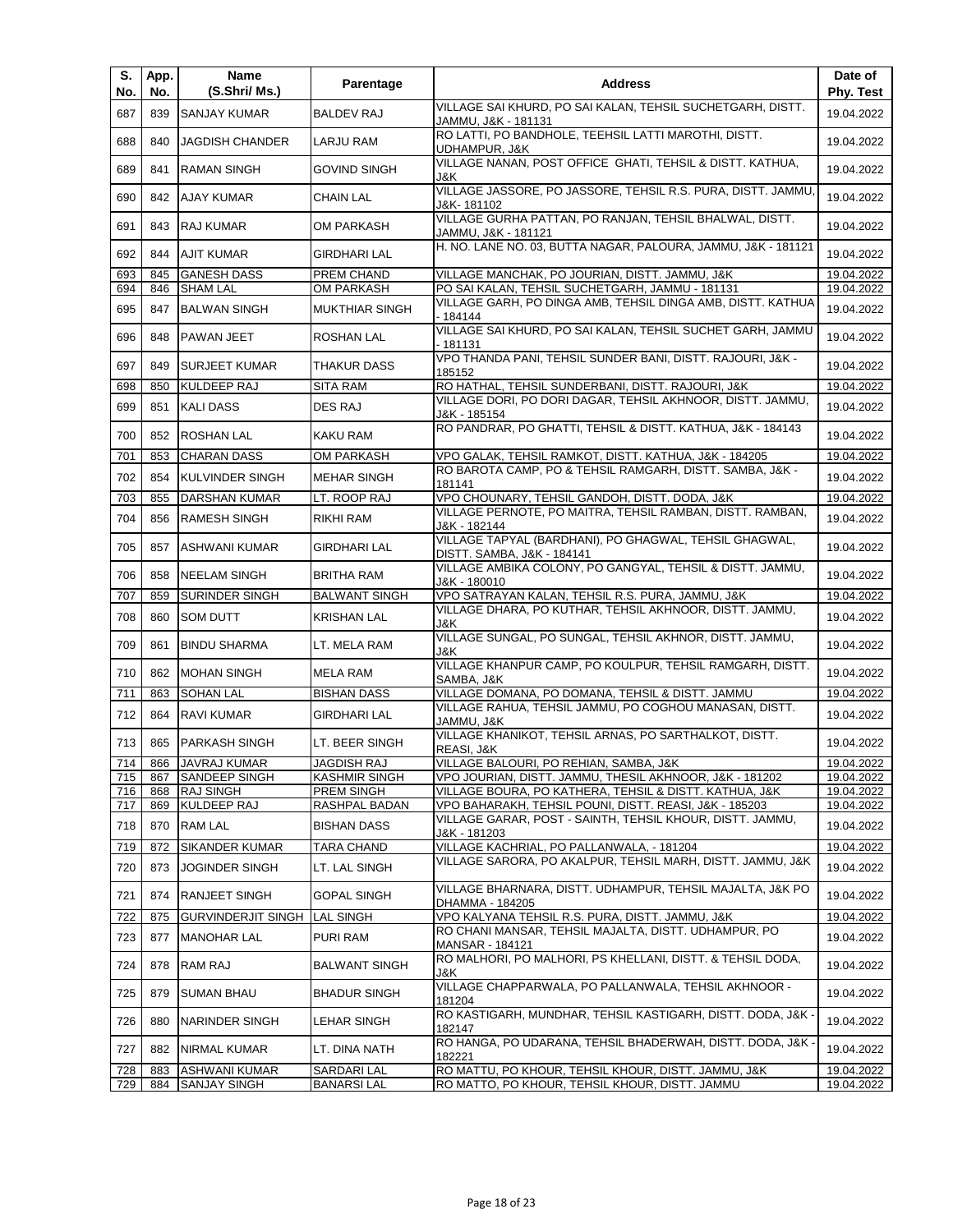| S.<br>No.  | App.<br>No. | Name<br>(S.Shri/ Ms.)                     | Parentage                                 | <b>Address</b>                                                                                                    | Date of<br><b>Phy. Test</b> |
|------------|-------------|-------------------------------------------|-------------------------------------------|-------------------------------------------------------------------------------------------------------------------|-----------------------------|
| 730        | 885         | <b>SANJAY KUMAR</b>                       | LT. RAM SARAN                             | VILLAGE GARGAL, PO BARUI, TEHSIL AKHNOOR, DISTT. JAMMU, J&K<br>- 181201                                           | 19.04.2022                  |
| 731        | 886         | <b>PAWAN KUMAR</b>                        | LT. GALABU RAM                            | VPO BATIAL, TEHSIL MAJALTA, DISTT. UDHAMPUR, J&K - 182127                                                         | 19.04.2022                  |
| 732        | 887         | <b>KULDEEP RAJ</b>                        | LT. NEK RAM                               | VILLAGE GHARTTAL, PO GHARTTAL, TEHSIL AKHNOOR, DISTT.<br>JAMMU, J&K - 181201                                      | 19.04.2022                  |
| 733        | 888         | <b>RAKESH KUMAR</b>                       | RAJ KUMAR                                 | VILLAGE GHO BRAHMAN, PO GHO BRAHMANA, TEHSIL RAMGARH,<br>DISTT. SAMBA, J&K - 184120                               | 19.04.2022                  |
| 734        | 889         | OM PARKASH                                | TARA CHAND                                | VILLAGE GAJAN SINGH PURA, PO NAGBANI, DISTT. & TEHSIL<br>JAMMU, J&K - 181206                                      | 19.04.2022                  |
| 735        | 890         | KULWANT SINGH                             | <b>NASIB SINGH</b>                        | NARDI DHANA, PO NARDI BALA, TEHSIL AKHNOOR, DISTT. JAMMU,<br>J&K.                                                 | 19.04.2022                  |
| 736        | 891         | KULDEEP KUMAR                             | <b>MOHAN LAL</b>                          | VILLAGE KOTLI BALLA, PO KALDI, TEHSIL & DISTT. UDHAMPUR, J&K<br>182124                                            | 19.04.2022                  |
| 737        | 892         | <b>KULDEEP SINGH</b>                      | <b>SWARN SINGH</b>                        | RO NAI BASTI, KOROTANA KHURD, TEHSIL SUCHETGARH, R.S.<br>PURA, JAMMU                                              | 19.04.2022                  |
| 738        | 893         | <b>BODH RAJ</b>                           | JALLU RAM                                 | VILLAGE KHERI, PO DINGA AMB, TEHSIL HIRANAGAR, DISTT.<br>KATHUA, J&K - 184144                                     | 19.04.2022                  |
| 739        | 894         | <b>PARVEEN CHAND</b>                      | <b>KRISHAN CHAND</b>                      | VILLAGE MAGOOR, PO MAGLOON, TEHSIL HIRANAGAR, DISTT.<br>KATHUA, J&K - 184144                                      | 19.04.2022                  |
| 740        | 895         | POPINDER SINGH                            | PATEL SINGH                               | KOTLI ARJUN SINGH PO KOTLI SHAH, DOULA, TEHSIL R.S. PURA,<br>DISTT. JAMMU - 181102                                | 19.04.2022                  |
| 741        | 896         | ARVINDER SINGH                            | <b>KARNAIL SINGH</b>                      | RO LEAHIR, PO POUNI, REASI, J&K - 185203                                                                          | 19.04.2022                  |
| 742        | 897         | <b>ASHOK KUMAR</b>                        | <b>KRISHAN LAL</b>                        | VILLAGE CHEERAL, PO GHAR MAJOOR, - 185154                                                                         | 19.04.2022                  |
| 743        | 898         | <b>SHAMSHER SINGH</b>                     | <b>MAST RAM</b>                           | VILLAGE MESHA CHEAK, PO MORLEEN, KATHUA - 184148                                                                  | 19.04.2022                  |
| 744        | 899         | RAJ KUMAR                                 | <b>KUNJ LAL</b>                           | VILLAGE TONDO, POST DERA BABA, REASI                                                                              | 19.04.2022                  |
| 745        | 900         | <b>ROMESH CHANDER</b>                     | ROME SINGH                                | VILLAGE HARSA DABBER (AMIR NAGAR), PO BISHNAH, JAMMU, J&K<br>VILLAGE PAHARI WALA, PO PALLAN WALA, TEHSIL AKHNOOR, | 19.04.2022                  |
| 746        | 901         | <b>SUNNY KAPOOR</b>                       | <b>RAMESH SINGH</b><br>LT.SAHIB SINGH     | DISTT. JAMMMU, J&K - 181204<br>VPO NAGBANI, TEHSIL JAMMU, DISTT. JAMMU - 181206                                   | 19.04.2022                  |
| 747        | 902         | <b>KASHMIR SINGH CHIB</b>                 | <b>CHIB</b>                               | VILLAGE DEHARI, PO DEHARI, TEHSIL RAMNAGAR, DISTT.                                                                | 19.04.2022                  |
| 748        | 903         | <b>MOHAN LAL</b>                          | LT. HEM RAJ                               | UDHAMPUR, J&K<br>VPO UAJPUR KAMILA, TEHSIL NOWSHERA, DISTT. RAJOURI, J&K -                                        | 19.04.2022                  |
| 749        | 904         | <b>AMARJIT SINGH</b>                      | SANTOKH SINGH                             | 185151                                                                                                            | 19.04.2022                  |
| 750        | 905         | RAKESH KUMAR                              | JANKAR SINGH                              | VPO SAI KALAN (MOIL), TEHSIL SUCHETGARH, DISTT. JAMMU, J&K -<br>181131                                            | 19.04.2022                  |
| 751        | 906         | <b>RAKESH KUMAR</b>                       | <b>HARBANS LAL</b>                        | VPO CHADWAL, TEHSIL HIRANAGAR, DISTT. KATHUA, PO CHADWAL<br>- 184144                                              | 19.04.2022                  |
| 752        | 907         | <b>MUKESH KUMAR</b>                       | SUNDER DASS                               | DHOK JAGIR, PO SOHAL, TEHSIL AKHNOOR, DISTT. JAMMU, J&K                                                           | 19.04.2022                  |
| 753        | 908         | <b>BHAJAN SINGH</b>                       | <b>MADAN LAL</b>                          | VILLAGE KHAWAS PUR, PO ADLEHAR, TEHSIL ARNIA, DISTT.<br>JAMMU, J&K - 181131                                       | 19.04.2022                  |
| 754        | 910         | <b>BALBIR CHAND</b>                       | SARDU RAM                                 | VILLAGE CHHANI JASSU, PO REHIAN, TEHSIL & DISTT. SAMBA, J&K -<br>184121                                           | 19.04.2022                  |
| 755        |             | 912 PARDEEP CHAND                         | RAMESH CHAND                              | VILLAGE PANHAR, TEHSIL KALAKOT, DISTT. RAJOURI, P DHARMIAL                                                        | 19.04.2022                  |
| 756        |             | 913 RASHPAL SINGH                         | <b>SHIV SARAN</b>                         | RO RATHUA, PO GHOU MANHASAN, TEHSIL MARH, DISTT. JAMMU -<br>181206                                                | 19.04.2022                  |
| 757        | 914         | <b>DARSHAN SINGH</b>                      | <b>CHHATER SINGH</b>                      | RO KALHAR, TEHSIL POUNI, DISTT. REASI, PO POUNI - 185203                                                          | 19.04.2022                  |
| 758<br>759 | 916         | 915 KULDEEP RAJ<br><b>PARSHOTAM SINGH</b> | <b>RAM DASS</b><br><b>GANDHARAV SINGH</b> | VILLAGE TERI, PO SARNA, TEHSIL & DISTT. SAMBA<br>VILLAGE HARTARYAN, POST SUNARY, TEHSIL & DISTT. UDHAMPUR,        | 19.04.2022<br>19.04.2022    |
| 760        | 917         | <b>RASH PAUL CHAND</b>                    | <b>CHAMAN LAL</b>                         | J&K - 182121<br>VILLAGE TALGARH, PO REHIAN, TEHSIL & DISTT SAMBA - 184121                                         | 19.04.2022                  |
| 761        | 918         | KULDEEP RAJ                               | <b>KRISHAN LAL</b>                        | H. NO. 40/1A, PEERBABA MORH, OLD SATWARI, DISTT. & TEHSIL<br>JAMMU - 180003                                       | 19.04.2022                  |
| 762        | 919         | <b>RAKESH KUMAR</b>                       | PARAS RAM                                 | VILLAGE CHOWKI KOTHERA, POST & TEHSIL NOWSHERA, DISTT.<br>RAJOURI, POST NARIAN - 185151                           | 19.04.2022                  |
| 763        | 920         | <b>GOURI SHANKER</b>                      | YOGRAJ                                    | VILLAGE JARAI, PO JARAI, TEHSIL & DISTT KATHUA - 184101                                                           | 19.04.2022                  |
| 764        | 921         | RAJINDER SINGH                            | <b>SURMAKH SINGH</b>                      | VPO KALYANA, TEHSIL R.S. PURA, DISTT, JAMMU - 181131                                                              | 19.04.2022                  |
| 765        | 923         | <b>LAXMAN SINGH</b>                       | <b>DARSHAN LAL</b>                        | VILLAGE SARORA, PO AKAL PUR, TEHSIL & DISTT. JAMMU                                                                | 19.04.2022                  |
| 766        | 924         | RAJINDER KUMAR<br><b>BHAGAT</b>           | LAL CHAND                                 | VILLAGE TUTRAY, PO MIRAN SAHIB, TEHSIL R.S. PURA, DISTT.<br>JAMMU, 181101                                         | 19.04.2022                  |
| 767        | 926         | SANJEET SINGH                             | ANNU SLATHIA                              | VPO MARI NALA, PO POUNI, TEHSIL POUNI, DESTT. REASI - 185203                                                      | 19.04.2022                  |
| 768        | 928         | <b>MADAN LAL</b>                          | BABU RAM                                  | RO KADATER, PO PARAWGOLI, TEHSIL DINGA AMB, DISTT. KATHUA,<br>J&K - 184144                                        | 19.04.2022                  |
| 769        | 931         | <b>SHAM SUNDER</b>                        | <b>HARBANS LAL</b><br>SHARMA              | VILLAGE GARA, TEHSIL HIRANAGAR, SATURA, DISTT. KATHUA -<br>184142                                                 | 19.04.2022                  |
| 770        | 932         | <b>SATNAM SINGH</b>                       | LT. KRISHAN SINGH                         | 353 I1, JAWHAR NAGAR, SATWARI                                                                                     | 19.04.2022                  |
| 771        | 933         | <b>DALBIR SINGH</b>                       | PREM SINGH                                | RO/PO THANPAL, TEHSIL THAKRAKOI, DISTT. REASI                                                                     | 19.04.2022                  |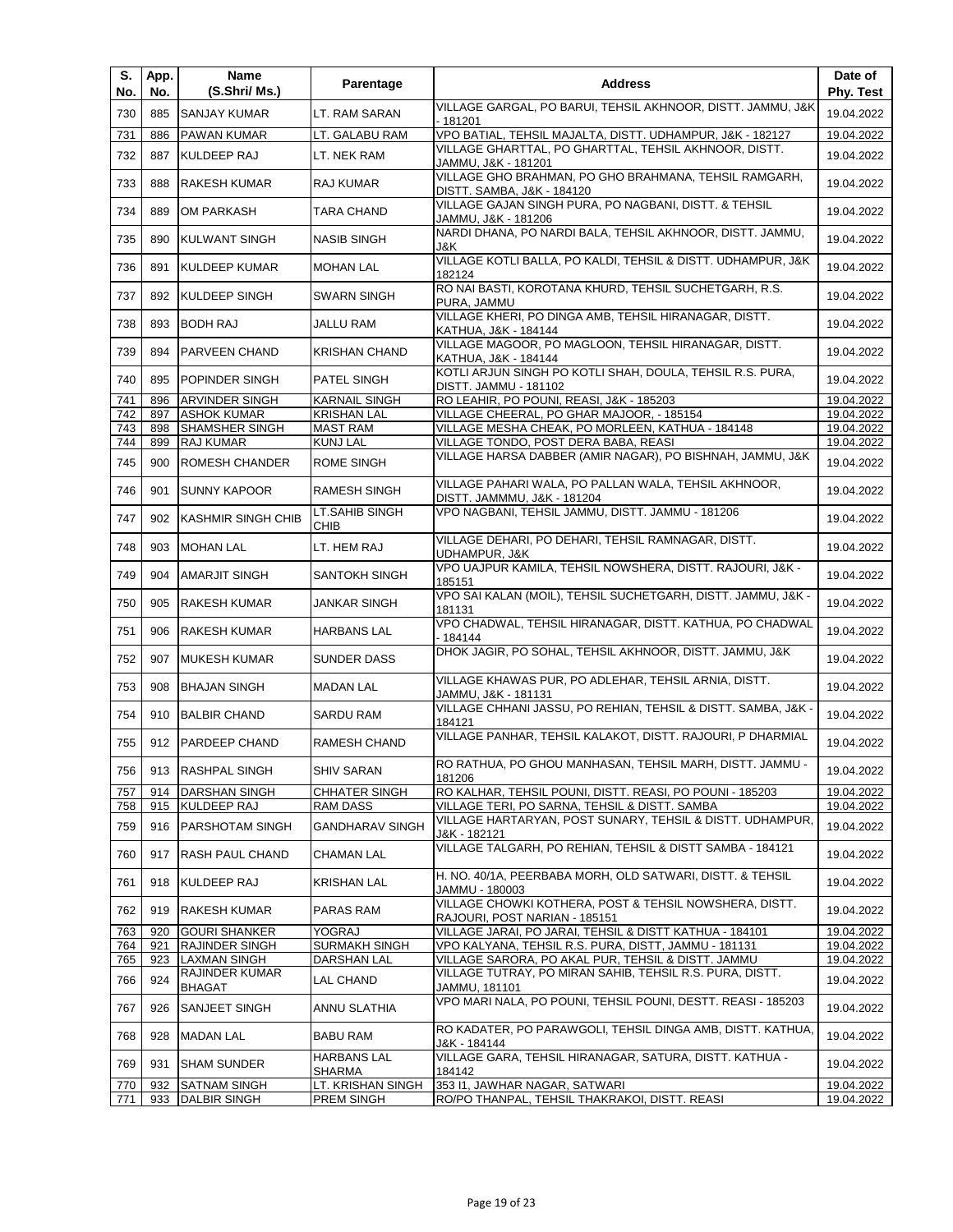| S.<br>No.  | App.<br>No. | Name<br>(S.Shri/ Ms.)                  | Parentage                             | <b>Address</b>                                                                                              | Date of<br>Phy. Test     |
|------------|-------------|----------------------------------------|---------------------------------------|-------------------------------------------------------------------------------------------------------------|--------------------------|
| 772        | 934         | <b>KARNEL SINGH</b>                    | RAKHI RAM                             | VILLAGE PERNOLE, PO MAITRA, TEHSIL RAMBAN, DISTT. RAMBAN,<br>J&K - 182144                                   | 19.04.2022               |
| 773        | 937         | <b>BADHAR SINGH</b>                    | LT. CHAIN SINGH                       | VILLAGE SANGRAMPURA, PO BOMAL, TEHSIL AKHNOOR, DISTT.<br>JAMMU                                              | 19.04.2022               |
| 774<br>775 | 938<br>939  | PRITHVI RAJ<br><b>ASHOK KUMAR</b>      | <b>DHANI RAM</b><br><b>CHAMAN LAL</b> | POST GANPAL VILLAGE, BALEDRAN OO REASI - 182313<br>RO VPO MAWA, TEHSIL RAJPURA, DISTT. SAMBA - 184145       | 19.04.2022<br>19.04.2022 |
| 776        | 940         | <b>RASHPAUL SINGH</b>                  | <b>KABAL SINGH</b>                    | VILLAGE SUKHUCHAK, PO KOOTAH, TEHSIL HIRANAGAR, DISTT.                                                      | 19.04.2022               |
| 777        | 942         | LEKH RAJ                               | KULDEEP RAJ                           | KATHUA - 184141<br>VILLAGE KARROH (NONAL) PO LAKHANPUR, TEHSIL & DISTT.                                     | 19.04.2022               |
| 778        | 943         | RATTAN LAL SHARMA                      | <b>MOHAN LAL SHARMA</b>               | KATHUA - 184152<br>VPO BUDHAL TEHSIL KOTRANKA, DISTT. RAJOURI, J&K - 185233                                 | 19.04.2022               |
| 779        | 944         | <b>SURJIT SINGH</b>                    | <b>DALIP SINGH</b>                    | VILL. POST - TALOOR, TEHSIL SAMBA, DISTT. SAMBA - 184121, J&K                                               | 19.04.2022               |
| 780        | 945         | <b>DALIP DALIA</b>                     | LT. RATTAN LAL                        | H. NO. 671, W. NO. 08, RO KHOUR, VPO KHOUR, TEHSIL KHOUR,<br>DISTTT. JAMMU - 181203                         | 19.04.2022               |
| 781        | 946         | <b>JOGINDER PAUL</b>                   | <b>HANS RAJ</b>                       | VILLAGE BARUI, PO BARUI, TEHSIL MAIRA MANDRIAN, DISTT.<br>JAMMU - 181201                                    | 19.04.2022               |
| 782        | 947         | <b>MUNISH KUMAR</b>                    | ROMESH CHANDER                        | VPO BATHUNI, TEHSIL & DISTT. RAJOURI - 185131                                                               | 19.04.2022               |
| 783        | 948         | <b>TARSEM LAL</b>                      | <b>CHAMAN LAL</b>                     | VILLAGE KHERPER, POST OFFICE JASSOR, TEHSIL R.S. PURA,<br><b>DISTT JAMMU</b>                                | 19.04.2022               |
| 784        | 949         | <b>RAJKUMAR</b>                        | MADAN LAL SHARMA                      | VILLAGE MAIRA, PO JOURIAN, TEHSIL JOURIAN, DISTT. JAMMU -<br>181202                                         | 19.04.2022               |
| 785        | 950         | <b>RAKESH KUMAR</b>                    | <b>GIRDHARI LAL</b>                   | RO HARSA DABBER, BISHNAH, JAMMU, J&K                                                                        | 19.04.2022               |
| 786        | 951         | <b>MALJEET SINGH</b>                   | PHANA RAM                             | VILLAGE GURAMAIRA, VPO PALLAN WALA, AKHNOOR, JAMMU -<br>181204                                              | 19.04.2022               |
| 787        | 952         | <b>SURESH KUMAR</b>                    | PARKASH CHAND                         | VILLAGE CHHAN KHATRIAN, PO KODTAH, TEHSIL HIRANAGAR,<br>DISTT. KATHUA, - 184141                             | 19.04.2022               |
| 788        | 954         | <b>MASTAN SINGH</b>                    | <b>ONKAR SINGH</b>                    | RO DHANDAL, PO DHANDAL, TEHSIL RAMNAGAR, DISTT.<br>UDHAMPUR, PO DHANDAL, TEHSIL RAM NAGAR, J&K - 182124     | 19.04.2022               |
| 789        | 955         | <b>RAKESH KUMAR</b>                    | LT. ROSHAN LAL                        | KANACHAK, PO KAHA CHAK, TEHSIL AMRH, DISTT. JAMMU, J&K -<br>181206                                          | 19.04.2022               |
| 790        | 958         | <b>ANIL KUMAR</b>                      | LT. MULKH RAJ                         | VILLAGE PANJTOOT, POST OFFICE, PALLANWALA, TEHSIL<br>AKHNOOR, DISTT. JAMMU - 181204                         | 19.04.2022               |
| 791        | 959         | <b>SUBASH CHANDER</b>                  | PRITAM CHAND                          | VILLAGE SUCHETGARH, POST OFFICE SUCHETGARH, TEHSIL R.S.<br>PURA, DISTT. JAMMU, J&K                          | 19.04.2022               |
| 792        | 960         | <b>VIKAS SHARMA</b>                    | <b>SUDESH KUMAR</b><br><b>SHARMA</b>  | VPO MURADPUR, TEHSIL & DISTT. RAJOURI - 185131                                                              | 19.04.2022               |
| 793        | 961         | <b>NARESH KUMAR</b>                    | <b>KAMAL RAJ</b>                      | VILLAGE KUND, TEHSIL SUNDERBANI, PO SUNDERBANI, DISTT.<br>RAJOURI - 185153                                  | 19.04.2022               |
| 794        | 962         | DEEPAK KUMAR                           | <b>SHIV RAM</b>                       | VILLAGE BADYAL QUZIAN, TEHSIL R.S. PURA, PO GONDOLA, DISTT,<br>JAMMU                                        | 19.04.2022               |
| 795        | 964         | <b>JARNAIL SINGH</b>                   | <b>MANGAL DASS</b>                    | VPO PINDI CHARKAN KALAN, TEHSIL ARNIA, DISTT. JAMMU - 181131,<br>J&K.                                       | 19.04.2022               |
| 796        | 966         | <b>RAKESH KUMAR</b>                    | <b>KRISHAN LAL</b>                    | VPO BARNARA, TEHSIL SUNDERBANI, DISTT. RAJOURI, - 185153                                                    | 19.04.2022               |
| 797<br>798 | 967         | <b>BISHAN SINGH</b><br>968 SHASHI PAUL | LT. GIAN SINGH<br><b>UDHO RAM</b>     | RAKHEY, PO MEHTABPUR, TEHSIL & DISTT. KATHUA<br>VILLAGE BHATYARI, PO KANHAL, TEHSIL BISHNAH, DISTT. JAMMU - | 19.04.2022<br>19.04.2022 |
| 799        | 970         | <b>DEVI DITTA</b>                      | <b>TARA CHAND</b>                     | 181132<br>VILLAGE KHOUI MILLAN, PO PALLANWALA, TEHSIL, KHOUR, DISTT.                                        | 19.04.2022               |
| 800        | 972         | <b>VINOD KUMAR</b>                     | <b>JAGDISH RAJ</b>                    | JAMMU - 181204<br>VILLAGE KHUL MILLANDI, PO PAILANWALA, TEHSIL AKHNOOR,                                     | 19.04.2022               |
| 801        | 973         | <b>ASHWANI KUMAR</b>                   | GIRDHARI LAL                          | DISTT. JAMMU - 181204<br>VILLAGE CHAKTARA SALAHAR POST OFFICE SALAHAR, TEHSIL R.S.                          | 20.04.2022               |
| 802        | 975         | <b>RAKESH KUMAR</b>                    | GIRDHARI LAL                          | PURA, DISTT JAMMU<br>VILLAGE SATRIYAN, PO SATRIYA, TEHSIL SUCHETGARH, DISTT.                                | 20.04.2022               |
| 803        | 977         | <b>VIJAY KUMAR</b>                     | PURAN CHAND                           | JAMMU<br>VILLAGE KARANDI, PO RAJBAGH, TEHSIL MARHEEN (HGR) DISTT.                                           | 20.04.2022               |
| 804        | 978         | <b>RAJESH SINGH</b>                    | CHHATER SINGH                         | KATHUA - 184143<br>RO BATHERA PO BATHERA, TEHSIL BHALWAL, DISTT. JAMMU -                                    | 20.04.2022               |
| 805        | 979         | <b>AJAY KUMAR</b>                      | UTTAM CHAND                           | 181206<br>VILLAGE PARANGOLI, PO PARANGOLI, TEHSIL DINGA AMB, DISTT.                                         | 21.04.2022               |
| 806        | 980         | JANAK RAJ                              | LT. RAM LAL                           | KATHUA, J&K - 184144<br>VILLAGE SALAL PUR, POST KOREPUNNU, TEHSIL MARHEEN, DISTT.                           | 20.04.2022               |
| 807        | 982         | SATYAJIT SINGH                         | SHASHI PAL SINGH                      | KATHUA - 184151<br>W.NO. 17, MANDI SANGWALI, SAMBA, TEHSIL & DISTT. SAMBA, J&K                              | 20.04.2022               |
| 808        | 984         | <b>SHAKTI KUMAR</b>                    | <b>MOHAN LAL</b>                      | UT - 184121<br>VILLAGE LANGER, TEHSIL JAMMU, DISTT. JAMMU                                                   | 20.04.2022               |
| 809        | 985         | <b>RINKU KUMAR</b>                     | SAGAR CHAND                           | VILLAGE RAKH HOSHAIRI, PO RAJBAGH, TEHSIL & DISTT. KATHUA -                                                 | 20.04.2022               |
| 810        | 987         | <b>SURESH KUMAR</b>                    | <b>SANT RAM</b>                       | 184143 J&K<br>RO SAWANI, PO AGRATI, TEHSIL & DISTT. RAJOURI, J&K                                            | 20.04.2022               |
| 811        | 989         | <b>PAWAN KUMAR</b>                     | OM PRAKASH                            | GANDHARWAN, PO GANDHARWAN, TEHSIL AKHNOOR, DISTT.<br>JAMMU - 181201                                         | 20.04.2022               |
|            |             |                                        |                                       |                                                                                                             |                          |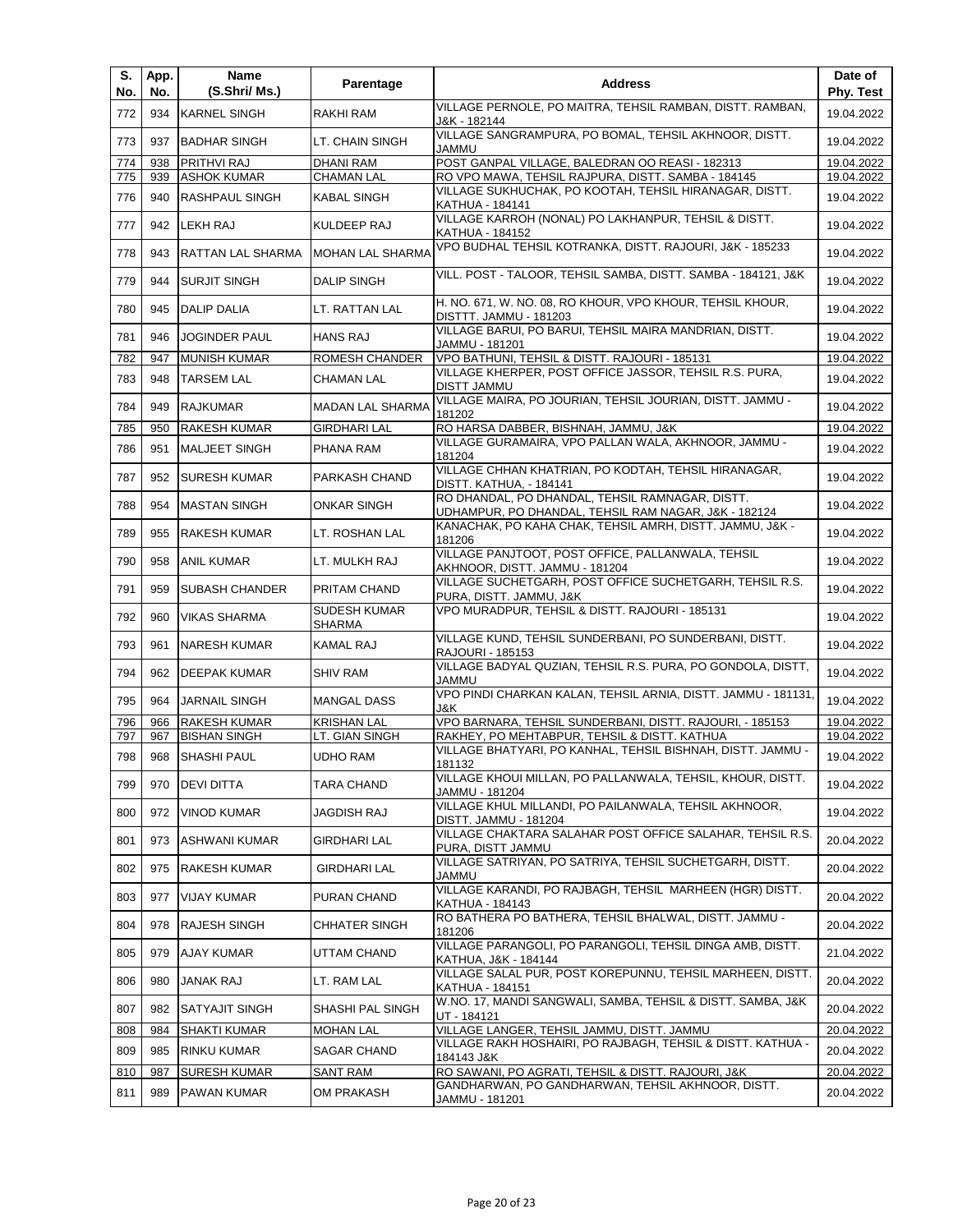| S.<br>No. | App.<br>No. | Name<br>(S.Shri/ Ms.)  | Parentage             | <b>Address</b>                                                                    | Date of<br>Phy. Test |
|-----------|-------------|------------------------|-----------------------|-----------------------------------------------------------------------------------|----------------------|
| 812       | 990         | <b>SOM KUMAR</b>       | <b>BILLO RAM</b>      | RO SARI RAKWALAN, PO BHADRORE, TEHSIL & DISTT JAMMU -<br>180002                   | 20.04.2022           |
| 813       | 991         | <b>RAKESH KUMAR</b>    | <b>SOM NATH</b>       | RO PATLI MORH, PO TARORE, TEHSIL BARI BRAHMNA, DISTT.<br>SAMBA - 181133           | 20.04.2022           |
| 814       | 994         | <b>RAKESH PAUL</b>     | <b>CHUNI LAL</b>      | VILLAGE SHERPUR BALA, TEHSIL HIRANAGAR, DISTT. KATHUA, J&K -<br>184142            | 20.04.2022           |
| 815       | 997         | <b>MANOHAR SIHGH</b>   | <b>NAGAR MAL</b>      | RO CHHAN KHATRIAN, PO KOOTHA, TEHSIL HIRANAGAR, DISTT.<br>KATHUA, J&K - 184141    | 20.04.2022           |
| 816       | 998         | NEERAJ KUMAR           | <b>SOM RAJ</b>        | VPO BARWAL, TEHSIL & DISTT KATHUA, J&K - 184143                                   | 20.04.2022           |
| 817       | 999         | <b>BALKAR SINGH</b>    | SAHIB SINGH           | VILLAGE PALLANWALA, PO PALLANWALA, TEHSIL KHOUR, DISTT.<br><b>UMMAL</b>           | 20.04.2022           |
| 818       | 1001        | <b>PRITAM KUMAR</b>    | DES RAJ               | VILLAGE BAGLA, P/O CHAKLI, TEHSI. RAJOURI, DISTRICT RAJOURI -<br>185151           | 20.04.2022           |
| 819       | 1002        | <b>RAJINDER KUMAR</b>  | <b>NAND LAL</b>       | WARD NO. 17, MOHALLA KHAKHA NABAN, POONCH - 185101                                | 20.04.2022           |
| 820       | 1003        | <b>KUSHAL KUMAR</b>    | RATTAN LAL            | VILLAGE HARIPUR, P/O SATRIYIANA, TEHSIL R.S. PURA, DISTRICT<br>JAMMU -181102      | 20.04.2022           |
| 821       | 1004        | <b>PARSHOTAM KUMAR</b> | <b>SHAMBU DASS</b>    | VILLAGE PANJGRAIN, P/O ARNIA, TEHSIL R.S. PURA, DISTRICT<br>JAMMU - 181131        | 20.04.2022           |
| 822       | 1006        | <b>ROOP LAL</b>        | <b>HARI CHAND</b>     | BARNI, P/O BASANTPUR, TEHSIL & DISTRICT KATHUA - 184152                           | 20.04.2022           |
| 823       |             | 1007 ASHOK KUMAR       | PREM DASS<br>SHARMA   | VILLAGE RATTANPUR, P/O KOULPUR, TEHSIL SAMBA, DISTRICT<br>SAMBA - 184120          | 20.04.2022           |
| 824       |             | 1008 SHYAM LAL         | <b>BHAGWAN DASS</b>   | VILLAGE & P/O KORE PUNNU, TEHSIL MARHEEN (HIRANAGAR),<br>DISTRICT KATHUA - 184151 | 20.04.2022           |
| 825       | 1009        | <b>SOHAN LAL</b>       | RAWAIL CHAND          | VILLAGE PASGAL, P/O SALEHAR, TEHSIL BISHNAH, DISTRICT<br>JAMMU - 181111           | 20.04.2022           |
| 826       |             | 1011 RAGBIR SINGH      | SUKHDEV SINGH         | UPPER GADI GARH AZAD NAGAR, P/O MIRAN SAHIB, TEHSIL &<br>DISTRICT JAMMU - 181101  | 20.04.2022           |
| 827       |             | 1014 SUSHEEL KUMAR     | <b>BEHARI LAL</b>     | VILLAGE & P/O MURADPUR, TEHSIL & DISTRICT RAJOURI - 185131                        | 20.04.2022           |
| 828       |             | 1015 KULVINDER SINGH   | <b>MADAN SINGH</b>    | VILLAGE & P/O KANA CHACK, TEHSIL & DISTRICT JAMMU - 181206                        | 20.04.2022           |
| 829       |             | 1017 GHAR SINGH        | <b>MOHAN SINGH</b>    | CHILLADANGA, P/O SARNA, TEHSIL SAMBA, DISTRICT SAMBA -<br>184121                  | 20.04.2022           |
| 830       | 1019        | <b>DIMPLE KUMAR</b>    | <b>NANAK CHAND</b>    | CHAKRA, P/O KHAIRI, TEHSIL BISHNAH, DISTRICT JAMMU - 181132                       | 20.04.2022           |
| 831       | 1020        | <b>ANIL KUMAR</b>      | LT. MANOHAR LAL       | VILLAGE UTTRI, P/O BARWAL, TEHSIL & DISTRICT KATHUA - 184143                      | 20.04.2022           |
| 832       | 1021        | <b>SANJAY KUMAR</b>    | <b>KARTAR CHAND</b>   | VILLAGE BAKORE, P/O JOURIAN, TEHSIL AKHNOOR, DISTRICT<br>JAMMU - 181202           | 20.04.2022           |
| 833       |             | 1022 ROSHAN LAL        | <b>SAT PAUL</b>       | VILLAGE MARCHANGI, P/O KHOUR, TEHSIL AKHNOOR, DISTRICT<br>JAMMU - 181203          | 20.04.2022           |
| 834       |             | 1023 KASHMIR SINGH     | <b>CHANCHAL SINGH</b> | VILLAGE & P/O SHAMA CHACK, TEHSIL & DISTRICT JAMMU - 181206                       | 20.04.2022           |
| 835       | 1025        | <b>SIKANDER PAUL</b>   | SANSAR CHAND          | VILLAGE RAKH MALAL, P/O CHACK MALAL, TEHSIL AKHNOOR,<br>DISTRICT JAMMU - 181203   | 20.04.2022           |
| 836       |             | 1026 SANJEEV KUMAR     | <b>ISHER DASS</b>     | VILLAGE SASALKOTE, P/O DOONGI BRAHAMANA, TEHSIL &<br>DISTRICT RAJOURI - 185151    | 20.04.2022           |
| 837       |             | 1028 SURJIT SINGH      | PARKASH SINGH         | VILLAGE MATHRA CHACK, P/O HARIPUR, TEHSIL HIRANAGAR,<br>DISTRICT KATHUA - 184148  | 20.04.2022           |
| 838       |             | 1029 RAMESH SINGH      | LT. DARSHAN SINGH     | VILLAGE & P/O SATRAYAIN CAMP, TEHSIL R.S. PURA, DISTRICT<br>JAMMU - 181102        | 20.04.2022           |
| 839       |             | 1030 MADAN LAL         | SUKH RAM              | VILLAGE BAGIAL, P/O PALLI MORE, TEHSIL & DISTRICT KATHUA -<br>184143              | 20.04.2022           |
| 840       | 1031        | <b>BIKRAM CHAND</b>    | <b>BRIJ LAL</b>       | VILLAGE PATYARI, P/O JANGLOTE, TEHSIL & DISTRICT KATHUA -<br>184103               | 20.04.2022           |
| 841       |             | 1032 RAKESH SINGH      | NIRMAL SINGH          | VILLAGE PADAL, P/O PURMANDAL, TEHSIL BARI BRAHAMANA,<br>DISTRICT SAMBA - 181145   | 20.04.2022           |
| 842       | 1034        | JATINDER SINGH         | LT. SEWA SINGH        | VILLAGE BANDRAL, P/O RAMGARH, TEHSIL RAMGARH, DISTRICT<br>SAMBA - 181141          | 20.04.2022           |
| 843       |             | 1035 NAVEEN KUMAR      | NAROTAM DASS          | VILLAGE PUKHRANI, P/O BHRORE, TEHSIL AKHNOOR, DISTRICT<br>JAMMU - 185153          | 20.04.2022           |
| 844       |             | 1036 SURINDER KUMAR    | <b>CHARAN DASS</b>    | HOUSE NO. 66, WARD NO. 4, R.S. PURA, JAMMU                                        | 20.04.2022           |
| 845       |             | 1038 SUBASH CHANDER    | LAKHI RAM             | VILLAGE & P/O DALI, TEHSIL KALAKOTE, DISTRICT RAJOURI - 185202                    | 20.04.2022           |
| 846       |             | 1039 SANDEEP KUMAR     | BABU RAM              | VILLAGE RAM NAGAR COLONY, P/O BOMAL, TEHSIL AKHNOOR,<br>DISTRICT JAMMU - 181201   | 20.04.2022           |
| 847       |             | 1042 KULDEEP RAJ       | JAGDISH RAJ           | VILLAGE & P/O BAGNOTI, TEHSIL NOWSHERA, DISTRICT RAJOURI                          | 20.04.2022           |
| 848       |             | 1043   VINOD KUMAR     | DHANI RAM             | VILLAGE & P/O PALLI, TEHSIL BARI BRAHMANA, DISTRICT SAMBA -<br>181133             | 20.04.2022           |
| 849       | 1044        | JATINDER KUMAR         | KAKA RAM              | VILLAGE & P/O HAMIRPUR, TEHSIL MARHEEN, DISTRICT KATHUA -<br>184144               | 20.04.2022           |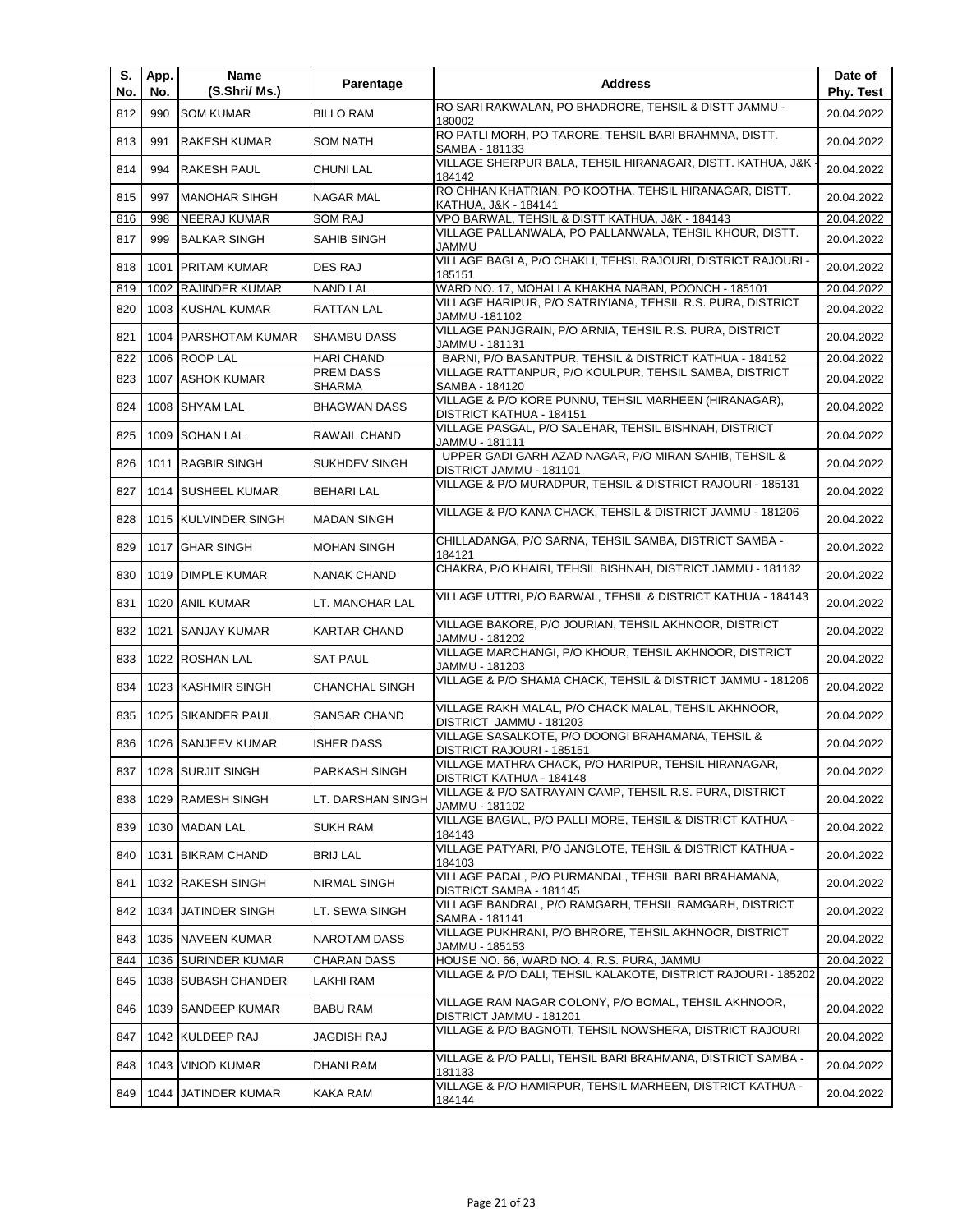| S.<br>No. | App.<br>No. | Name<br>(S.Shri/ Ms.)                  | Parentage             | <b>Address</b>                                                                           | Date of<br>Phy. Test |
|-----------|-------------|----------------------------------------|-----------------------|------------------------------------------------------------------------------------------|----------------------|
| 850       |             | 1045 RAKESH KUMAR                      | OM PARKESH            | VILLAGE SANGANI PARSOTI, P/O BARUI, TEHSIL MAIRA MANDRIAN,<br>DISTRICT JAMMU - 181201    | 20.04.2022           |
| 851       | 1047        | <b>SOHAN LAL</b>                       | <b>SAT PAUL</b>       | VILLAGE PADYARI, P/O JAKHBAR, TEHSIL & DISTRICT KATHUA -<br>184104                       | 20.04.2022           |
| 852       |             | 1049   NARESH KUMAR                    | <b>KEWAL KRISHAN</b>  | DHANWAN, P/O NADYALA BAGLA, TEHSIL & DISTRICT RAJOURI -<br>185151                        | 20.04.2022           |
| 853       |             | 1050 KEWAL KRISHAN                     | <b>BUA DITTA</b>      | VILLAGE & P/O CHAKROHI, TEHSIL SUCHETGARH, DISTRICT JAMMU                                | 20.04.2022           |
| 854       |             | 1051 SOHAN LAL                         | <b>BISHAMBER NATH</b> | VILLAGE GARHI, P/O DOMANA, TEHSIL & DISTRICT JAMMU - 181206                              | 20.04.2022           |
| 855       |             | 1052 KHEM SINGH                        | LT. TEJA RAM          | VILLAGE PANJTOOT, P/O PALLANWALA, TEHSIL AHKNOOR,<br>DISTRICT JAMMU - 181204             | 20.04.2022           |
| 856       |             | 1053 VIJAY KUMAR                       | <b>BISHAMBER NATH</b> | VILLAGE GARHI, P/O DOMANA, TEHSIL & DISTRICT JAMMU - 181206                              | 20.04.2022           |
| 857       |             | 1054 SOHAN LAL                         | <b>MISRU RAM</b>      | VILLAGE RAKH AMB TALI, P/O SAMBA, TEHSIL& DISTRICT SAMBA -<br>184121                     | 20.04.2022           |
| 858       | 1055        | <b>CHARANJEET SINGH</b>                | <b>GIAN CHAND</b>     | VILLAGE KACHHER, P/O NAGROTA GUJROO, TEHSIL RAMKOT,<br>DISTRICT KATHUA - 184210          | 20.04.2022           |
| 859       | 1056        | <b>ANGREZ SINGH</b>                    | PARKASH SINGH         | VILLAGE RASOOH, P/O HATLI, TEHSIL & DISTRICT KATHUA - 184152                             | 20.04.2022           |
| 860       |             | 1058 TIRATH SINGH                      | <b>SANGAT SINGH</b>   | VILLAGE & P/O NONIAL, TEHSIL NOWSHERA, DISTRICT RAJOURI -<br>185151                      | 20.04.2022           |
| 861       | 1059        | <b>VIJAY KUMAR</b>                     | LT. AMAR NANTH        | VILLAGE KALLAR, P/O DALOGRA, TEHSIL & DISTRICT RAJOURI -<br>185131                       | 20.04.2022           |
| 862       |             | 1060 SURESH SINGH                      | <b>BALWAN SINGH</b>   | VILLAGE BHATYARI, P/O DAYALA CHACK, TEHSIL HIRANAGAR,<br>DISTRICT KATHUA - 184144        | 20.04.2022           |
| 863       |             | 1061   TERSAIM SINGH                   | <b>BALWAN SINGH</b>   | SIMBLNA, P/O SUMB, TEHSIL & DISTRICT SAMBA - 184121                                      | 20.04.2022           |
| 864       |             | 1063 ASHWANI KUMAR                     | RATTAN LAL            | VILLAGE & P/O SATRAYAN, TEHSIL R.S. PURA, DISTRICT JAMMU -<br>181102                     | 20.04.2022           |
| 865       |             | 1064 PAWAN KUMAR                       | LT. SAT PAUL          | VILLAGE UTTRI, P/O BARWAL, TEHSIL & DISTRICT KATHUA - 184143                             | 20.04.2022           |
| 866       |             | 1065 RANJEET SINGH                     | <b>SHIV RAM</b>       | VILLAGE & P/O DASANU, P/O DINGA AMB, TEHSIL HIRANAGAR,<br>DISTRICT KATHUA - 184146       | 20.04.2022           |
| 867       |             | 1066 RAKESH KUMAR                      | PARTAP SINGH          | RAKH KANGWALA, P/O PANGDOUR, DISTRICT SAMBA - 184121                                     | 20.04.2022           |
| 868       | 1068        | <b>MUKESH KUMAR</b>                    | <b>BHAGWAN DASS</b>   | VILLAGE DASKAL MORH, P/O AKHNOOR, TEHSIL AKHNOOR,<br>DISTRICT JAMMU - 181201             | 20.04.2022           |
| 869       |             | 1069 RAM KUMAR                         | LT. NANAK CHAND       | VILLAGE BAIN GLAR, P/O PANGDOUR, TEHSI & DISTRICT - 184121                               | 20.04.2022           |
| 870       |             | 1070   PARVEEN KUMAR                   | <b>MOHAN LAL</b>      | VILLAGE & P/O LEHAR, TEHSIL AKHNOOR, DISTRICT JAMMU 181201                               | 20.04.2022           |
| 871       |             | 1071 KULDIP RAJ                        | RAMESH CHANDER        | VILLAGE & P/O CHANN RORIAN, TEHSIL HIRANAGAR, DISTRICT<br>KATHUA - 184144                | 20.04.2022           |
| 872       |             | 1072 JARAJ GILL                        | <b>SULTAN</b>         | VILLAGE GIGRIAL, P/O KHOUR, TEHSIL AKHNOOR, DISTRICT JAMMU<br>181203                     | 20.04.2022           |
| 873       |             | 1073 GIRDHARI LAL                      | OM PARKASH            | VILLAGE & P/O BANPURI, TEHSIL SUNDERBANI, DISTRICT RAJOURI ·<br>185153                   | 20.04.2022           |
| 874       |             | 1074 RAJINDER SINGH                    | <b>BASANT SINGH</b>   | VILLAGE BALHAR VTC BALAAHR, P/O CHANDWAN, TEHSIL<br>HIRANAGAR, DISTRICT KATHUA - 184144  | 20.04.2022           |
| 875       |             | 1076 ASHWANI KUMAR                     | CHARAN DASS           | VILLAGE MANDYAL, P/O HARIPUR MORH, TEHSIL HIRANAGAR,<br>DISTRICT KATHUA - 184148         | 20.04.2022           |
| 876       |             | 1077   TERSAIM LAL                     | SARDARI LAL           | VILLAGE KUPRI, P/O TALOOR, TEHSIL SAMBA, DISTRICT SAMBA -<br>184121                      | 20.04.2022           |
| 877       |             | 1078   MAHENDRA SHAHI                  | LT. TEJ BDR SHAHI     | 34 BHARU WALA GRANT BELL ROAD, P/O CLEMENT TOWN,<br>DISTRICT DEHRADUN, UK - 248002       | 20.04.2022           |
| 878       | 1079        | RAKESH KUMAR<br><b>GUPTA</b>           | MUKAND LAL            | KALIBARI (NEAR PETROL PUMP), TEHSIL & DISTRICT KATHUA -<br>184101                        | 20.04.2022           |
| 879       | 1080        | <b>SANJEEV KUMAR</b>                   | DEV RAJ SHARMA        | VILLAGE PANGJRAIN, P/O GHAMBIR BRAHAMANA, TEHSIL<br>MANGAKOTE, DISTRICT RAJOURI - 185131 | 20.04.2022           |
| 880       | 1081        | <b>RANDHIR SINGH</b>                   | AMIR CHAND            | KACHHAIR, P/O NAGROTA GUJROO, TEHSIL BILLAWAR, DISTRICT<br>KATHUA - 184210               | 20.04.2022           |
| 881       |             | 1084 BAHADUR SINGH                     | LT. MANGAT RAM        | VILLAGE BANN, P/O SERWAN, TEHSIL MARHEEN, DISTRICT KATHUA<br>- 184144                    | 20.04.2022           |
| 882       |             | 1085 ARJUN SINGH                       | AMAR SINGH            | VILLAGE CHHAN KHATRIAN, P/O KOOTAH, TEHSIL HIRANAGAR,<br>DISTRICT KATHUA - 184141        | 19.04.2022           |
| 883       |             | 1086 NARINDER KUMAR                    | RAMESH KUMAR          | VILLAGE BAIN, P/O PANGDOUR, TEHSI & DISTRICT - 184121                                    | 20.04.2022           |
| 884       |             | 1087 BIKRAM DUTT                       | ASHOK LAL SHARMA      | VILLAGE & P/O SHERPUR BALA, TEHSIL HIRANAGAR, DISTRICT<br>KATHUA - 184142                | 20.04.2022           |
| 885       | 1088        | <b>JOGINDER SINGH</b>                  | RASHPAL SINGH         | VILLAGE & P/O SATRAYAN, TEHSIL R.S. PURA, DISTRICT JAMMU -<br>181102                     | 20.04.2022           |
| 886       |             | 1090 CHAMAN LAL SHARMA BRIJ LAL SHARMA |                       | VILLAGE & P/O BADYAL BRAHAMANA, TEHSIL R.S. PURA, DISTRICT<br>JAMMU - 181103             | 20.04.2022           |